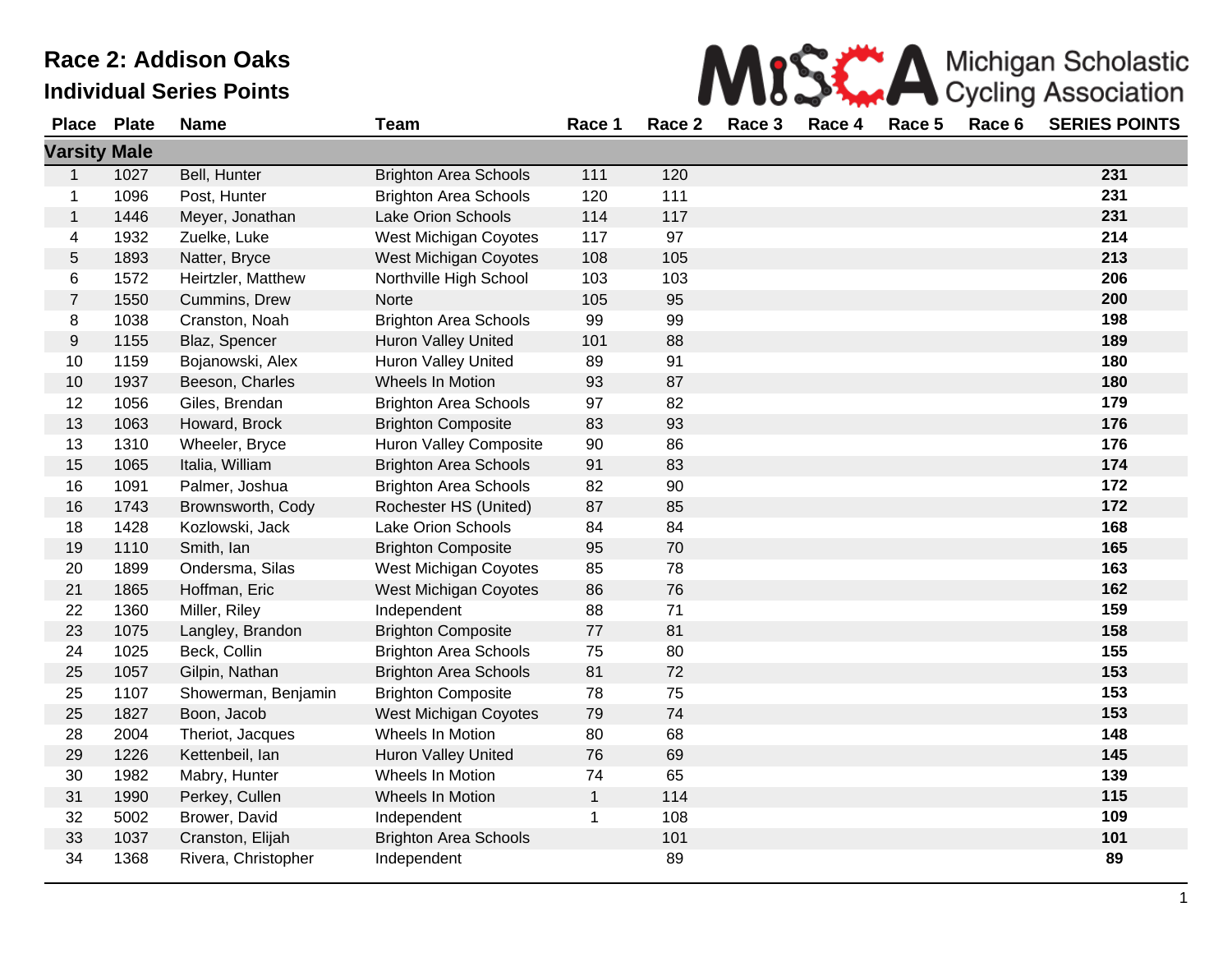

| <b>Place</b>   | <b>Plate</b>          | <b>Name</b>         | <b>Team</b>                  | Race 1       | Race 2 | Race 3 | Race 4 | Race 5 | Race 6 | <b>SERIES POINTS</b> |
|----------------|-----------------------|---------------------|------------------------------|--------------|--------|--------|--------|--------|--------|----------------------|
| 35             | 1399                  | Davis, Kyle         | Lake Orion Schools           | $\mathbf{1}$ | 79     |        |        |        |        | 80                   |
| 36             | 1108                  | Showerman, Drew     | <b>Brighton Composite</b>    | 1            | 77     |        |        |        |        | 78                   |
| 37             | 1141                  | Redfield, Matt      | Detroit Country Day          |              | 73     |        |        |        |        | 73                   |
| 38             | 1441                  | Lynch, Sean         | <b>Lake Orion Schools</b>    |              | 67     |        |        |        |        | 67                   |
| 39             | 5020                  | Cummins, Reese      | <b>Norte</b>                 |              | 66     |        |        |        |        | 66                   |
| 40             | 1834                  | Budden, Nicholas    | West Michigan Coyotes        |              |        |        |        |        |        | $\mathbf 0$          |
| 40             | 1901                  | Pomeroy, Mason      | West Michigan Coyotes        |              |        |        |        |        |        | $\mathbf 0$          |
| <b>Varsity</b> | <b>Female</b>         |                     |                              |              |        |        |        |        |        |                      |
| $\mathbf 1$    | 1046                  | Droese, Katherine   | <b>Brighton Area Schools</b> | 120          | 117    |        |        |        |        | 237                  |
| $\overline{c}$ | 1371                  | Schultz, Lauren     | Independent                  | 117          | 111    |        |        |        |        | 228                  |
| 3              | 1890                  | Miller, Anabel      | West Michigan Coyotes        | 114          | 108    |        |        |        |        | 222                  |
| 4              | 1930                  | Whitmer, Madine     | West Michigan Coyotes        | 105          | 114    |        |        |        |        | 219                  |
| 5              | 1594                  | DeFauw, Elizabeth   | Orange Krush                 | 111          | 103    |        |        |        |        | 214                  |
| 6              | 1856                  | Forrester, Addison  | West Michigan Coyotes        | 108          | 105    |        |        |        |        | 213                  |
| $\overline{7}$ | 1017                  | Abington, Liberty   | <b>Brighton Area Schools</b> | 103          | 101    |        |        |        |        | 204                  |
| $\,8\,$        | 1349                  | Jimenez Palos, Emma | Independent                  | $\mathbf{1}$ | 120    |        |        |        |        | 121                  |
| 9              | 1319                  | Woolhiser, Makayla  | <b>Huron Valley United</b>   |              | 99     |        |        |        |        | 99                   |
| 10             | 1961                  | Jones, Campbell     | Wheels In Motion             |              |        |        |        |        |        | $\mathbf 0$          |
|                | <b>Junior Varsity</b> | 11-12th Grade Male  |                              |              |        |        |        |        |        |                      |
| $\mathbf 1$    | 1745                  | Cerget, Anthony     | Rochester HS (United)        | 100          | 94     |        |        |        |        | 194                  |
| $\mathbf{1}$   | 1751                  | Dagg, Paul          | Rochester HS (United)        | 97           | 97     |        |        |        |        | 194                  |
| 3              | 1296                  | Thompson, John      | Huron Valley United          | 94           | 88     |        |        |        |        | 182                  |
| 4              | 1079                  | Lutz, Andrew        | <b>Brighton Area Schools</b> | 91           | 85     |        |        |        |        | 176                  |
| 4              | 1800                  | Tapert, Bryce       | Rochester HS (United)        | 85           | 91     |        |        |        |        | 176                  |
| 6              | 1378                  | Stephenson, Drake   | Independent                  | 75           | 100    |        |        |        |        | 175                  |
| $\overline{7}$ | 1312                  | Wilson, Evan        | Huron Valley United          | 88           | 77     |        |        |        |        | 165                  |
| 8              | 1316                  | Wolcott, Garrett    | Huron Valley United          | 81           | 79     |        |        |        |        | 160                  |
| 9              | 1122                  | Witte, Zachary      | <b>Brighton Area Schools</b> | 73           | 81     |        |        |        |        | 154                  |
| $10$           | 1778                  | Navetta, Nick       | Rochester HS (United)        | 70           | 83     |        |        |        |        | 153                  |
| 11             | 1575                  | Herger, Michael     | Northville High School       | 79           | 71     |        |        |        |        | 150                  |
| 12             | 1322                  | Bixby, Carter       | Independent                  | $71$         | 75     |        |        |        |        | 146                  |
| 13             | 1043                  | Deetz, Nathan       | <b>Brighton Area Schools</b> | 77           | 68     |        |        |        |        | 145                  |
| 14             | 1175                  | Carlsen, Nolan      | Huron Valley United          | 68           | 69     |        |        |        |        | 137                  |
| 15             | 1023                  | Banas, Chase        | <b>Brighton Area Schools</b> | 69           | 65     |        |        |        |        | 134                  |
| 16             | 1772                  | Li, Rongbang        | Rochester HS (United)        | 66           | 67     |        |        |        |        | 133                  |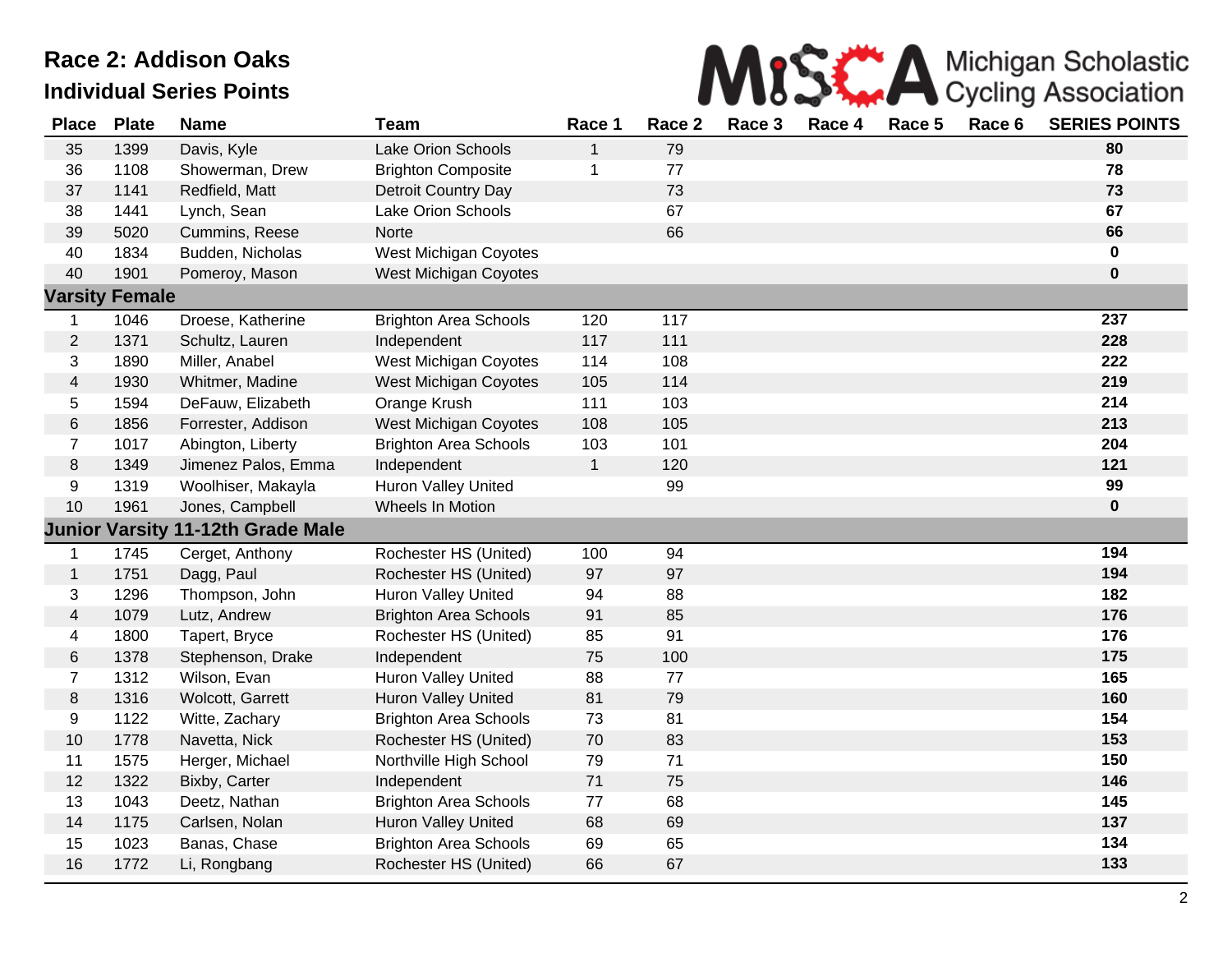

| <b>Place</b> | <b>Plate</b> | <b>Name</b>          | Team                          | Race 1      | Race 2 | Race 3 | Race 4 | Race 5 | Race 6 | <b>SERIES POINTS</b> |
|--------------|--------------|----------------------|-------------------------------|-------------|--------|--------|--------|--------|--------|----------------------|
| 17           | 1552         | Albrecht, Matthew    | NE Indiana Trailblazers       | 63          | 66     |        |        |        |        | 129                  |
| 18           | 1877         | Loewen, Florenc      | West Michigan Coyotes         | 65          | 62     |        |        |        |        | 127                  |
| 19           | 1112         | St.Laurent, Reid     | <b>Brighton Composite</b>     | 64          | 61     |        |        |        |        | 125                  |
| 20           | 1051         | Franks, Caleb        | <b>Brighton Area Schools</b>  | 62          | 60     |        |        |        |        | 122                  |
| 21           | 1455         | Murray, Ryan         | <b>Lake Orion Schools</b>     | 57          | 63     |        |        |        |        | 120                  |
| 22           | 1039         | Dabrowski, Henry     | <b>Brighton Area Schools</b>  | 60          | 59     |        |        |        |        | 119                  |
| 22           | 1802         | Weir, Harrison       | Rochester HS (United)         | 61          | 58     |        |        |        |        | 119                  |
| 24           | 1098         | Psik, Shane          | <b>Brighton Area Schools</b>  | 59          | 57     |        |        |        |        | 116                  |
| 25           | 1584         | Van Tiem, Luke       | Northville High School        | 55          | 54     |        |        |        |        | 109                  |
| 26           | 1500         | Davis II, Thomas     | <b>Midland MTB Crew</b>       | 56          | 51     |        |        |        |        | 107                  |
| 27           | 1479         | Watts, Matthew       | Lake Orion Schools            | 54          | 52     |        |        |        |        | 106                  |
| 28           | 1384         | Abbott, Jacob        | <b>Lake Orion Schools</b>     | 53          | 49     |        |        |        |        | 102                  |
| 29           | 1799         | Tapert, Bayden       | Rochester HS (United)         | 83          | 1      |        |        |        |        | 84                   |
| 30           | 1781         | Patyi, Ryan          | Rochester HS (United)         |             | 73     |        |        |        |        | 73                   |
| 31           | 1815         | Schmid, Collin       | <b>Team Green</b>             | $\mathbf 0$ | 70     |        |        |        |        | 70                   |
| 32           | 5023         | Sirken, Jonas        | Independent                   | 67          |        |        |        |        |        | 67                   |
| 33           | 1086         | Money, Daniel        | <b>Brighton Composite</b>     |             | 64     |        |        |        |        | 64                   |
| 34           | 1111         | Sobkow, Griffin      | <b>Brighton Area Schools</b>  | 58          |        |        |        |        |        | 58                   |
| 35           | 1080         | Mack, Jeremy         | <b>Brighton Area Schools</b>  | 1           | 55     |        |        |        |        | 56                   |
| 35           | 1521         | Parker, Ethan        | <b>Midland MTB Crew</b>       |             | 56     |        |        |        |        | 56                   |
| 37           | 1782         | Plotzke, Thomas      | Rochester HS (United)         |             | 53     |        |        |        |        | 53                   |
| 38           | 1288         | Smith, Dylan         | <b>Huron Valley Composite</b> |             | 50     |        |        |        |        | 50                   |
| 39           | 1142         | Tuto, Anthony        | Detroit Country Day           |             | 48     |        |        |        |        | 48                   |
| 40           | 1050         | Filipowski, Joshua   | <b>Brighton Area Schools</b>  |             |        |        |        |        |        | $\pmb{0}$            |
| 40           | 1089         | Olney III, Rolland   | <b>Brighton Area Schools</b>  |             |        |        |        |        |        | 0                    |
| 40           | 1134         | Alshab, Brandon      | <b>Detroit Country Day</b>    |             |        |        |        |        |        | $\pmb{0}$            |
| 40           | 1140         | Nimmagadda, Tanmai   | Detroit Country Day           |             |        |        |        |        |        | 0                    |
| 40           | 1160         | Bothwell, Jeremy     | <b>Huron Valley United</b>    |             |        |        |        |        |        | $\pmb{0}$            |
| 40           | 1224         | Kennedy, Thomas      | Huron Valley United           |             |        |        |        |        |        | 0                    |
| 40           | 1234         | Kowalski, Hudson     | Huron Valley United           |             |        |        |        |        |        | $\mathbf 0$          |
| 40           | 1289         | Smith, Ethan         | Huron Valley Composite        |             |        |        |        |        |        | $\mathbf 0$          |
| 40           | 1358         | Martin, Walker       | Independent                   |             |        |        |        |        |        | $\pmb{0}$            |
| 40           | 1460         | Pasciak, Blake       | <b>Lake Orion Schools</b>     |             |        |        |        |        |        | 0                    |
| 40           | 1760         | Gordhamer, Alexander | Rochester HS (United)         |             |        |        |        |        |        | $\pmb{0}$            |
| 40           | 1777         | Mile, Colin          | Rochester HS (United)         |             |        |        |        |        |        | $\bf{0}$             |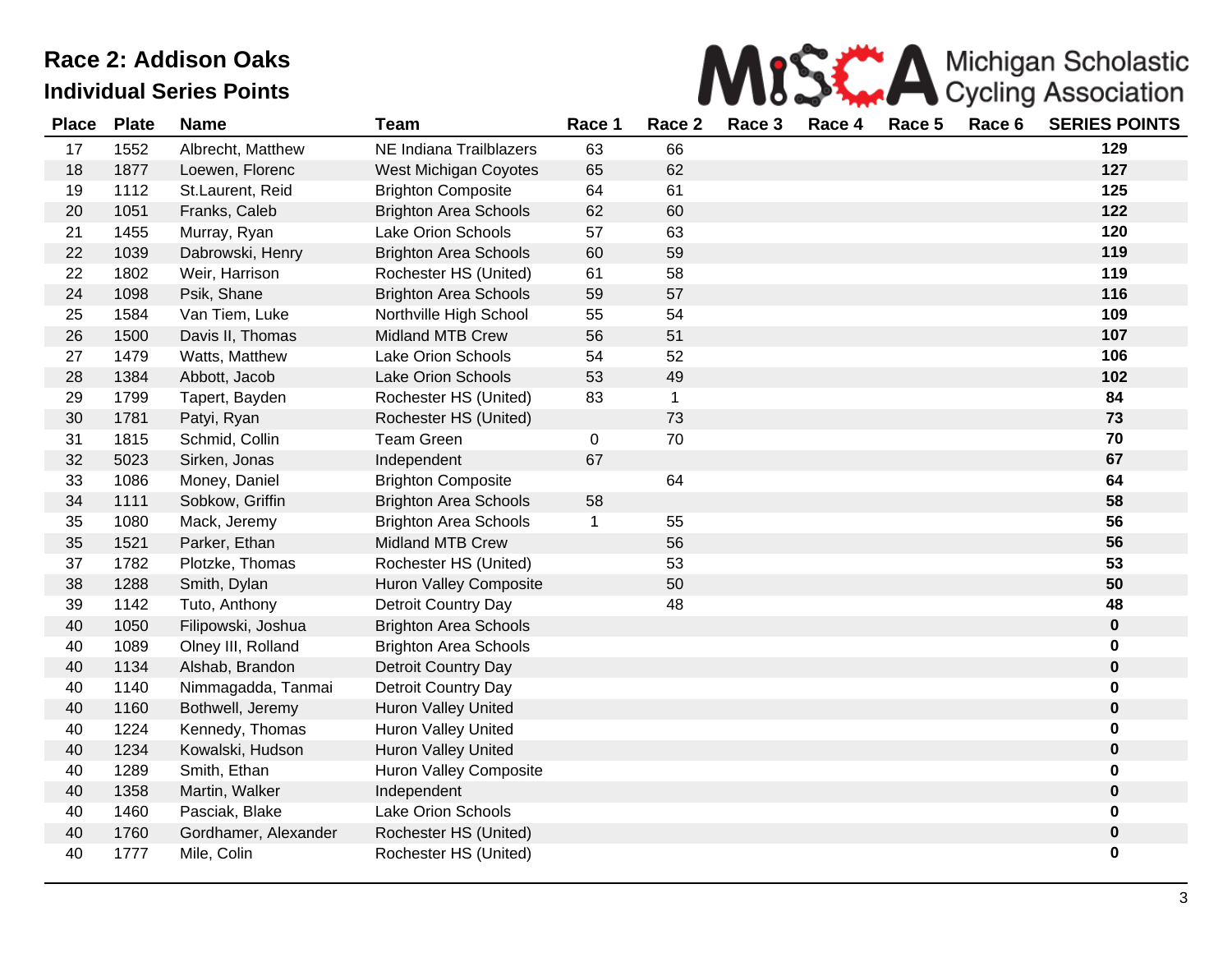

| <b>Place</b>   | <b>Plate</b> | <b>Name</b>                             | <b>Team</b>                   | Race 1 | Race 2 | Race 3 | Race 4 | Race 5 | Race 6 | <b>SERIES POINTS</b> |
|----------------|--------------|-----------------------------------------|-------------------------------|--------|--------|--------|--------|--------|--------|----------------------|
| 40             | 1780         | Patritto, Connor                        | Rochester HS (United)         |        |        |        |        |        |        | $\bf{0}$             |
| 40             | 1786         | Rodman, Jack                            | Rochester HS (United)         |        |        |        |        |        |        | 0                    |
| 40             | 1820         | Beane, Christopher                      | <b>West Michigan Coyotes</b>  |        |        |        |        |        |        | $\mathbf 0$          |
| 40             | 1863         | Greene, Ezra                            | West Michigan Coyotes         |        |        |        |        |        |        | 0                    |
| 40             | 1900         | Polmanteer, Adam                        | <b>West Michigan Coyotes</b>  |        |        |        |        |        |        | $\mathbf 0$          |
| 40             | 1903         | Porter, Dawson                          | <b>West Michigan Coyotes</b>  |        |        |        |        |        |        | 0                    |
| 40             | 2010         | York, Isaac                             | Wheels In Motion              |        |        |        |        |        |        | 0                    |
| 40             | 5032         | Schnepp, Samuel                         | Independent                   |        |        |        |        |        |        | 0                    |
|                |              | <b>Junior Varsity 9-10th Grade Male</b> |                               |        |        |        |        |        |        |                      |
| $\mathbf{1}$   | 1445         | Meyer, James                            | <b>Lake Orion Schools</b>     | 88     | 100    |        |        |        |        | 188                  |
| $\mathbf 1$    | 1588         | Bretzlaff, Joel                         | Orange Krush                  | 100    | 88     |        |        |        |        | 188                  |
| $\mathbf{1}$   | 1825         | Boer, Gerrit                            | <b>West Michigan Coyotes</b>  | 91     | 97     |        |        |        |        | 188                  |
| 4              | 1271         | Porter, Louis                           | Huron Valley United           | 94     | 91     |        |        |        |        | 185                  |
| $\sqrt{5}$     | 1551         | Ellis, Grady                            | Norte                         | 85     | 94     |        |        |        |        | 179                  |
| 6              | 1561         | Loshe, Wesley                           | NE Indiana Trailblazers       | 97     | 68     |        |        |        |        | 165                  |
| $\overline{7}$ | 1249         | McCormick, Aidan                        | <b>Huron Valley United</b>    | 83     | 79     |        |        |        |        | 162                  |
| 8              | 1476         | Tait, Grady                             | <b>Lake Orion Schools</b>     | 75     | 83     |        |        |        |        | 158                  |
| $\,8\,$        | 1556         | Hall, Levi                              | NE Indiana Trailblazers       | 77     | 81     |        |        |        |        | 158                  |
| 8              | 1984         | Mazak, Aidan                            | Wheels In Motion              | 73     | 85     |        |        |        |        | 158                  |
| 11             | 1231         | Kowalski, Carson                        | <b>Huron Valley United</b>    | 79     | 77     |        |        |        |        | 156                  |
| 12             | 1882         | Marine, Drake                           | <b>West Michigan Coyotes</b>  | 81     | 69     |        |        |        |        | 150                  |
| 13             | 1272         | Rambo, Josh                             | <b>Huron Valley United</b>    | 69     | 75     |        |        |        |        | 144                  |
| 14             | 1115         | Vereecke, Kevin                         | <b>Brighton Area Schools</b>  | 80     | 63     |        |        |        |        | 143                  |
| 15             | 1191         | Culver, Evan                            | <b>Huron Valley United</b>    | 67     | 73     |        |        |        |        | 140                  |
| 16             | 1024         | Beach, Isaiah                           | <b>Brighton Composite</b>     | 77     | 58     |        |        |        |        | 135                  |
| 16             | 1157         | Blazic, Lucas                           | <b>Huron Valley Composite</b> | 70     | 65     |        |        |        |        | 135                  |
| 16             | 1565         | Serrani, Jude                           | NE Indiana Trailblazers       | 68     | 67     |        |        |        |        | 135                  |
| 19             | 1328         | Clement, Owen                           | Independent                   | 63     | 71     |        |        |        |        | 134                  |
| 20             | 1144         | Shipman, Matthew                        | Heritage Jackrabbits          | 62     | 70     |        |        |        |        | 132                  |
| 21             | 1895         | Nykamp, Lucas                           | <b>West Michigan Coyotes</b>  | 64     | 66     |        |        |        |        | 130                  |
| 21             | 1977         | Landis, Gabriel                         | Wheels In Motion              | 66     | 64     |        |        |        |        | 130                  |
| 23             | 1459         | Parsons, Cavan                          | Lake Orion Composite          | 58     | 62     |        |        |        |        | 120                  |
| 23             | 1938         | Bertcher, Samuel                        | Wheels In Motion              | 59     | 61     |        |        |        |        | 120                  |
| 25             | 1269         | Park, Thomas                            | Huron Valley United           | 65     | 52     |        |        |        |        | 117                  |
| 26             | 1227         | Koenig, Griffin                         | <b>Huron Valley United</b>    | 60     | 55     |        |        |        |        | 115                  |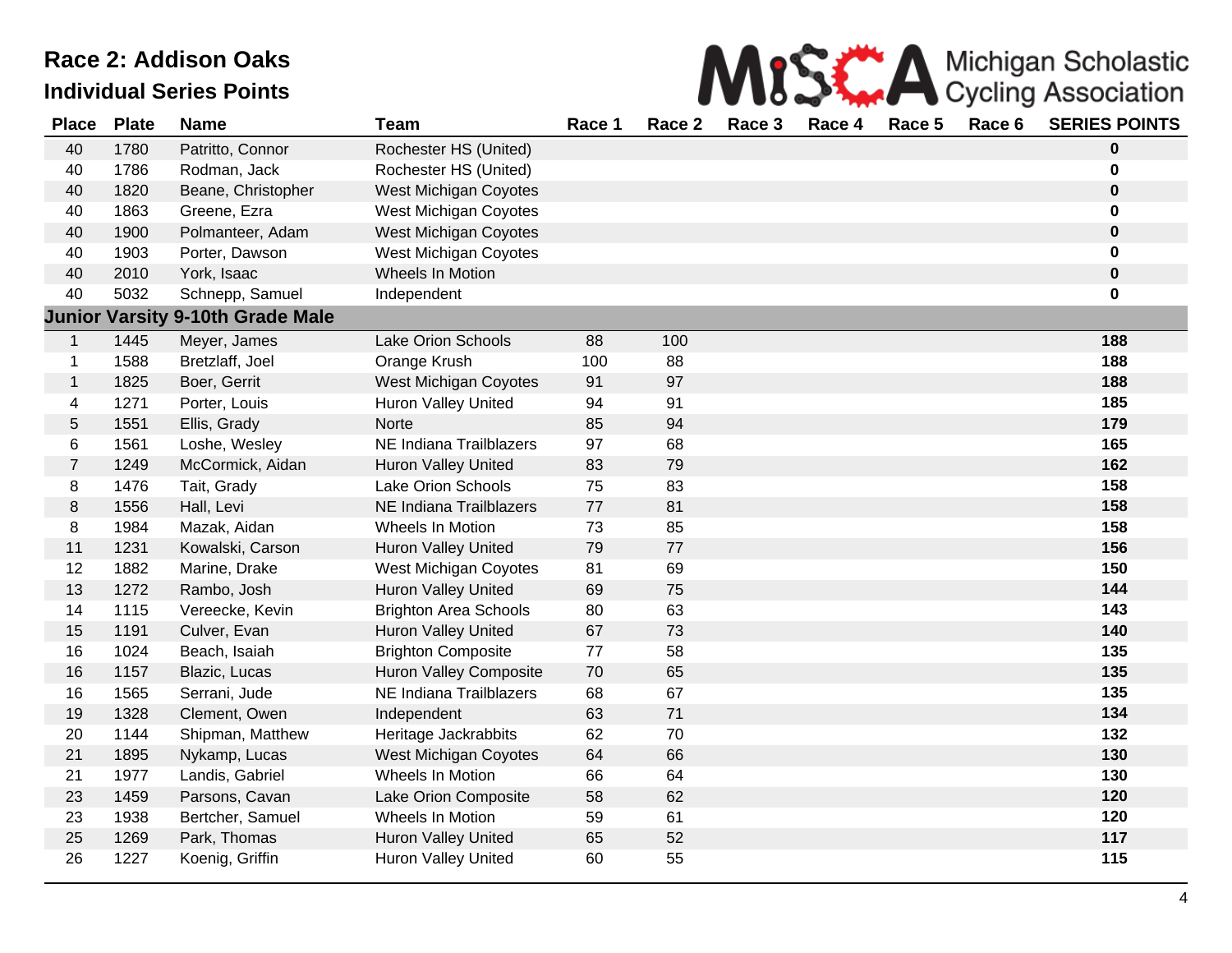

| <b>Place</b> | <b>Plate</b> | <b>Name</b>         | <b>Team</b>                  | Race 1       | Race 2       | Race 3 | Race 4 | Race 5 | Race 6 | <b>SERIES POINTS</b> |
|--------------|--------------|---------------------|------------------------------|--------------|--------------|--------|--------|--------|--------|----------------------|
| 26           | 1784         | Rodda, Trystan      | Rochester HS (United)        | 56           | 59           |        |        |        |        | 115                  |
| 28           | 1471         | Shirley, Isaac      | Lake Orion Composite         | 50           | 60           |        |        |        |        | 110                  |
| 29           | 1146         | Webb, Noah          | Heritage Jackrabbits         | 55           | 54           |        |        |        |        | 109                  |
| 30           | 1891         | Minnerick, Levi     | West Michigan Coyotes        | 54           | 49           |        |        |        |        | 103                  |
| 31           | 1071         | Kissel, Lucas       | <b>Brighton Area Schools</b> | 53           | 47           |        |        |        |        | 100                  |
| 31           | 1125         | Coffman, Finn       | Chelsea Youth MTB            | 43           | 57           |        |        |        |        | 100                  |
| 31           | 1824         | Blocker, Jeremy     | West Michigan Coyotes        | 52           | 48           |        |        |        |        | 100                  |
| 34           | 1779         | Paradowski, Jacob   | Rochester HS (United)        | 49           | 50           |        |        |        |        | 99                   |
| 35           | 1615         | Wagner, Gavin       | Orange Krush                 | 48           | 46           |        |        |        |        | 94                   |
| 36           | 1770         | Klippi, Ethan       | Rochester HS (United)        | 46           | 43           |        |        |        |        | 89                   |
| 37           | 1761         | Grindem, Stuart     | Rochester HS (United)        | 42           | 45           |        |        |        |        | 87                   |
| 38           | 1010         | Jannette, Rider     | <b>Brandon Youth MTB</b>     | 41           | 44           |        |        |        |        | 85                   |
| 39           | 1763         | Hemingway, George   | Rochester HS (United)        | 40           | 40           |        |        |        |        | 80                   |
| 40           | 1074         | Lane, Andrew        | <b>Brighton Composite</b>    | 38           | 41           |        |        |        |        | 79                   |
| 41           | 1018         | Acree, Jason        | <b>Brighton Area Schools</b> | 39           | 39           |        |        |        |        | 78                   |
| 42           | 1859         | Frehr, Haydon       | West Michigan Coyotes        | 71           |              |        |        |        |        | 71                   |
| 43           | 1077         | Lukasik, John       | <b>Brighton Composite</b>    | 61           | $\mathbf{1}$ |        |        |        |        | 62                   |
| 44           | 5026         | Lemmon, Jeremiah    | NE Indiana Trailblazers      | 57           |              |        |        |        |        | 57                   |
| 45           | 1912         | Tesch, Owen         | West Michigan Coyotes        |              | 56           |        |        |        |        | 56                   |
| 46           | 1176         | Carlsen, Sawyer     | Huron Valley United          | $\mathbf{1}$ | 53           |        |        |        |        | 54                   |
| 47           | 1087         | Morton, Riley       | <b>Brighton Area Schools</b> | 51           |              |        |        |        |        | 51                   |
| 47           | 1567         | Biondo-Savin, Wyatt | Northville High School       |              | 51           |        |        |        |        | 51                   |
| 49           | 1481         | Wolski, Daniel      | Lake Orion Schools           | 47           |              |        |        |        |        | 47                   |
| 50           | 1102         | Rochon, Noah        | <b>Brighton Composite</b>    | 45           | $\mathbf 1$  |        |        |        |        | 46                   |
| 51           | 1866         | Hoogeveen, Bridger  | West Michigan Coyotes        | 44           |              |        |        |        |        | 44                   |
| 52           | 1872         | Knape, Timothy      | West Michigan Coyotes        |              | 42           |        |        |        |        | 42                   |
| 53           | 1007         | Janette, Braeden    | <b>Brandon Youth MTB</b>     | $\mathbf{1}$ | 38           |        |        |        |        | 39                   |
| 54           | 1072         | Koppmann, Talon     | <b>Brighton Composite</b>    |              |              |        |        |        |        | 0                    |
| 54           | 1085         | McHugh, Ryan        | <b>Brighton Area Schools</b> |              |              |        |        |        |        | 0                    |
| 54           | 1135         | Aviles, Xavier      | Detroit Country Day          |              |              |        |        |        |        | 0                    |
| 54           | 1461         | Pasciak, Logan      | <b>Lake Orion Schools</b>    |              |              |        |        |        |        | 0                    |
| 54           | 1583         | Siddall, Joseph     | Northville High School       |              |              |        |        |        |        | 0                    |
| 54           | 1798         | Swartwood, Rick     | Rochester HS (United)        |              |              |        |        |        |        | 0                    |
| 54           | 1816         | Aerts, Marshall     | West Michigan Coyotes        |              |              |        |        |        |        | $\pmb{0}$            |
| 54           | 1897         | Odroski, Owen       | West Michigan Coyotes        |              |              |        |        |        |        | 0                    |
|              |              |                     |                              |              |              |        |        |        |        |                      |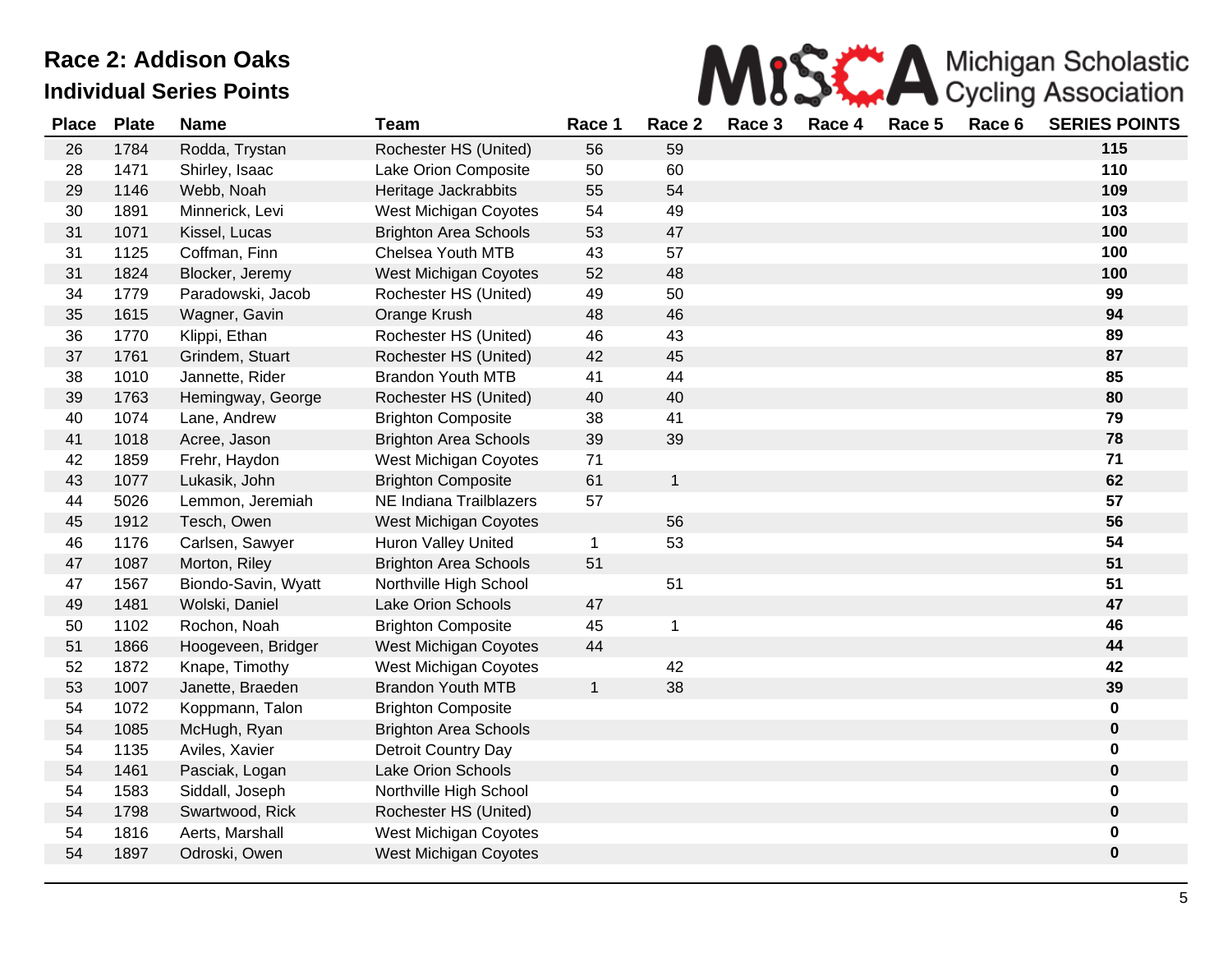

| <b>Place</b>            | <b>Plate</b> | <b>Name</b>                        | <b>Team</b>                  | Race 1      | Race 2 | Race 3 | Race 4 | Race 5 | Race 6 | <b>SERIES POINTS</b> |
|-------------------------|--------------|------------------------------------|------------------------------|-------------|--------|--------|--------|--------|--------|----------------------|
| 54                      | 1921         | VanBeynen, Miles                   | West Michigan Coyotes        |             |        |        |        |        |        | 0                    |
| 54                      | 5025         | Kalczynski, Max                    | <b>Detroit Country Day</b>   |             |        |        |        |        |        | $\bf{0}$             |
|                         |              | <b>Junior Varsity Female</b>       |                              |             |        |        |        |        |        |                      |
| $\mathbf{1}$            | 1172         | Caldwell, Nya                      | Huron Valley United          | 100         | 100    |        |        |        |        | 200                  |
| $\overline{2}$          | 1315         | Wittman, Cate                      | <b>Huron Valley United</b>   | 97          | 97     |        |        |        |        | 194                  |
| 3                       | 1013         | Royse, Bethany                     | <b>Brandon Youth MTB</b>     | 91          | 94     |        |        |        |        | 185                  |
| 3                       | 1264         | Osterhart, Laura                   | <b>Huron Valley United</b>   | 94          | 91     |        |        |        |        | 185                  |
| 5                       | 1424         | Jones, Sydnie                      | Lake Orion Schools           | 83          | 88     |        |        |        |        | 171                  |
| $\,6$                   | 5007         | Spearman, Bodelle                  | West Michigan Coyotes        | 88          | 75     |        |        |        |        | 163                  |
| $\overline{7}$          | 1756         | Feldkamp, Rowan                    | Rochester HS (United)        | 85          | 71     |        |        |        |        | 156                  |
| $\,8\,$                 | 1566         | Vasquez, Kyra                      | NE Indiana Trailblazers      | 79          | 70     |        |        |        |        | 149                  |
| 9                       | 1759         | Gaudreau, Rachel                   | Rochester HS (United)        | 71          | 77     |        |        |        |        | 148                  |
| 10                      | 1787         | Rossey, Isabella                   | Rochester HS (United)        | 73          | 73     |        |        |        |        | 146                  |
| 11                      | 1012         | Patnaude, Emily                    | <b>Brandon Youth MTB</b>     | 75          | 69     |        |        |        |        | 144                  |
| 12                      | 1318         | Woolhiser, Bella                   | Huron Valley United          |             | 85     |        |        |        |        | 85                   |
| 13                      | 1139         | Negrut, Silvia                     | Detroit Country Day          |             | 83     |        |        |        |        | 83                   |
| 14                      | 1137         | Henderson, Tulia                   | <b>Detroit Country Day</b>   | 81          |        |        |        |        |        | 81                   |
| 14                      | 1758         | Fronek, Ava                        | Rochester HS (United)        |             | 81     |        |        |        |        | 81                   |
| 16                      | 1478         | Walch, Laura                       | Lake Orion Schools           | $\mathbf 0$ | 79     |        |        |        |        | 79                   |
| 17                      | 1129         | Paddock, Lillian                   | Chelsea Youth MTB            | 77          |        |        |        |        |        | 77                   |
| 18                      | 1571         | Grabowski, Alexandra               | Northville High School       |             | 68     |        |        |        |        | 68                   |
| 19                      | 1223         | Kennedy, Kerrigan                  | <b>Huron Valley United</b>   |             |        |        |        |        |        | $\pmb{0}$            |
| 19                      | 1268         | Park, Elizabeth                    | <b>Huron Valley United</b>   |             |        |        |        |        |        | $\pmb{0}$            |
| 19                      | 1830         | Brewer, Sage                       | West Michigan Coyotes        |             |        |        |        |        |        | 0                    |
| 19                      | 1871         | Kincaid, Freida                    | <b>West Michigan Coyotes</b> |             |        |        |        |        |        | $\mathbf 0$          |
|                         |              | <b>Advanced Middle School Male</b> |                              |             |        |        |        |        |        |                      |
| $\mathbf 1$             | 1200         | Garris, Elijah                     | <b>Huron Valley United</b>   | 85          | 85     |        |        |        |        | 170                  |
| $\overline{2}$          | 1320         | Adamski, Kash                      | Independent                  | 82          | 79     |        |        |        |        | 161                  |
| 3                       | 1321         | Beaubien, Bastien                  | Orange Krush                 | 73          | 73     |        |        |        |        | 146                  |
| $\overline{\mathbf{4}}$ | 1885         | Martin, Brevin                     | <b>West Michigan Coyotes</b> | 68          | 76     |        |        |        |        | 144                  |
| 5                       | 1299         | Tobiczyk, Oswald                   | Huron Valley United          | 70          | 70     |        |        |        |        | 140                  |
| $\mathbf 5$             | 1752         | Dagg, Samuel                       | Rochester HS (United)        | 76          | 64     |        |        |        |        | 140                  |
| $\overline{7}$          | 1166         | Brzuchanski, Emery                 | <b>Huron Valley United</b>   | 66          | 66     |        |        |        |        | 132                  |
| $\,8\,$                 | 1618         | Werth, Jayden                      | Orange Krush                 | 62          | 68     |        |        |        |        | 130                  |
| 9                       | 2001         | Smith, Donald                      | Wheels In Motion             | 64          | 62     |        |        |        |        | 126                  |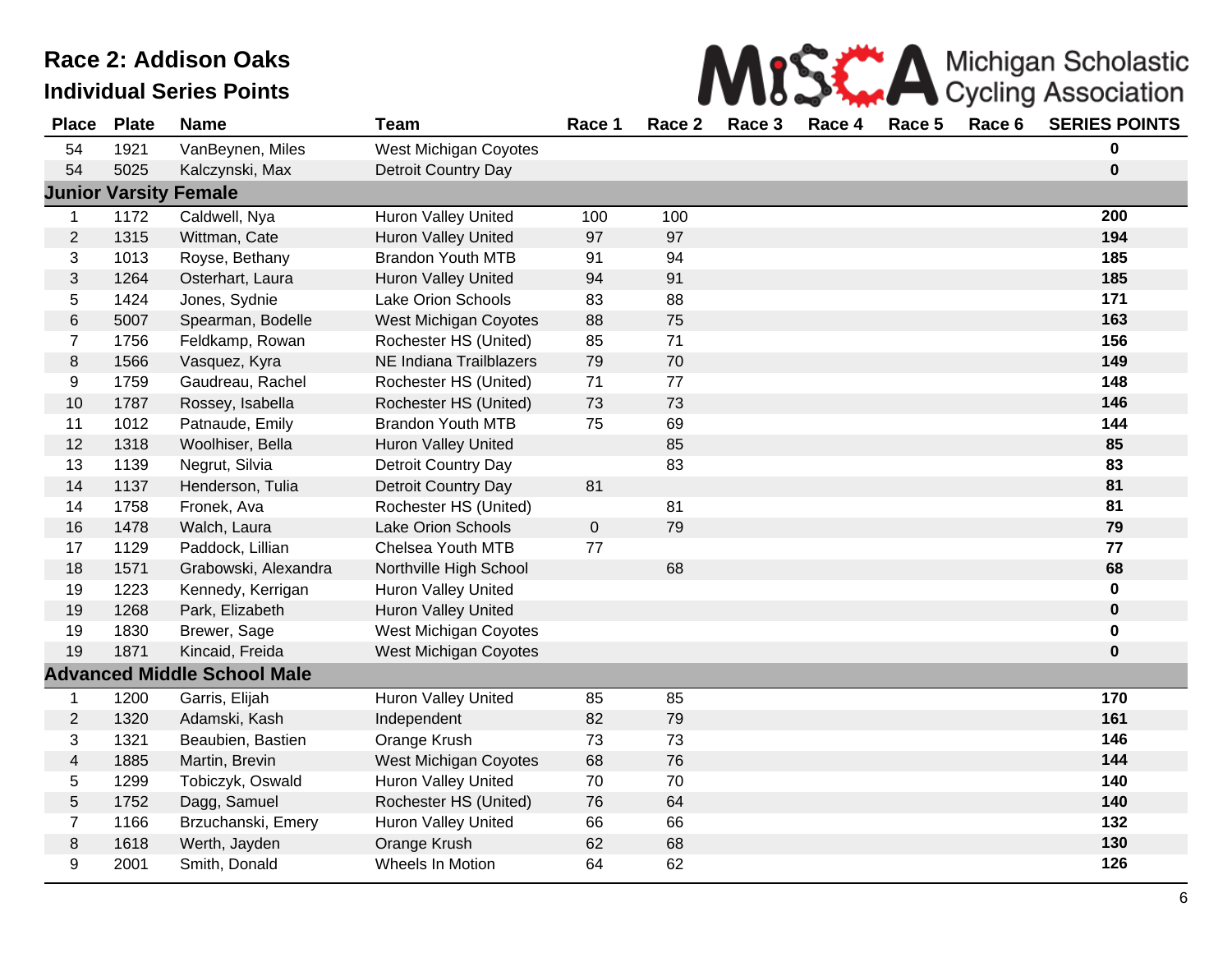

| <b>Place</b>     | <b>Plate</b> | <b>Name</b>                          | <b>Team</b>                  | Race 1       | Race 2 | Race 3 | Race 4 | Race 5 | Race 6 | <b>SERIES POINTS</b> |
|------------------|--------------|--------------------------------------|------------------------------|--------------|--------|--------|--------|--------|--------|----------------------|
| 10               | 1600         | James, Evan                          | Orange Krush                 | 60           | 60     |        |        |        |        | 120                  |
| 11               | 1762         | Hawes, Benjamin                      | Rochester HS (United)        | 58           | 58     |        |        |        |        | 116                  |
| 12               | 1482         | Wolski, Jakub                        | Lake Orion Schools           | 56           | 54     |        |        |        |        | 110                  |
| 13               | 1103         | Rochowiak, Maxwell                   | <b>Brighton Area Schools</b> | 52           | 56     |        |        |        |        | 108                  |
| 13               | 2003         | Tall, Braden                         | Wheels In Motion             | 53           | 55     |        |        |        |        | 108                  |
| 15               | 1928         | Wert, Henry                          | West Michigan Coyotes        | 55           | 51     |        |        |        |        | 106                  |
| 16               | 1259         | Murphy, Trevor                       | <b>Huron Valley United</b>   | 51           | 53     |        |        |        |        | 104                  |
| 17               | 1297         | Tidbury, Grayson                     | Huron Valley United          | 50           | 52     |        |        |        |        | 102                  |
| 18               | 1417         | Heist, Ethan                         | <b>Lake Orion Schools</b>    | $\mathbf{1}$ | 82     |        |        |        |        | 83                   |
| 19               | 1605         | Marchese, Kristian                   | Orange Krush                 | 79           |        |        |        |        |        | 79                   |
| 20               | 1817         | Andrews, Carson                      | West Michigan Coyotes        | 54           |        |        |        |        |        | 54                   |
| 21               | 1887         | McLean, Caleb                        | West Michigan Coyotes        | $\mathbf{1}$ |        |        |        |        |        | 1                    |
| 22               | 1014         | Royse, Parker                        | <b>Brandon Youth MTB</b>     |              |        |        |        |        |        | $\pmb{0}$            |
| 22               | 1858         | Franciscotty, Gideon                 | West Michigan Coyotes        |              |        |        |        |        |        | $\bf{0}$             |
| 22               | 1862         | Grant, William                       | West Michigan Coyotes        |              |        |        |        |        |        | $\pmb{0}$            |
| 22               | 1864         | Hargrave, Zachary                    | West Michigan Coyotes        |              |        |        |        |        |        | $\mathbf 0$          |
| 22               | 1878         | Louisell, Grant                      | <b>West Michigan Coyotes</b> |              |        |        |        |        |        | $\bf{0}$             |
| 22               | 1910         | Segerlind, Indio                     | West Michigan Coyotes        |              |        |        |        |        |        | 0                    |
|                  |              | <b>Advanced Middle School Female</b> |                              |              |        |        |        |        |        |                      |
| $\mathbf{1}$     | 1276         | Rosinski, Charlotte                  | <b>Huron Valley United</b>   | 85           | 85     |        |        |        |        | 170                  |
| $\overline{c}$   | 1028         | Bell, Sophia                         | <b>Brighton Area Schools</b> | 76           | 82     |        |        |        |        | 158                  |
| $\overline{2}$   | 1593         | DeCubber, Finley                     | Orange Krush                 | 82           | 76     |        |        |        |        | 158                  |
| 4                | 1589         | Bretzlaff, Miriam                    | Orange Krush                 | 79           | 73     |        |        |        |        | 152                  |
| 5                | 1470         | Shaskos, Lauren                      | Lake Orion Schools           | $70\,$       | 79     |        |        |        |        | 149                  |
| 6                | 1036         | Cranston, Ashley                     | <b>Brighton Area Schools</b> | 73           | 66     |        |        |        |        | 139                  |
| $\overline{7}$   | 1232         | Kowalski, Dalia                      | <b>Huron Valley United</b>   | 68           | 64     |        |        |        |        | 132                  |
| 8                | 1883         | Marine, Marley                       | West Michigan Coyotes        | 66           | 60     |        |        |        |        | 126                  |
| $\boldsymbol{9}$ | 1055         | Giles, Anna                          | <b>Brighton Area Schools</b> | $\mathbf{1}$ | 70     |        |        |        |        | $71$                 |
| 10               | 1602         | Keyes, Janelle                       | Orange Krush                 |              | 68     |        |        |        |        | 68                   |
| 11               | 1837         | Cavner, Emma                         | West Michigan Coyotes        |              | 62     |        |        |        |        | 62                   |
| 12               | 1879         | Louisell, Madison                    | West Michigan Coyotes        |              |        |        |        |        |        | $\mathbf 0$          |
| 12               | 1962         | Jones, Emerson                       | Wheels In Motion             |              |        |        |        |        |        | $\bf{0}$             |
|                  |              | <b>Novice 10-12th Grade Male</b>     |                              |              |        |        |        |        |        |                      |
| 1                | 1330         | Cyrul, Michael                       | Independent                  | 71           | 77     |        |        |        |        | 148                  |
| $\overline{2}$   | 1976         | Laman, Charles                       | Wheels In Motion             | 68           | 74     |        |        |        |        | 142                  |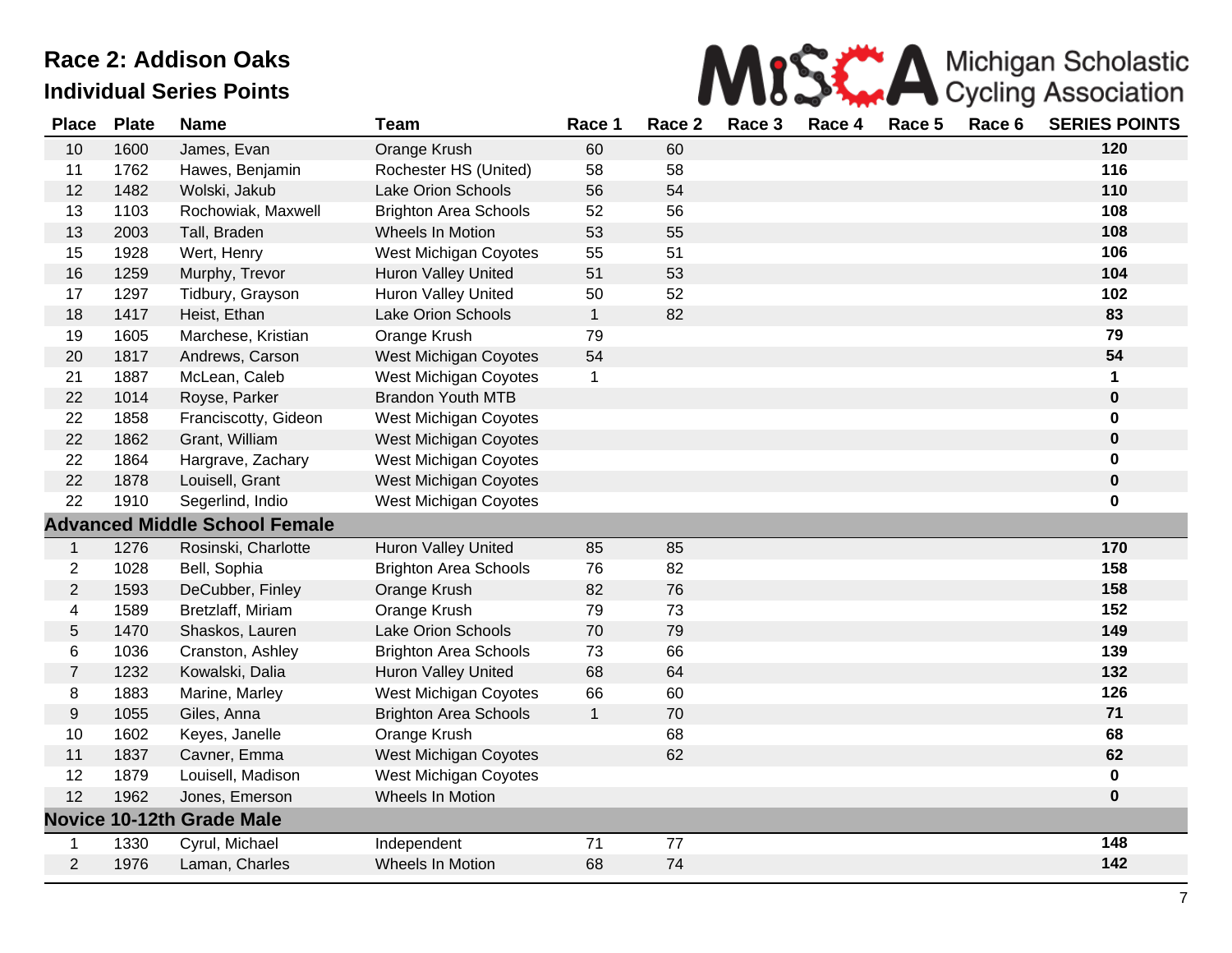

| <b>Place</b>     | <b>Plate</b> | <b>Name</b>         | <b>Team</b>                  | Race 1       | Race 2       | Race 3 | Race 4 | Race 5 | Race 6 | <b>SERIES POINTS</b> |
|------------------|--------------|---------------------|------------------------------|--------------|--------------|--------|--------|--------|--------|----------------------|
| 3                | 1393         | Blackman, Joshua    | Lake Orion Schools           | 55           | 80           |        |        |        |        | 135                  |
| $\overline{4}$   | 1260         | Nunneley, David     | Huron Valley United          | 63           | 71           |        |        |        |        | 134                  |
| 5                | 1560         | Joseph, Samuel      | NE Indiana Trailblazers      | 74           | 57           |        |        |        |        | 131                  |
| 6                | 1574         | Hentnik, Michael    | Northville High School       | 59           | 68           |        |        |        |        | 127                  |
| $\overline{7}$   | 1033         | Claar, Austin       | <b>Brighton Area Schools</b> | 65           | 55           |        |        |        |        | 120                  |
| $\,8\,$          | 1204         | Haskell, Daniel     | Huron Valley United          | 57           | 61           |        |        |        |        | 118                  |
| 9                | 1127         | Krause-Bean, Curtis | Chelsea Youth MTB            | 50           | 59           |        |        |        |        | 109                  |
| $\boldsymbol{9}$ | 1607         | McKee, Matthew      | Orange Krush                 | 46           | 63           |        |        |        |        | 109                  |
| 11               | 1581         | Reineke, Jackson    | Northville High School       | 51           | 53           |        |        |        |        | 104                  |
| 12               | 1606         | McKee, Jacob        | Orange Krush                 | 49           | 51           |        |        |        |        | 100                  |
| 13               | 1064         | Howard, Jackson     | <b>Brighton Area Schools</b> | 48           | 49           |        |        |        |        | 97                   |
| 14               | 1031         | Campbell, Caleb     | <b>Brighton Area Schools</b> | 45           | 50           |        |        |        |        | 95                   |
| 15               | 1801         | Weaver, Andrew      | Rochester HS (United)        | 43           | 48           |        |        |        |        | 91                   |
| 16               | 1081         | McAllister, John    | <b>Brighton Area Schools</b> | 47           | 43           |        |        |        |        | 90                   |
| 17               | 1766         | Ignaczak, Thomas    | Rochester HS (United)        | 44           | 45           |        |        |        |        | 89                   |
| 18               | 1040         | Dabrowski, Walter   | <b>Brighton Area Schools</b> | 39           | 46           |        |        |        |        | 85                   |
| 19               | 1128         | Martz, Ethan        | Chelsea Youth MTB            | 42           | 42           |        |        |        |        | 84                   |
| 20               | 1118         | Voss, Cullen        | <b>Brighton Composite</b>    | 38           | 41           |        |        |        |        | 79                   |
| 21               | 1747         | Clements, Zachary   | Rochester HS (United)        |              | 65           |        |        |        |        | 65                   |
| 22               | 1073         | Kuzner, Matthew     | <b>Brighton Area Schools</b> | 61           |              |        |        |        |        | 61                   |
| 23               | 1032         | Chaka, Liam         | <b>Brighton Area Schools</b> | 53           |              |        |        |        |        | 53                   |
| 24               | 1327         | Buchwitz, Bennett   | Independent                  |              | 47           |        |        |        |        | 47                   |
| 25               | 1577         | Ketvirtis, Matthew  | Northville High School       |              | 44           |        |        |        |        | 44                   |
| 26               | 1792         | Schell, Quinten     | Rochester HS (United)        | 41           |              |        |        |        |        | 41                   |
| 27               | 1099         | Reid, Gordon        | <b>Brighton Area Schools</b> |              | 40           |        |        |        |        | 40                   |
| 27               | 1121         | Welter, Lucas       | <b>Brighton Area Schools</b> | $\mathbf{1}$ | 39           |        |        |        |        | 40                   |
| 27               | 1914         | Todd, Brayden       | West Michigan Coyotes        | 40           |              |        |        |        |        | 40                   |
| 30               | 1048         | Evans, James        | <b>Brighton Area Schools</b> | 37           | $\mathbf{1}$ |        |        |        |        | 38                   |
| 30               | 1569         | Borashko, Daniel    | Northville High School       |              | 38           |        |        |        |        | 38                   |
| 32               | 1429         | Kozlowski, James    | <b>Lake Orion Schools</b>    |              | 37           |        |        |        |        | 37                   |
| 33               | 1019         | Adams, Holden       | <b>Brighton Area Schools</b> |              | 36           |        |        |        |        | 36                   |
| 34               | 1088         | Nabozny, Landen     | <b>Brighton Area Schools</b> |              | 35           |        |        |        |        | 36                   |
| 35               | 1138         | Muskovin, Marik     | Detroit Country Day          |              | 34           |        |        |        |        | 34                   |
| 36               | 1068         | Kato, Ryan          | <b>Brighton Area Schools</b> |              |              |        |        |        |        | $\pmb{0}$            |
| 36               | 1069         | Kinney, Liam        | <b>Brighton Area Schools</b> |              |              |        |        |        |        | $\pmb{0}$            |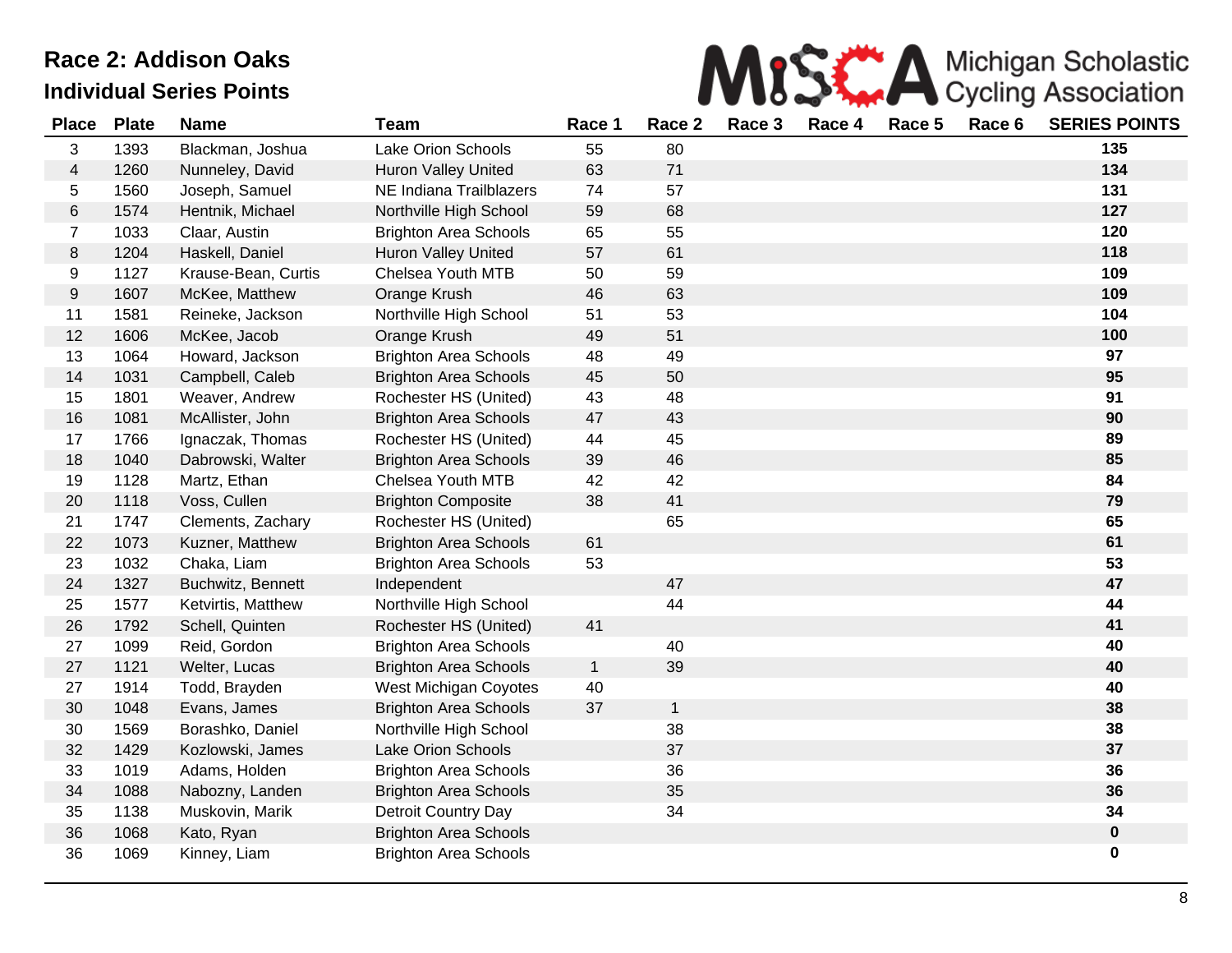| MISS A Michigan Scholastic |
|----------------------------|
|                            |

| <b>Place</b> | <b>Plate</b> | <b>Name</b>          | <b>Team</b>                  | Race 1 | Race 2 | Race 3 | Race 4 | Race 5 | Race 6 | <b>SERIES POINTS</b> |
|--------------|--------------|----------------------|------------------------------|--------|--------|--------|--------|--------|--------|----------------------|
| 36           | 1100         | Reusze, Karl         | <b>Brighton Area Schools</b> |        |        |        |        |        |        | 0                    |
| 36           | 1131         | Proos, Cameron       | Chelsea Youth MTB            |        |        |        |        |        |        | 0                    |
| 36           | 1133         | Woodard, Samuel      | Chelsea Youth MTB            |        |        |        |        |        |        | 0                    |
| 36           | 1247         | Mathie, Joshua       | <b>Huron Valley United</b>   |        |        |        |        |        |        | 0                    |
| 36           | 1257         | Moser, Alexander     | <b>Huron Valley United</b>   |        |        |        |        |        |        | 0                    |
| 36           | 1350         | Kelly, Andrew        | Independent                  |        |        |        |        |        |        | 0                    |
| 36           | 1492         | Bonnette, Christian  | <b>Midland MTB Crew</b>      |        |        |        |        |        |        | 0                    |
| 36           | 1579         | Que, Vincent         | Northville High School       |        |        |        |        |        |        | 0                    |
| 36           | 1582         | Schildt, Torben      | Northville High School       |        |        |        |        |        |        | 0                    |
| 36           | 1713         | Sharma, Avi          | Rochester Area (RARA)        |        |        |        |        |        |        | U                    |
| 36           | 1720         | Tradii, Aidan        | Rochester Area (RARA)        |        |        |        |        |        |        | 0                    |
| 36           | 1732         | Walch, Alexander     | Rochester Area (RARA)        |        |        |        |        |        |        |                      |
| 36           | 1742         | Bond, Jacob          | Rochester HS (United)        |        |        |        |        |        |        | 0                    |
| 36           | 1748         | Clevenger, Jack      | Rochester HS (United)        |        |        |        |        |        |        |                      |
| 36           | 1749         | Collins III, Richard | Rochester HS (United)        |        |        |        |        |        |        | 0                    |
| 36           | 1753         | Delavan, Jack        | Rochester HS (United)        |        |        |        |        |        |        | 0                    |
| 36           | 1755         | Fashho, Lucas        | Rochester HS (United)        |        |        |        |        |        |        | 0                    |
| 36           | 1757         | Fleury, Mael         | Rochester HS (United)        |        |        |        |        |        |        | 0                    |
| 36           | 1764         | Hoffman, Nate        | Rochester HS (United)        |        |        |        |        |        |        | 0                    |
| 36           | 1767         | Ingram, Noah         | Rochester HS (United)        |        |        |        |        |        |        | 0                    |
| 36           | 1768         | Jin, Ryan            | Rochester HS (United)        |        |        |        |        |        |        | 0                    |
| 36           | 1771         | Lamphear, Cameron    | Rochester HS (United)        |        |        |        |        |        |        | 0                    |
| 36           | 1776         | Michalak, Nolan      | Rochester HS (United)        |        |        |        |        |        |        | 0                    |
| 36           | 1783         | Rauner, Aiden        | Rochester HS (United)        |        |        |        |        |        |        | 0                    |
| 36           | 1788         | Sam Jr., Todd        | Rochester HS (United)        |        |        |        |        |        |        | 0                    |
| 36           | 1789         | Sanchez, Joshua      | Rochester HS (United)        |        |        |        |        |        |        | 0                    |
| 36           | 1790         | Santonocito, Owen    | Rochester HS (United)        |        |        |        |        |        |        | 0                    |
| 36           | 1791         | Sarkozi, Nicholas    | Rochester HS (United)        |        |        |        |        |        |        | 0                    |
| 36           | 1795         | Smith, Alexander     | Rochester HS (United)        |        |        |        |        |        |        | 0                    |
| 36           | 1796         | Smith, Leo           | Rochester HS (United)        |        |        |        |        |        |        | 0                    |
| 36           | 1803         | Zielonka, Parker     | Rochester HS (United)        |        |        |        |        |        |        | 0                    |
| 36           | 1850         | DiLaura, Samuel      | West Michigan Coyotes        |        |        |        |        |        |        | 0                    |
| 36           | 1902         | Porter, Brayden      | West Michigan Coyotes        |        |        |        |        |        |        | 0                    |
| 36           | 1948         | Fifer, Gordon        | Wheels In Motion             |        |        |        |        |        |        | 0                    |
| 36           | 1985         | McCaslin, Declan     | Wheels In Motion             |        |        |        |        |        |        | 0                    |
|              |              |                      |                              |        |        |        |        |        |        |                      |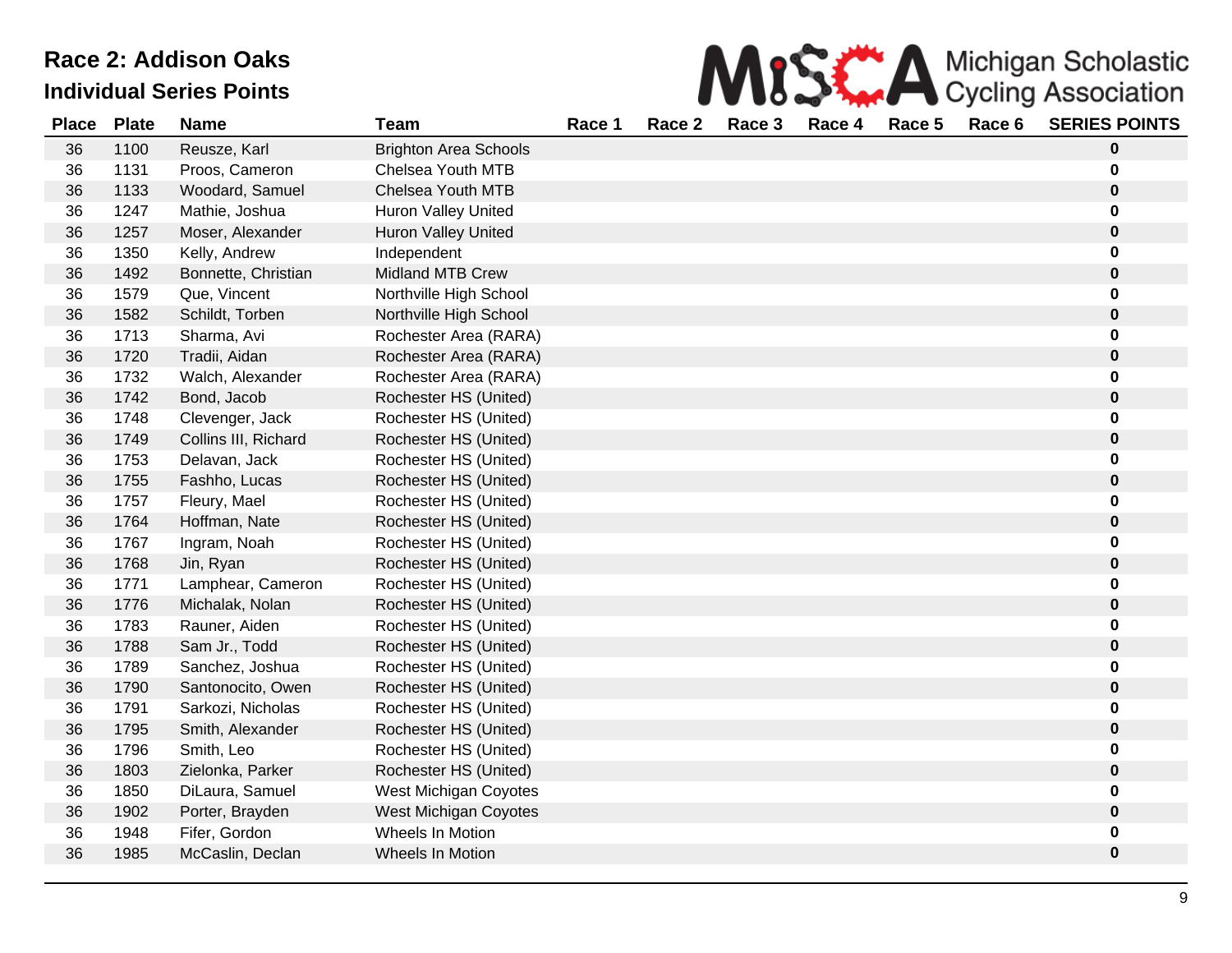

| <b>Place</b>     | <b>Plate</b> | <b>Name</b>                  | <b>Team</b>                   | Race 1       | Race 2 | Race 3 | Race 4 | Race 5 | Race 6 | <b>SERIES POINTS</b> |
|------------------|--------------|------------------------------|-------------------------------|--------------|--------|--------|--------|--------|--------|----------------------|
| 36               | 5003         | Staley, Nicholas             | Rochester HS (United)         |              |        |        |        |        |        | 0                    |
| 36               | 5010         | Adair, Luke                  | Rochester HS (United)         |              |        |        |        |        |        | $\pmb{0}$            |
| 36               | 5033         | Stenger, Gage                | Independent                   |              |        |        |        |        |        | 0                    |
|                  |              | <b>Novice 9th Grade Male</b> |                               |              |        |        |        |        |        |                      |
| $\mathbf{1}$     | 1280         | Sanchez, Noah                | Huron Valley United           | 80           | 80     |        |        |        |        | 160                  |
| $\overline{2}$   | 1576         | Holm, Brody                  | Northville High School        | 77           | 77     |        |        |        |        | 154                  |
| $\sqrt{3}$       | 1578         | Matsumoto, Naoki             | Northville High School        | 74           | 71     |        |        |        |        | 145                  |
| $\overline{4}$   | 1119         | Voss, Sawyer                 | <b>Brighton Composite</b>     | 71           | 68     |        |        |        |        | 139                  |
| $\sqrt{5}$       | 1277         | Rossetti, Austin             | <b>Huron Valley Composite</b> | 68           | 63     |        |        |        |        | 131                  |
| 6                | 1238         | Lisabeth, Leo                | Huron Valley United           | 65           | 61     |        |        |        |        | 126                  |
| $\overline{7}$   | 1090         | Osterman, Jude               | <b>Brighton Area Schools</b>  | 59           | 59     |        |        |        |        | 118                  |
| $\bf 8$          | 1379         | Taylor, Blake                | Independent                   | 63           | 53     |        |        |        |        | 116                  |
| $\boldsymbol{9}$ | 1613         | Timm, Evan                   | Orange Krush                  | 55           | 57     |        |        |        |        | 112                  |
| 10               | 1049         | Farmer, William              | <b>Brighton Area Schools</b>  | 61           | 50     |        |        |        |        | 111                  |
| 11               | 1933         | Anderson, Frank              | Wheels In Motion              | 42           | 65     |        |        |        |        | 107                  |
| 12               | 1608         | Paik, Tyler                  | Orange Krush                  | 53           | 47     |        |        |        |        | 100                  |
| 13               | 1773         | Luna, Diego                  | Rochester HS (United)         | 49           | 48     |        |        |        |        | 97                   |
| 14               | 1741         | Bloom, Conner                | Rochester HS (United)         | 51           | 41     |        |        |        |        | 92                   |
| 14               | 5013         | McClure, Matthew             | Northville High School        | 48           | 44     |        |        |        |        | 92                   |
| 16               | 1042         | deChavez, Joseph             | <b>Brighton Area Schools</b>  | 45           | 46     |        |        |        |        | 91                   |
| 17               | 1421         | Houston, Tyler               | Lake Orion Schools            | 46           | 43     |        |        |        |        | 89                   |
| 17               | 1570         | Denby, Colin                 | Northville High School        | 44           | 45     |        |        |        |        | 89                   |
| 19               | 1889         | Mears, Henry                 | West Michigan Coyotes         | 47           | 39     |        |        |        |        | 86                   |
| 20               | 1020         | Asher, Ryan                  | <b>Brighton Area Schools</b>  |              | 74     |        |        |        |        | 74                   |
| 21               | 1400         | Dhruvan, Orin                | Lake Orion Schools            | 57           |        |        |        |        |        | 57                   |
| 22               | 1630         | Brimm, Riley                 | Rochester Area (RARA)         |              | 55     |        |        |        |        | 55                   |
| 23               | 1546         | Wolohan, Matthew             | Midland MTB Crew              |              | 51     |        |        |        |        | 51                   |
| 24               | 1240         | Luttenbacher, Evan           | <b>Huron Valley United</b>    | 50           |        |        |        |        |        | 50                   |
| 24               | 1416         | Gross, Devon                 | Lake Orion Schools            | $\mathbf{1}$ | 49     |        |        |        |        | 50                   |
| 26               | 1044         | Dezarov, Derek               | <b>Brighton Area Schools</b>  | 43           |        |        |        |        |        | 43                   |
| 27               | 1668         | Laporte, Grant               | Rochester Area (RARA)         |              | 42     |        |        |        |        | 42                   |
| 28               | 1113         | Tarnacki, Joseph             | <b>Brighton Area Schools</b>  | 41           |        |        |        |        |        | 41                   |
| 29               | 1673         | Loyd, Caleb                  | Rochester Area (RARA)         |              | 40     |        |        |        |        | 40                   |
| 30               | 1442         | McGowan, Ethan               | Lake Orion Schools            |              | 1      |        |        |        |        | 1                    |
| 30               | 1508         | Holliday, Jarod              | <b>Midland MTB Crew</b>       | $\mathbf{1}$ |        |        |        |        |        | $\mathbf 1$          |
|                  |              |                              |                               |              |        |        |        |        |        |                      |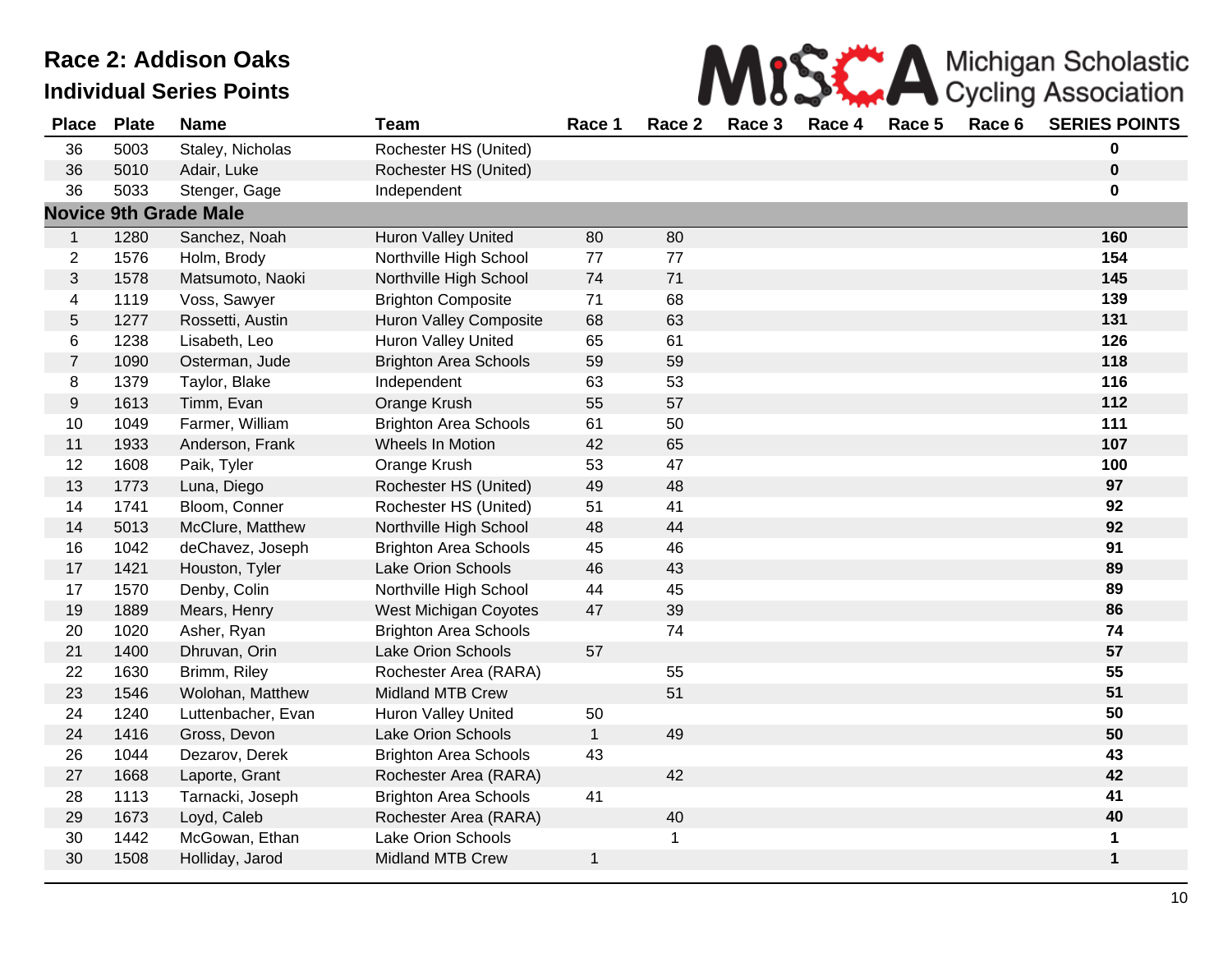| MISS A Michigan Scholastic |
|----------------------------|
|                            |

| <b>Place</b> | <b>Plate</b> | <b>Name</b>        | Team                         | Race 1           | Race 2 | Race 3 | Race 4 | Race 5 | Race 6 | <b>SERIES POINTS</b> |
|--------------|--------------|--------------------|------------------------------|------------------|--------|--------|--------|--------|--------|----------------------|
| 32           | 1047         | Esser, Nathan      | <b>Brighton Area Schools</b> |                  |        |        |        |        |        | 0                    |
| 32           | 1058         | Govan, Adam        | <b>Brighton Composite</b>    |                  |        |        |        |        |        | $\mathbf 0$          |
| 32           | 1066         | Jude, Alexander    | <b>Brighton Area Schools</b> |                  |        |        |        |        |        | 0                    |
| 32           | 1067         | Kashima, Joshua    | <b>Brighton Composite</b>    |                  |        |        |        |        |        | $\bf{0}$             |
| 32           | 1095         | Popov, John        | <b>Brighton Area Schools</b> |                  |        |        |        |        |        | 0                    |
| 32           | 1101         | Reynolds, Nathan   | <b>Brighton Area Schools</b> |                  |        |        |        |        |        | 0                    |
| 32           | 1114         | Verbison, Curtis   | <b>Brighton Area Schools</b> |                  |        |        |        |        |        | 0                    |
| 32           | 1181         | Chambers, Tyler    | Huron Valley United          |                  |        |        |        |        |        | 0                    |
| 32           | 1199         | Gaisser, Grant     | <b>Huron Valley United</b>   |                  |        |        |        |        |        | 0                    |
| 32           | 1281         | Sanderson, Jamey   | <b>Huron Valley United</b>   |                  |        |        |        |        |        | 0                    |
| 32           | 1389         | Azarovitz, Austin  | <b>Lake Orion Schools</b>    |                  |        |        |        |        |        | 0                    |
| 32           | 1392         | Beaver, Christian  | <b>Lake Orion Schools</b>    |                  |        |        |        |        |        | 0                    |
| 32           | 1407         | Fokken, Henry      | <b>Lake Orion Schools</b>    |                  |        |        |        |        |        | 0                    |
| 32           | 1426         | Keller, Crew       | <b>Lake Orion Schools</b>    |                  |        |        |        |        |        | 0                    |
| 32           | 1462         | Perez, Aiden       | <b>Lake Orion Schools</b>    |                  |        |        |        |        |        | 0                    |
| 32           | 1509         | Hudack, Andrew     | <b>Midland MTB Crew</b>      |                  |        |        |        |        |        | 0                    |
| 32           | 1513         | King, Mason        | Midland MTB Crew             |                  |        |        |        |        |        | 0                    |
| 32           | 1694         | Peralta, Julio     | Rochester Area (RARA)        |                  |        |        |        |        |        | 0                    |
| 32           | 1714         | Sievers, Skylar    | Rochester Area (RARA)        |                  |        |        |        |        |        | 0                    |
| 32           | 1736         | Wencley, Finn      | Rochester Area (RARA)        |                  |        |        |        |        |        | $\pmb{0}$            |
| 32           | 1744         | Bubnikovich, Jack  | Rochester HS (United)        |                  |        |        |        |        |        | 0                    |
| 32           | 1750         | Czerkis, Scott     | Rochester HS (United)        |                  |        |        |        |        |        | 0                    |
| 32           | 1765         | Holt, Mitchell     | Rochester HS (United)        | $\boldsymbol{0}$ |        |        |        |        |        | 0                    |
| 32           | 1774         | Marceau, Jackson   | Rochester HS (United)        |                  |        |        |        |        |        | $\mathbf 0$          |
| 32           | 1775         | Marfatia, Ishaan   | Rochester HS (United)        |                  |        |        |        |        |        | 0                    |
| 32           | 1793         | Silva, Samuel      | Rochester HS (United)        |                  |        |        |        |        |        | 0                    |
| 32           | 1797         | Super, Luka        | Rochester HS (United)        |                  |        |        |        |        |        | 0                    |
| 32           | 1831         | Briggs, Cole       | West Michigan Coyotes        |                  |        |        |        |        |        | 0                    |
| 32           | 1936         | Beekman, Oliver    | Wheels In Motion             |                  |        |        |        |        |        | 0                    |
| 32           | 1957         | Hill, Bekan        | Wheels In Motion             |                  |        |        |        |        |        | 0                    |
| 32           | 1972         | Knight, Stuart     | Wheels In Motion             |                  |        |        |        |        |        | 0                    |
| 32           | 5016         | Cantu, Oscar       | Rochester HS (United)        |                  |        |        |        |        |        | 0                    |
| 32           | 5019         | Campbell, Vaughn   | Rochester HS (United)        |                  |        |        |        |        |        | 0                    |
| 32           | 5021         | Aiello, Gioacchino | <b>Brighton Area Schools</b> |                  |        |        |        |        |        | $\bf{0}$             |
|              |              |                    |                              |                  |        |        |        |        |        |                      |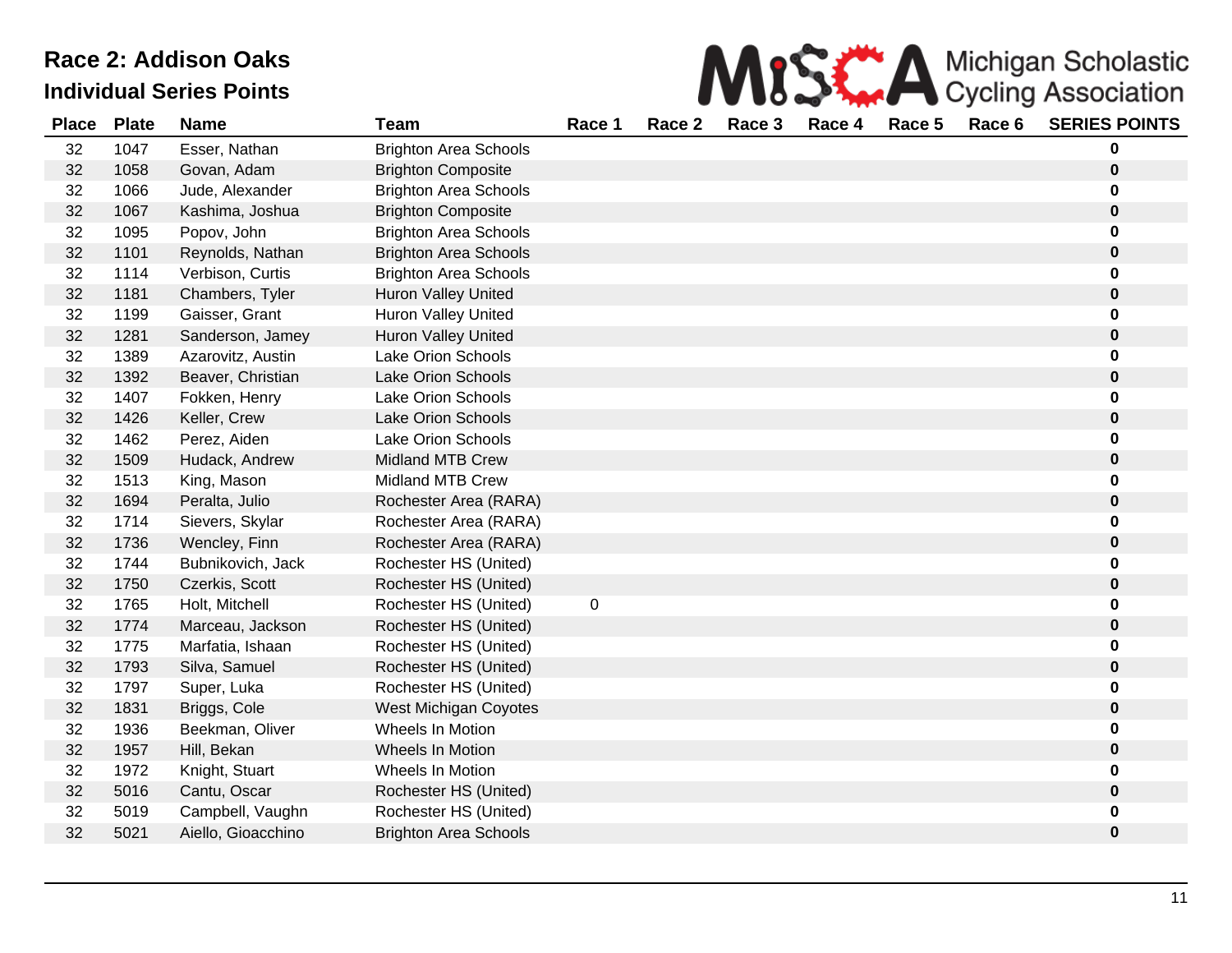33 1430 Ladensack, Mika Lake Orion Schools

|              |              | Race 2: Addison Oaks             |                              |              |        |        |        |        |        | Michigan Scholastic        |
|--------------|--------------|----------------------------------|------------------------------|--------------|--------|--------|--------|--------|--------|----------------------------|
|              |              | <b>Individual Series Points</b>  |                              |              |        |        |        |        |        | <b>Cycling Association</b> |
| <b>Place</b> | <b>Plate</b> | <b>Name</b>                      | Team                         | Race 1       | Race 2 | Race 3 | Race 4 | Race 5 | Race 6 | <b>SERIES POINTS</b>       |
|              |              | <b>Novice 6-8th Grade Female</b> |                              |              |        |        |        |        |        |                            |
| $\mathbf 1$  | 1559         | Joseph, Lilly                    | NE Indiana Trailblazers      | 70           | 67     |        |        |        |        | 137                        |
| 2            | 1370         | Schultz, Brianna                 | Independent                  | 64           | 70     |        |        |        |        | 134                        |
| 3            | 1306         | Vogel, Taylor                    | <b>Huron Valley United</b>   | 67           | 58     |        |        |        |        | 125                        |
| $\mathbf{3}$ | 1692         | Opfer, Katja                     | Rochester Area (RARA)        | 61           | 64     |        |        |        |        | 125                        |
| 5            | 1738         | Williams, Aurora                 | Rochester Area (RARA)        | 53           | 61     |        |        |        |        | 114                        |
| $\,6$        | 1981         | Luke, Sylvia                     | Wheels In Motion             | 58           | 53     |        |        |        |        | 111                        |
| 7            | 1929         | Whitmer, Brigid                  | <b>West Michigan Coyotes</b> | 55           | 55     |        |        |        |        | 110                        |
| 8            | 1022         | Babas, Olivia                    | <b>Brighton Area Schools</b> | 51           | 51     |        |        |        |        | 102                        |
| 9            | 1203         | Hartman, Mallory                 | <b>Huron Valley United</b>   | 49           | 49     |        |        |        |        | 98                         |
| 10           | 1995         | Rogers, Samantha                 | Wheels In Motion             | 45           | 47     |        |        |        |        | 92                         |
| 11           | 1173         | Campbell, Ayla                   | <b>Huron Valley United</b>   | 43           | 43     |        |        |        |        | 86                         |
| 12           | 1735         | Weaver, Annalyse                 | Rochester Area (RARA)        | 39           | 38     |        |        |        |        | 77                         |
| 13           | 1649         | Dossey, Victoria                 | Rochester Area (RARA)        | 41           | 31     |        |        |        |        | 72                         |
| 14           | 1149         | Adams, Wynn                      | Huron Valley United          | 35           | 29     |        |        |        |        | 64                         |
| 15           | 1809         | Martz, Ella                      | South Lyon Youth MTB         | 37           | 26     |        |        |        |        | 63                         |
| 15           | 1941         | Bovee, Maya                      | Wheels In Motion             | 36           | 27     |        |        |        |        | 63                         |
| 17           | 1677         | Malone, Katherine                | Rochester Area (RARA)        | 47           |        |        |        |        |        | 47                         |
| 18           | 1171         | Caldwell, Marin                  | <b>Huron Valley United</b>   | $\mathbf{1}$ | 45     |        |        |        |        | 46                         |
| 19           | 1331         | Ellis, Sylvia                    | Independent                  |              | 41     |        |        |        |        | 41                         |
| 20           | 1169         | Burke, Emma                      | <b>Huron Valley United</b>   |              | 40     |        |        |        |        | 40                         |
| 20           | 5027         | Eicholtz, Kylie                  | NE Indiana Trailblazers      | 40           |        |        |        |        |        | 40                         |
| 22           | 1242         | Luttenbacher, Olivia             | <b>Huron Valley United</b>   |              | 39     |        |        |        |        | 39                         |
| 23           | 2008         | Wozniak, Kayla                   | Wheels In Motion             | 38           |        |        |        |        |        | 38                         |
| 24           | 1021         | Babas, Lillian                   | <b>Brighton Area Schools</b> | $\mathbf{1}$ | 36     |        |        |        |        | 37                         |
| 24           | 1097         | Pruski, Cecilia                  | <b>Brighton Area Schools</b> |              | 37     |        |        |        |        | 37                         |
| 26           | 1740         | Blair, Maya                      | Rochester HS (United)        |              | 35     |        |        |        |        | 35                         |
| 27           | 1909         | Scheuerle, Megan                 | West Michigan Coyotes        |              | 34     |        |        |        |        | 34                         |
| 28           | 1184         | Christiansen, Annika             | Huron Valley United          |              | 33     |        |        |        |        | 33                         |
| 29           | 5022         | Walker, Keira                    | <b>Brandon Youth MTB</b>     |              | 32     |        |        |        |        | 32                         |
| 30           | 1120         | Walker, Celora                   | <b>Brighton Area Schools</b> |              | 30     |        |        |        |        | 30                         |
| 31           | 1730         | Vollmayer, Ella                  | Rochester Area (RARA)        |              | 28     |        |        |        |        | 28                         |
| 32           | 1702         | Raza, Amna                       | Rochester Area (RARA)        |              | 25     |        |        |        |        | 25                         |

1070 Kissel, Abigail Brighton Area Schools 1 **1**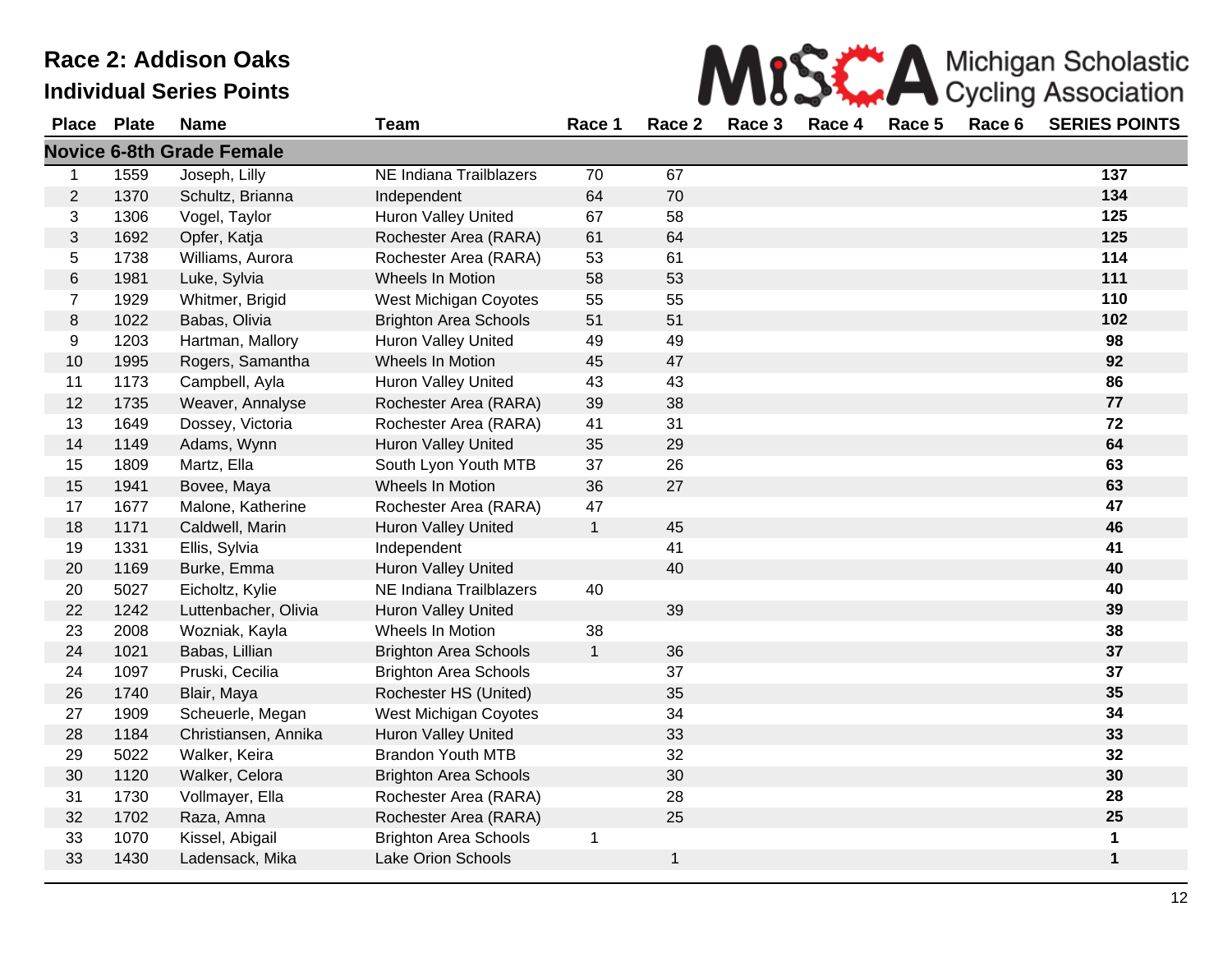

| <b>Place</b>            | <b>Plate</b> | <b>Name</b>                       | <b>Team</b>                  | Race 1 | Race 2 | Race 3 | Race 4 | Race 5 | Race 6 | <b>SERIES POINTS</b> |
|-------------------------|--------------|-----------------------------------|------------------------------|--------|--------|--------|--------|--------|--------|----------------------|
| 33                      | 1636         | Cuthbertson, Emily                | Rochester Area (RARA)        |        |        |        |        |        |        |                      |
| 33                      | 1955         | Hann-Morgan, Tamayra              | Wheels In Motion             | 1      |        |        |        |        |        | 1                    |
| 37                      | 1082         | McBride, Isabella                 | <b>Brighton Area Schools</b> |        |        |        |        |        |        | $\bf{0}$             |
| 37                      | 1136         | Collins, Samantha                 | Detroit Country Day          |        |        |        |        |        |        | $\bf{0}$             |
| 37                      | 1177         | Carnaghi, Athena                  | <b>Huron Valley United</b>   |        |        |        |        |        |        | $\bf{0}$             |
| 37                      | 1195         | Donohue, Ryan                     | Huron Valley United          |        |        |        |        |        |        | $\pmb{0}$            |
| 37                      | 1196         | Ebejer, Adalynn                   | <b>Huron Valley United</b>   |        |        |        |        |        |        | 0                    |
| 37                      | 1197         | Ebejer, Breslynn                  | Huron Valley United          |        |        |        |        |        |        | $\pmb{0}$            |
| 37                      | 1235         | Kyriakopoulos, Elena              | <b>Huron Valley United</b>   |        |        |        |        |        |        | 0                    |
| 37                      | 1243         | Lutz, Ashlyn                      | Huron Valley United          |        |        |        |        |        |        | $\pmb{0}$            |
| 37                      | 1265         | Palumbo, Alyssa                   | <b>Huron Valley United</b>   |        |        |        |        |        |        | 0                    |
| 37                      | 1287         | Smith, Charlotte                  | <b>Huron Valley United</b>   |        |        |        |        |        |        | $\pmb{0}$            |
| 37                      | 1332         | Espana Salas, Mia                 | Independent                  |        |        |        |        |        |        | 0                    |
| 37                      | 1335         | Frincke, Zoe                      | Independent                  |        |        |        |        |        |        | $\pmb{0}$            |
| 37                      | 1343         | Hofley, Gemma                     | Independent                  |        |        |        |        |        |        | $\bf{0}$             |
| 37                      | 1344         | Holland, Emma                     | Independent                  |        |        |        |        |        |        | $\pmb{0}$            |
| 37                      | 1359         | Marvin, Laney                     | Independent                  |        |        |        |        |        |        | $\bf{0}$             |
| 37                      | 1365         | Persyn, Evelyn                    | Independent                  |        |        |        |        |        |        | $\pmb{0}$            |
| 37                      | 1366         | Pruski, Elizabeth                 | Independent                  |        |        |        |        |        |        | 0                    |
| 37                      | 1415         | Gizicki, Peyton                   | Lake Orion Schools           |        |        |        |        |        |        | $\pmb{0}$            |
| 37                      | 1494         | Brown, Chelsea                    | <b>Midland MTB Crew</b>      |        |        |        |        |        |        | 0                    |
| 37                      | 1527         | Remacle, Jilian                   | <b>Midland MTB Crew</b>      |        |        |        |        |        |        | $\pmb{0}$            |
| 37                      | 1528         | Riddle, Mary                      | <b>Midland MTB Crew</b>      |        |        |        |        |        |        | 0                    |
| 37                      | 1536         | Stickel, Alexandra                | Midland MTB Crew             |        |        |        |        |        |        | $\pmb{0}$            |
| 37                      | 1660         | Ikkurthy, Niya                    | Rochester Area (RARA)        |        |        |        |        |        |        | 0                    |
| 37                      | 1666         | Krasny, Jaelyn                    | Rochester Area (RARA)        |        |        |        |        |        |        | $\pmb{0}$            |
| 37                      | 1695         | Pizzuti, Eliza                    | Rochester Area (RARA)        |        |        |        |        |        |        | 0                    |
| 37                      | 1940         | Blythe, Ella                      | <b>Wheels In Motion</b>      |        |        |        |        |        |        | $\bf{0}$             |
| 37                      | 1960         | Ingman, Chloe                     | Wheels In Motion             |        |        |        |        |        |        | $\bf{0}$             |
| 37                      | 1964         | Jones, McKinley                   | <b>Wheels In Motion</b>      |        |        |        |        |        |        | $\bf{0}$             |
|                         |              | <b>Novice 9-12th Grade Female</b> |                              |        |        |        |        |        |        |                      |
| 1                       | 1734         | Weaver, Abigail                   | Rochester Area (RARA)        | 80     | 74     |        |        |        |        | 154                  |
| $\mathbf{2}$            | 1179         | Carnaghi, Savannah                | <b>Huron Valley United</b>   | 74     | 68     |        |        |        |        | 142                  |
| 3                       | 1467         | Ruggirello, Izabella              | <b>Lake Orion Schools</b>    | 71     | 57     |        |        |        |        | 128                  |
| $\overline{\mathbf{4}}$ | 1053         | Fribley, Olivia                   | <b>Brighton Area Schools</b> | 61     | 65     |        |        |        |        | 126                  |
|                         |              |                                   |                              |        |        |        |        |        |        |                      |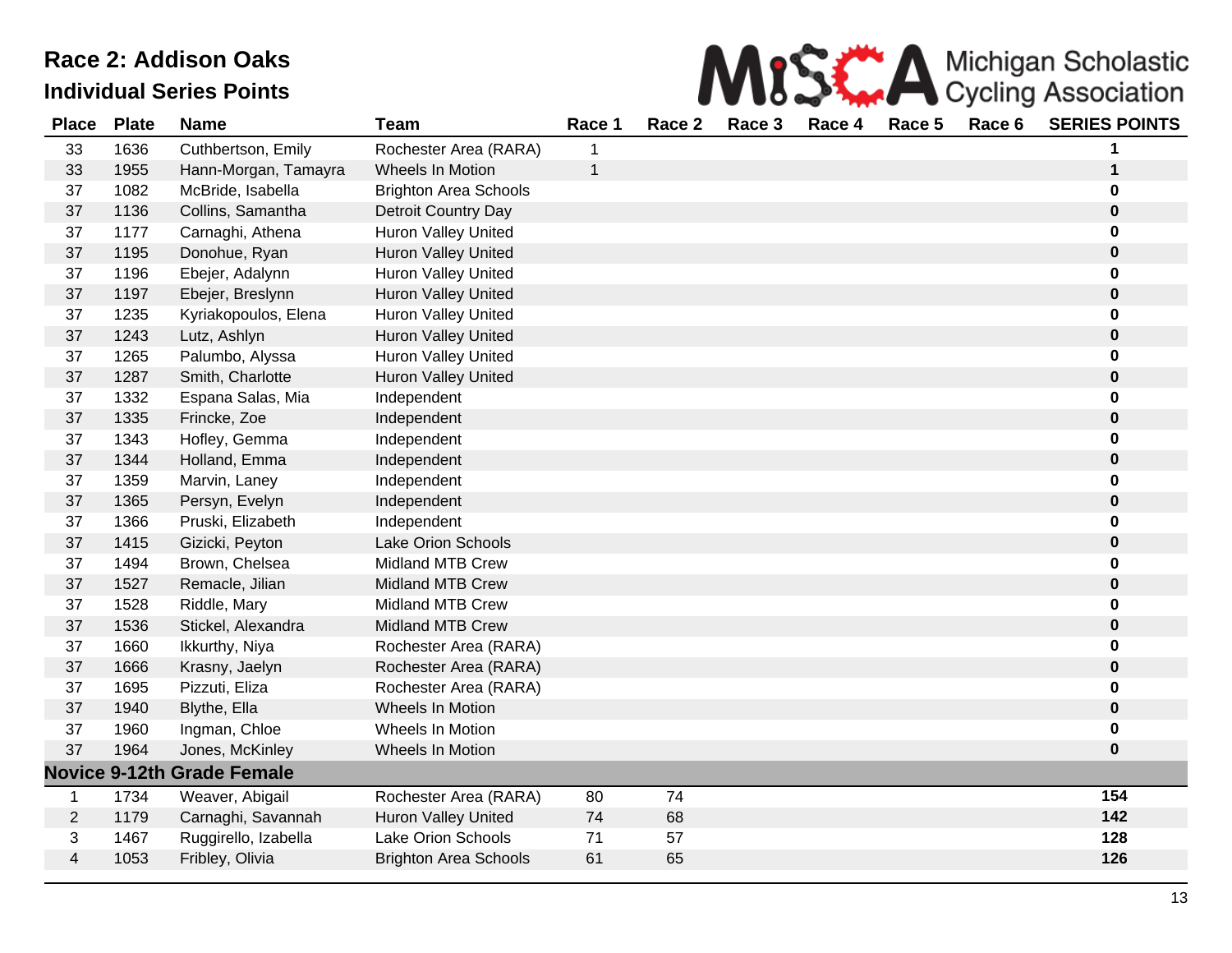

| <b>Place</b>   | <b>Plate</b> | <b>Name</b>             | <b>Team</b>                  | Race 1       | Race 2 | Race 3 | Race 4 | Race 5 | Race 6 | <b>SERIES POINTS</b> |
|----------------|--------------|-------------------------|------------------------------|--------------|--------|--------|--------|--------|--------|----------------------|
| 5              | 1278         | Russell, Kennedy        | Huron Valley United          | 65           | 59     |        |        |        |        | 124                  |
| $\,6$          | 1061         | Hinds, Liberty          | <b>Brighton Area Schools</b> | 68           | 53     |        |        |        |        | 121                  |
| $\overline{7}$ | 1916         | Tuohy, Desiree          | West Michigan Coyotes        | 63           | 55     |        |        |        |        | 118                  |
| 8              | 1307         | Warner, Ava             | <b>Huron Valley United</b>   |              | 80     |        |        |        |        | 80                   |
| 9              | 1675         | Malone, Abigail         | Rochester Area (RARA)        | 77           |        |        |        |        |        | 77                   |
| 9              | 1894         | Natter, Camille         | West Michigan Coyotes        |              | 77     |        |        |        |        | 77                   |
| 11             | 1672         | Longo, Sofia            | Rochester Area (RARA)        | $\mathbf 1$  | 71     |        |        |        |        | 72                   |
| 12             | 1454         | Murray, Lauren          | <b>Lake Orion Schools</b>    | $\mathbf{O}$ | 63     |        |        |        |        | 63                   |
| 13             | 1813         | Oliver, Daisy           | <b>Team Green</b>            |              | 61     |        |        |        |        | 61                   |
| 14             | 1396         | Clelland, Samantha      | <b>Lake Orion Schools</b>    |              | 51     |        |        |        |        | 51                   |
| 15             | 1357         | Martin, Chloe           | Independent                  |              | 50     |        |        |        |        | 50                   |
| 16             | 1814         | Oliver, Gracie          | <b>Team Green</b>            |              | 49     |        |        |        |        | 49                   |
| 17             | 1436         | Lebert, Melody          | Lake Orion Composite         |              | 48     |        |        |        |        | 48                   |
| 18             | 1435         | Lebert, Isabella        | Lake Orion Composite         |              | 47     |        |        |        |        | 47                   |
| 19             | 1029         | Buckenberger, Gabrielle | <b>Brighton Area Schools</b> |              |        |        |        |        |        | $\mathbf 0$          |
| 19             | 1030         | Campbell, Anna          | <b>Brighton Area Schools</b> |              |        |        |        |        |        | $\pmb{0}$            |
| 19             | 1168         | Bubb, Mackenzie         | <b>Huron Valley United</b>   |              |        |        |        |        |        | $\mathbf 0$          |
| 19             | 1182         | Christensen, Keira      | Huron Valley Composite       |              |        |        |        |        |        | $\bf{0}$             |
| 19             | 1218         | Joiner, Kelsey          | <b>Huron Valley United</b>   |              |        |        |        |        |        | 0                    |
| 19             | 1219         | Joiner, Natalie         | <b>Huron Valley United</b>   |              |        |        |        |        |        | $\pmb{0}$            |
| 19             | 1261         | Olszewski, Alexandrina  | <b>Huron Valley United</b>   |              |        |        |        |        |        | 0                    |
| 19             | 1340         | Gibson, Sofia           | Independent                  |              |        |        |        |        |        | $\pmb{0}$            |
| 19             | 1355         | Leukhardt, Daphne       | Independent                  |              |        |        |        |        |        | 0                    |
| 19             | 1522         | Pendleton, Helen        | Midland MTB Crew             |              |        |        |        |        |        | $\pmb{0}$            |
| 19             | 1526         | Remacle, Jenna          | <b>Midland MTB Crew</b>      |              |        |        |        |        |        | 0                    |
| 19             | 1530         | Roberts, Sydney         | <b>Midland MTB Crew</b>      |              |        |        |        |        |        | $\pmb{0}$            |
| 19             | 1563         | Potsander, Selah        | NE Indiana Trailblazers      |              |        |        |        |        |        | $\bf{0}$             |
| 19             | 1568         | Blyashev, Elizabeth     | Northville High School       |              |        |        |        |        |        | $\bf{0}$             |
| 19             | 1580         | Reberg, Ashley          | Northville High School       |              |        |        |        |        |        | 0                    |
| 19             | 1653         | Gallagher, Alyssa       | Rochester Area (RARA)        |              |        |        |        |        |        | $\mathbf 0$          |
| 19             | 1704         | Reinhardt, Alaina       | Rochester Area (RARA)        |              |        |        |        |        |        | 0                    |
| 19             | 1709         | Scheda, Gwendolyn       | Rochester Area (RARA)        |              |        |        |        |        |        | $\mathbf 0$          |
| 19             | 1754         | Elmore, Bridget         | Rochester HS (United)        |              |        |        |        |        |        | $\mathbf 0$          |
| 19             | 1794         | Sloat, Brielle          | Rochester HS (United)        |              |        |        |        |        |        | $\mathbf 0$          |
| 19             | 1822         | Beeck, Valerie          | West Michigan Coyotes        |              |        |        |        |        |        | $\mathbf 0$          |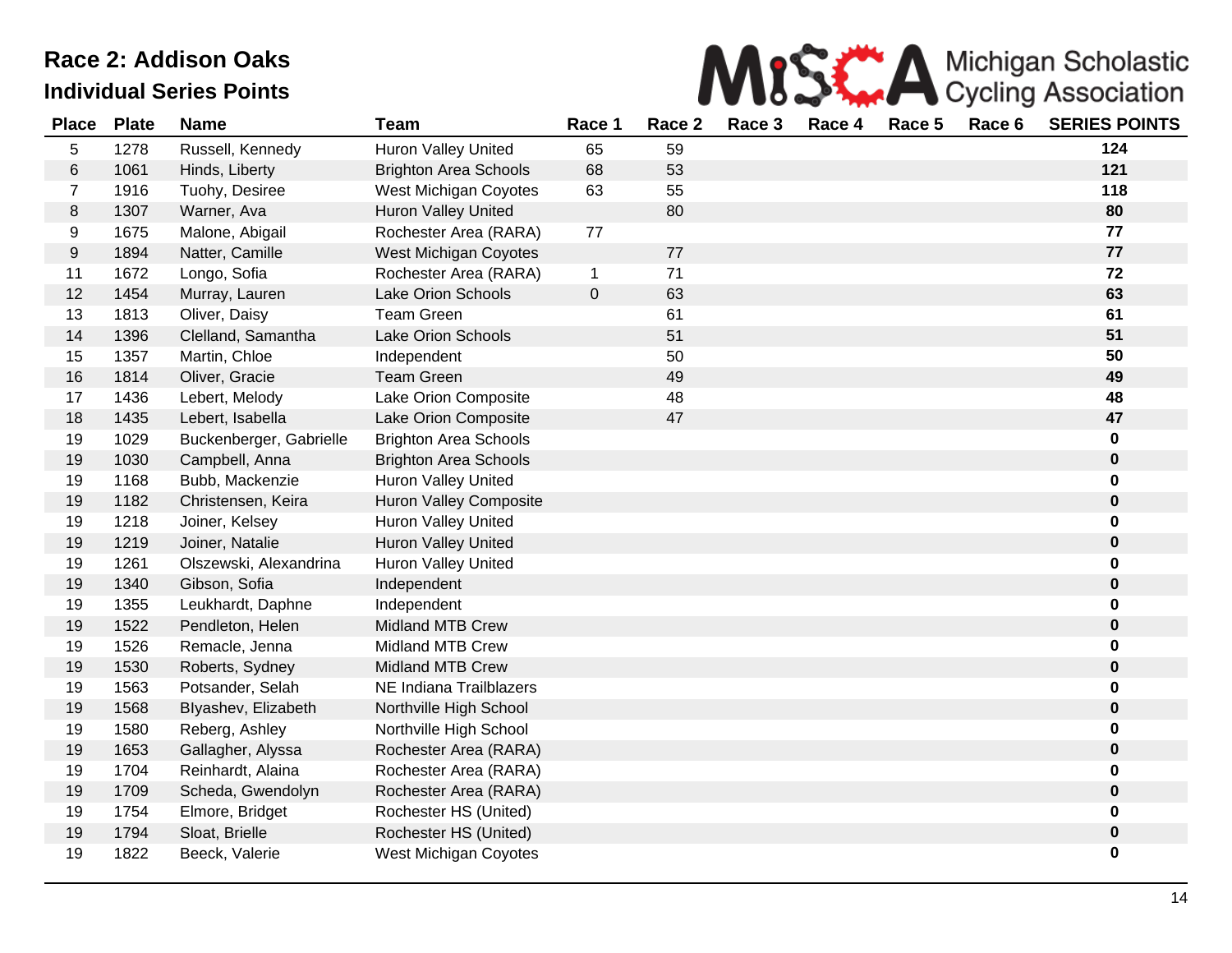# Race 2: **Individual**

| Race 2: Addison Oaks |              |                                 |                              |        |        |        |        |        | Michigan Scholastic<br>Cycling Association |                      |
|----------------------|--------------|---------------------------------|------------------------------|--------|--------|--------|--------|--------|--------------------------------------------|----------------------|
|                      |              | <b>Individual Series Points</b> |                              |        |        |        |        |        |                                            |                      |
| <b>Place</b>         | <b>Plate</b> | <b>Name</b>                     | Team                         | Race 1 | Race 2 | Race 3 | Race 4 | Race 5 | Race 6                                     | <b>SERIES POINTS</b> |
|                      |              | <b>Novice 8th Grade Male</b>    |                              |        |        |        |        |        |                                            |                      |
|                      | 1573         | Hentnik, Alexander              | Northville High School       | 70     | 70     |        |        |        |                                            | 140                  |
| $\overline{2}$       | 1935         | Beck, Henry                     | Wheels In Motion             | 64     | 67     |        |        |        |                                            | 131                  |
| 3                    | 1596         | Dell, Zeke                      | Orange Krush                 | 67     | 61     |        |        |        |                                            | 128                  |
| 4                    | 1117         | Vogt, Carmen                    | <b>Brighton Area Schools</b> | 61     | 64     |        |        |        |                                            | 125                  |
| 5                    | 1466         | Rheault, Drew                   | <b>Lake Orion Schools</b>    | 55     | 58     |        |        |        |                                            | 113                  |
| 5                    | 1739         | Williams, Brayden               | Rochester Area (RARA)        | 58     | 55     |        |        |        |                                            | 113                  |
| $\overline{7}$       | 1035         | Cory, Mitchell                  | <b>Brighton Area Schools</b> | 47     | 49     |        |        |        |                                            | 96                   |
| 8                    | 1106         | Schandevel, Kyle                | <b>Brighton Area Schools</b> | 53     | 39     |        |        |        |                                            | 92                   |
| 8                    | 1683         | Morales-Zozaya, Gorka           | Rochester Area (RARA)        | 51     | 41     |        |        |        |                                            | 92                   |
| 8                    | 1991         | Picinotti, Van                  | Wheels In Motion             | 41     | 51     |        |        |        |                                            | 92                   |
| 11                   | 1041         | Day, Brett                      | <b>Brighton Area Schools</b> | 43     | 47     |        |        |        |                                            | 90                   |
| 12                   | 1311         | Wilson, Brady                   | <b>Huron Valley United</b>   | 45     | 43     |        |        |        |                                            | 88                   |
| 13                   | 1947         | Ellis, Henry                    | Wheels In Motion             | 35     | 45     |        |        |        |                                            | 80                   |
| 14                   | 1598         | Greene, Eagan                   | Orange Krush                 | 40     | 36     |        |        |        |                                            | 76                   |
| 14                   | 1852         | Elms, Jack                      | West Michigan Coyotes        | 39     | 37     |        |        |        |                                            | 76                   |
| 16                   | 1448         | Morgan, Kevin                   | <b>Lake Orion Schools</b>    | 36     | 34     |        |        |        |                                            | 70                   |
| 17                   | 1006         | Hylton, Jacob                   | <b>Brandon Youth MTB</b>     | 28     | 35     |        |        |        |                                            | 63                   |
| 17                   | 1215         | Jackson, Calvin                 | <b>Huron Valley United</b>   | 32     | 31     |        |        |        |                                            | 63                   |
| 17                   | 2005         | Whitacre, Kai                   | Wheels In Motion             | 34     | 29     |        |        |        |                                            | 63                   |
| 20                   | 1662         | Kotenko, Kenneth                | Rochester Area (RARA)        | 29     | 30     |        |        |        |                                            | 59                   |

| 63<br>28<br>17<br>1006<br><b>Brandon Youth MTB</b><br>35<br>Hylton, Jacob<br>1215<br><b>Huron Valley United</b><br>32<br>31<br>17<br>Jackson, Calvin<br>63<br>63<br>Whitacre, Kai<br>Wheels In Motion<br>29<br>17<br>2005<br>34<br>59<br>30<br>20<br>Rochester Area (RARA)<br>29<br>1662<br>Kotenko, Kenneth<br>55<br>25<br>21<br>1612<br>Thompson, Jacob<br>Orange Krush<br>30<br>54<br>1595<br>Orange Krush<br>53<br>22<br>Dell, Edward<br>23<br>Chelsea Youth MTB<br>1123<br>Anderson, Cash<br>26<br>23<br>49<br>Cornwell, Charles<br>22<br>49<br>23<br>1592<br>Orange Krush<br>27<br>27<br>23<br>1988<br>Nazario, Dominic<br>Wheels In Motion<br>49<br>22<br>49<br>5005<br>Helzerman, Linus<br>49<br>23<br>Independent<br>27<br><b>Brandon Youth MTB</b><br>21<br>24<br>45<br>1008<br>Janette, Connor<br>41<br>28<br>Diamond, Brayden<br><b>Brighton Area Schools</b><br>20<br>21<br>1045<br>28<br><b>Brighton Area Schools</b><br>Galloway, Logan<br>23<br>18<br>41<br>1054<br>Lake Orion Schools<br>30<br>Mucci, Anthony<br>40<br>1450<br>40<br>31<br>5012<br>Nelson, Bodie<br>20<br>39<br>Independent<br>19<br>38<br>38<br>32<br>1143<br>Koebbe, Zackery<br>Heritage Jackrabbits<br>38<br>38<br>32<br>1746<br>Chen, Johnson<br>Rochester HS (United)<br>37<br>34<br>Lake Orion Schools<br>19<br>1388<br>18<br>Aquilina, Ryan | 10 | 1440 | <b>IVIUIYAII, NEVIII</b> | LANG UTION SUNDOIS | ၁၀ | -94 | 1 V |
|-------------------------------------------------------------------------------------------------------------------------------------------------------------------------------------------------------------------------------------------------------------------------------------------------------------------------------------------------------------------------------------------------------------------------------------------------------------------------------------------------------------------------------------------------------------------------------------------------------------------------------------------------------------------------------------------------------------------------------------------------------------------------------------------------------------------------------------------------------------------------------------------------------------------------------------------------------------------------------------------------------------------------------------------------------------------------------------------------------------------------------------------------------------------------------------------------------------------------------------------------------------------------------------------------------------------------------------|----|------|--------------------------|--------------------|----|-----|-----|
|                                                                                                                                                                                                                                                                                                                                                                                                                                                                                                                                                                                                                                                                                                                                                                                                                                                                                                                                                                                                                                                                                                                                                                                                                                                                                                                                     |    |      |                          |                    |    |     |     |
|                                                                                                                                                                                                                                                                                                                                                                                                                                                                                                                                                                                                                                                                                                                                                                                                                                                                                                                                                                                                                                                                                                                                                                                                                                                                                                                                     |    |      |                          |                    |    |     |     |
|                                                                                                                                                                                                                                                                                                                                                                                                                                                                                                                                                                                                                                                                                                                                                                                                                                                                                                                                                                                                                                                                                                                                                                                                                                                                                                                                     |    |      |                          |                    |    |     |     |
|                                                                                                                                                                                                                                                                                                                                                                                                                                                                                                                                                                                                                                                                                                                                                                                                                                                                                                                                                                                                                                                                                                                                                                                                                                                                                                                                     |    |      |                          |                    |    |     |     |
|                                                                                                                                                                                                                                                                                                                                                                                                                                                                                                                                                                                                                                                                                                                                                                                                                                                                                                                                                                                                                                                                                                                                                                                                                                                                                                                                     |    |      |                          |                    |    |     |     |
|                                                                                                                                                                                                                                                                                                                                                                                                                                                                                                                                                                                                                                                                                                                                                                                                                                                                                                                                                                                                                                                                                                                                                                                                                                                                                                                                     |    |      |                          |                    |    |     |     |
|                                                                                                                                                                                                                                                                                                                                                                                                                                                                                                                                                                                                                                                                                                                                                                                                                                                                                                                                                                                                                                                                                                                                                                                                                                                                                                                                     |    |      |                          |                    |    |     |     |
|                                                                                                                                                                                                                                                                                                                                                                                                                                                                                                                                                                                                                                                                                                                                                                                                                                                                                                                                                                                                                                                                                                                                                                                                                                                                                                                                     |    |      |                          |                    |    |     |     |
|                                                                                                                                                                                                                                                                                                                                                                                                                                                                                                                                                                                                                                                                                                                                                                                                                                                                                                                                                                                                                                                                                                                                                                                                                                                                                                                                     |    |      |                          |                    |    |     |     |
|                                                                                                                                                                                                                                                                                                                                                                                                                                                                                                                                                                                                                                                                                                                                                                                                                                                                                                                                                                                                                                                                                                                                                                                                                                                                                                                                     |    |      |                          |                    |    |     |     |
|                                                                                                                                                                                                                                                                                                                                                                                                                                                                                                                                                                                                                                                                                                                                                                                                                                                                                                                                                                                                                                                                                                                                                                                                                                                                                                                                     |    |      |                          |                    |    |     |     |
|                                                                                                                                                                                                                                                                                                                                                                                                                                                                                                                                                                                                                                                                                                                                                                                                                                                                                                                                                                                                                                                                                                                                                                                                                                                                                                                                     |    |      |                          |                    |    |     |     |
|                                                                                                                                                                                                                                                                                                                                                                                                                                                                                                                                                                                                                                                                                                                                                                                                                                                                                                                                                                                                                                                                                                                                                                                                                                                                                                                                     |    |      |                          |                    |    |     |     |
|                                                                                                                                                                                                                                                                                                                                                                                                                                                                                                                                                                                                                                                                                                                                                                                                                                                                                                                                                                                                                                                                                                                                                                                                                                                                                                                                     |    |      |                          |                    |    |     |     |
|                                                                                                                                                                                                                                                                                                                                                                                                                                                                                                                                                                                                                                                                                                                                                                                                                                                                                                                                                                                                                                                                                                                                                                                                                                                                                                                                     |    |      |                          |                    |    |     |     |
|                                                                                                                                                                                                                                                                                                                                                                                                                                                                                                                                                                                                                                                                                                                                                                                                                                                                                                                                                                                                                                                                                                                                                                                                                                                                                                                                     |    |      |                          |                    |    |     |     |
|                                                                                                                                                                                                                                                                                                                                                                                                                                                                                                                                                                                                                                                                                                                                                                                                                                                                                                                                                                                                                                                                                                                                                                                                                                                                                                                                     |    |      |                          |                    |    |     |     |
|                                                                                                                                                                                                                                                                                                                                                                                                                                                                                                                                                                                                                                                                                                                                                                                                                                                                                                                                                                                                                                                                                                                                                                                                                                                                                                                                     |    |      |                          |                    |    |     |     |
|                                                                                                                                                                                                                                                                                                                                                                                                                                                                                                                                                                                                                                                                                                                                                                                                                                                                                                                                                                                                                                                                                                                                                                                                                                                                                                                                     |    |      |                          |                    |    |     |     |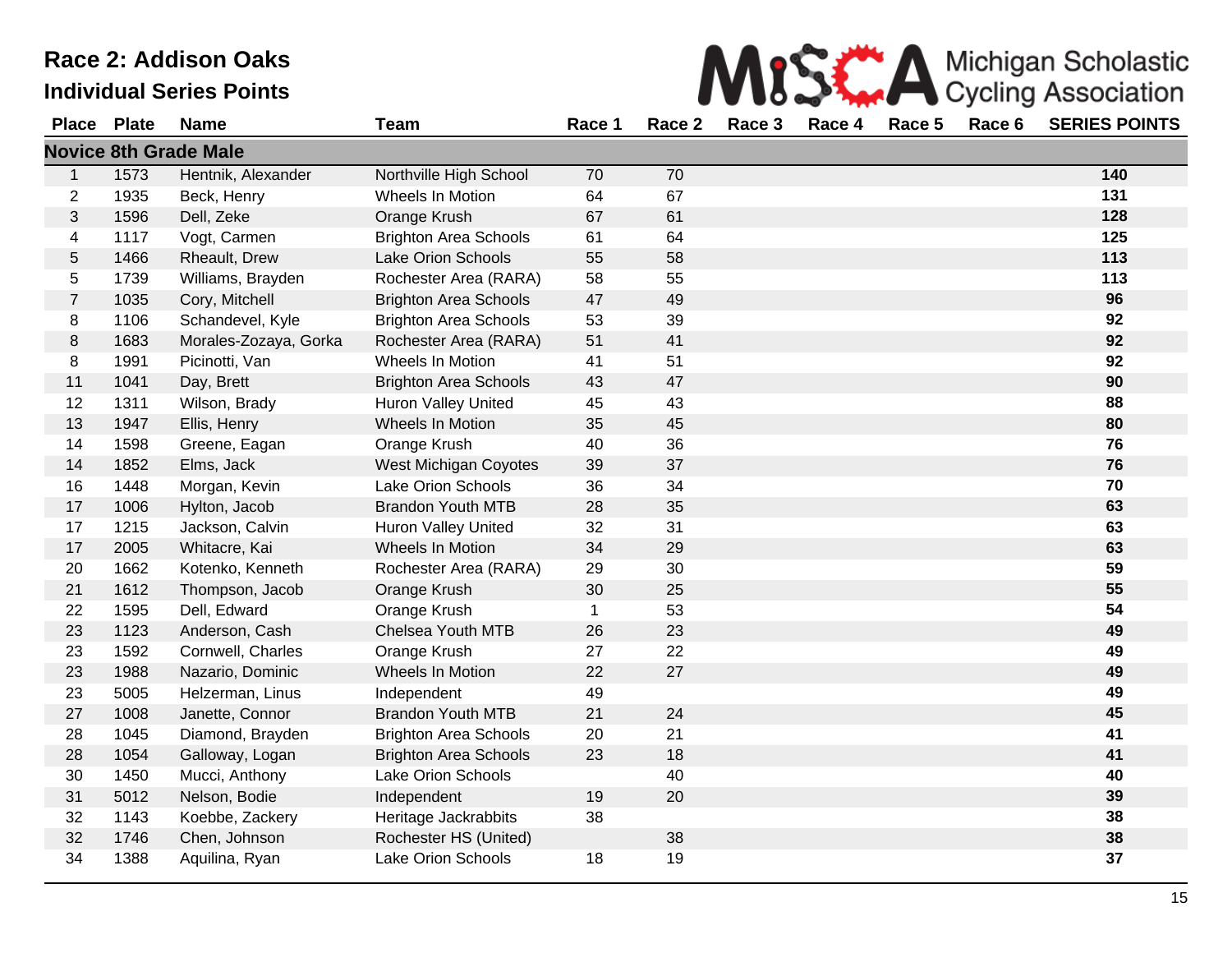

| <b>Place</b> | <b>Plate</b> | <b>Name</b>        | <b>Team</b>                | Race 1      | Race <sub>2</sub> | Race 3 | Race 4 | Race 5 | Race 6 | <b>SERIES POINTS</b> |
|--------------|--------------|--------------------|----------------------------|-------------|-------------------|--------|--------|--------|--------|----------------------|
| 34           | 1769         | Kandage, Aditya    | Rochester HS (United)      | 37          |                   |        |        |        |        | 37                   |
| 36           | 1161         | Boyd, Aiden        | <b>Huron Valley United</b> | $\mathbf 1$ | 32                |        |        |        |        | 33                   |
| 36           | 1558         | Hyde, Jonathan     | NE Indiana Trailblazers    |             | 33                |        |        |        |        | 33                   |
| 36           | 1956         | Helms, Hayden      | Wheels In Motion           | 33          |                   |        |        |        |        | 33                   |
| 39           | 1145         | Warner, Carson     | Heritage Jackrabbits       | 31          |                   |        |        |        |        | 31                   |
| 40           | 1385         | Accardo, Gavin     | Lake Orion Schools         |             | 28                |        |        |        |        | 28                   |
| 41           | 1376         | Sirrine, Nolan     | Independent                |             | 26                |        |        |        |        | 26                   |
| 42           | 1737         | Widlicka, Jonathan | Rochester Area (RARA)      | 25          |                   |        |        |        |        | 25                   |
| 43           | 1329         | Cook, Aiden        | Chelsea Youth MTB          | 24          |                   |        |        |        |        | 24                   |
| 44           | 1447         | Morgan, Jacob      | <b>Lake Orion Schools</b>  |             | 17                |        |        |        |        | 17                   |
| 45           | 1408         | Fox, Berkley       | Lake Orion Schools         |             | 1                 |        |        |        |        | 1                    |
| 45           | 1480         | West, Owen         | <b>Lake Orion Schools</b>  |             | 1                 |        |        |        |        | 1                    |
| 45           | 1913         | Thompson, Evan     | West Michigan Coyotes      |             | 1                 |        |        |        |        | $\mathbf{1}$         |
| 48           | 1016         | Tersigni, Nicolas  | <b>Brandon Youth MTB</b>   |             |                   |        |        |        |        | 0                    |
| 48           | 1124         | Berent, Samuel     | Chelsea Youth MTB          |             |                   |        |        |        |        | 0                    |
| 48           | 1153         | Biskner, Andrew    | Huron Valley United        |             |                   |        |        |        |        | 0                    |
| 48           | 1210         | Hogle, Noah        | <b>Huron Valley United</b> |             |                   |        |        |        |        | 0                    |
| 48           | 1228         | Koenig, Gunnar     | Huron Valley United        |             |                   |        |        |        |        | 0                    |
| 48           | 1239         | Loemker, Kristian  | <b>Huron Valley United</b> |             |                   |        |        |        |        | 0                    |
| 48           | 1273         | Ray, Atticus       | <b>Huron Valley United</b> |             |                   |        |        |        |        | 0                    |
| 48           | 1373         | Scroggins, Braden  | Independent                |             |                   |        |        |        |        | 0                    |
| 48           | 1374         | Scroggins, Camden  | Independent                |             |                   |        |        |        |        | 0                    |
| 48           | 1377         | Skym, Logan        | Independent                |             |                   |        |        |        |        | $\pmb{0}$            |
| 48           | 1401         | Doherty, Braxton   | Lake Orion Schools         |             |                   |        |        |        |        | 0                    |
| 48           | 1422         | Jarema, Carsten    | <b>Lake Orion Schools</b>  |             |                   |        |        |        |        | 0                    |
| 48           | 1491         | Bellinger, Logan   | <b>Midland MTB Crew</b>    |             |                   |        |        |        |        | 0                    |
| 48           | 1533         | Seymour, Cajetan   | <b>Midland MTB Crew</b>    |             |                   |        |        |        |        | 0                    |
| 48           | 1553         | Cella, Stefano     | NE Indiana Trailblazers    |             |                   |        |        |        |        | 0                    |
| 48           | 1597         | Duty, Evan         | Orange Krush               |             |                   |        |        |        |        | 0                    |
| 48           | 1640         | Dahl, Stefan       | Rochester Area (RARA)      |             |                   |        |        |        |        | 0                    |
| 48           | 1655         | Galli, Drew        | Rochester Area (RARA)      |             |                   |        |        |        |        | 0                    |
| 48           | 1658         | Hilliker, Emerson  | Rochester Area (RARA)      |             |                   |        |        |        |        | 0                    |
| 48           | 1708         | Sananikone, Leo    | Rochester Area (RARA)      |             |                   |        |        |        |        | 0                    |
| 48           | 1806         | Daniel, Taylor     | South Lyon Youth MTB       |             |                   |        |        |        |        | 0                    |
| 48           | 1828         | Braidwood, Cameron | West Michigan Coyotes      |             |                   |        |        |        |        | 0                    |
|              |              |                    |                            |             |                   |        |        |        |        |                      |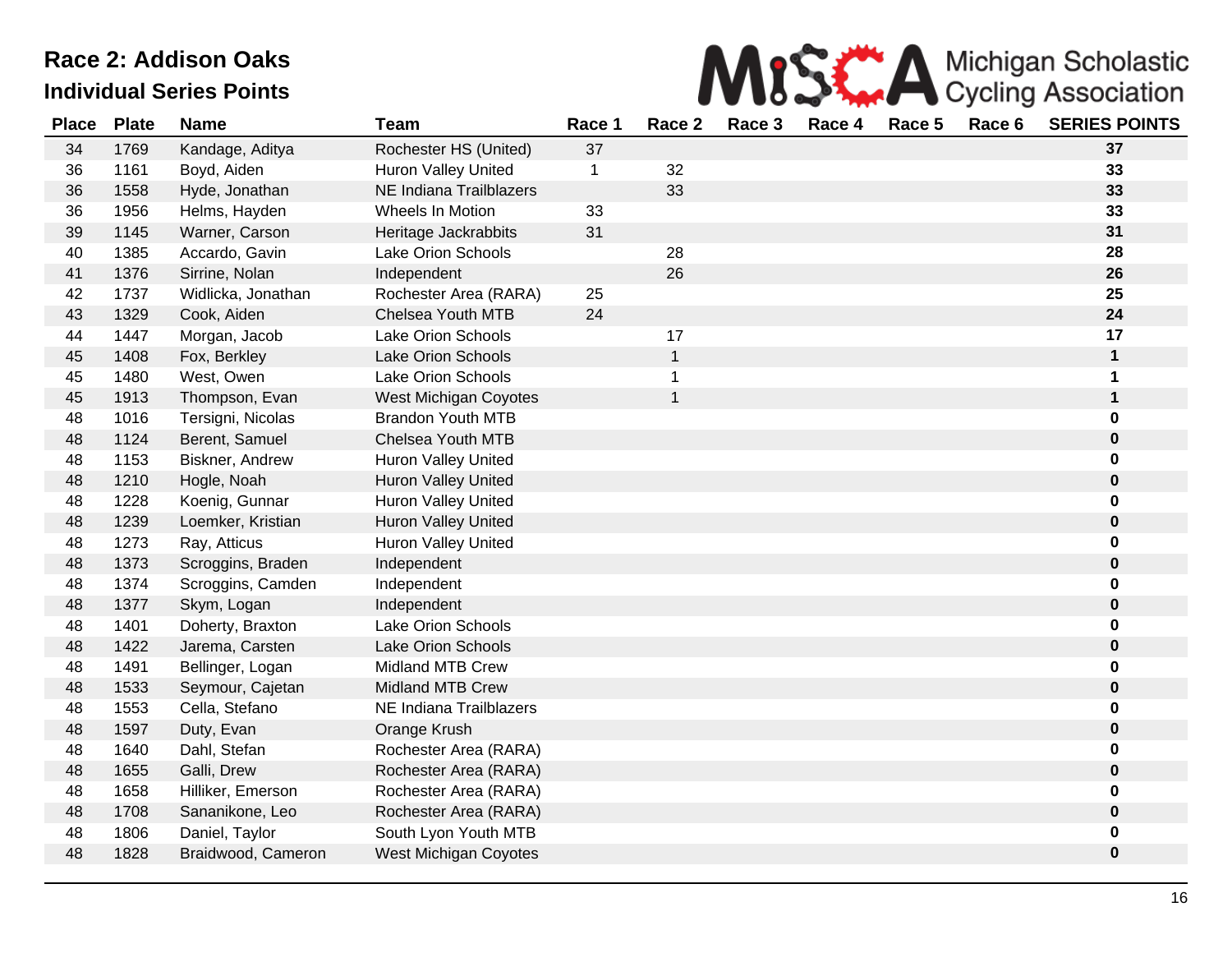| MISS A Michigan Scholastic |
|----------------------------|
|                            |

| <b>Place</b>   | <b>Plate</b> | <b>Name</b>                  | <b>Team</b>                  | Race 1       | Race 2 | Race 3 | Race 4 | Race 5 | Race 6 | <b>SERIES POINTS</b> |
|----------------|--------------|------------------------------|------------------------------|--------------|--------|--------|--------|--------|--------|----------------------|
| 48             | 1861         | Gjorgjievski, Niko           | West Michigan Coyotes        |              |        |        |        |        |        | 0                    |
| 48             | 1904         | Porter, Hudson               | West Michigan Coyotes        |              |        |        |        |        |        | $\pmb{0}$            |
| 48             | 1931         | Williams, Lucas              | West Michigan Coyotes        |              |        |        |        |        |        | $\mathbf 0$          |
| 48             | 1939         | Bhabhrawala, Zoren           | Wheels In Motion             |              |        |        |        |        |        | $\pmb{0}$            |
|                |              | <b>Novice 7th Grade Male</b> |                              |              |        |        |        |        |        |                      |
| $\mathbf{1}$   | 1190         | Crane, Parker                | Huron Valley United          | 70           | 70     |        |        |        |        | $\frac{140}{ }$      |
| $\overline{2}$ | 1183         | Christensen, Soren           | <b>Huron Valley United</b>   | 67           | 64     |        |        |        |        | 131                  |
| 3              | 1614         | Villemure, Garrett           | Orange Krush                 | 55           | 67     |        |        |        |        | 122                  |
| $\mathfrak{S}$ | 1715         | Smith, Logan                 | Rochester Area (RARA)        | 64           | 58     |        |        |        |        | 122                  |
| 5              | 1632         | Carnwath, Caleb              | Rochester Area (RARA)        | 53           | 61     |        |        |        |        | 114                  |
| $\,6$          | 1907         | Roberts, Easton              | West Michigan Coyotes        | 61           | 51     |        |        |        |        | 112                  |
| $\overline{7}$ | 1433         | LaGest, Nathan               | <b>Lake Orion Schools</b>    | 49           | 53     |        |        |        |        | 102                  |
| $\,8\,$        | 1194         | Donohue, Griffin             | <b>Huron Valley United</b>   | 43           | 47     |        |        |        |        | 90                   |
| 9              | 1587         | Bordine, Jaxson              | Orange Krush                 | 40           | 49     |        |        |        |        | 89                   |
| 10             | 1503         | Gessford, Logan              | Midland MTB Crew             | 51           | 33     |        |        |        |        | 84                   |
| 11             | 1785         | Rodda, Tyler                 | Rochester HS (United)        | 39           | 43     |        |        |        |        | 82                   |
| 12             | 1721         | Truelove III, Ralph          | Rochester Area (RARA)        | 47           | 32     |        |        |        |        | 79                   |
| 13             | 1001         | Blackmer, Colton             | <b>Brandon Youth MTB</b>     | 37           | 39     |        |        |        |        | 76                   |
| 14             | 1686         | Muenk, Cullen                | Rochester Area (RARA)        | 41           | 34     |        |        |        |        | 75                   |
| 15             | 1404         | Florence, Landon             | Lake Orion Schools           | 31           | 30     |        |        |        |        | 61                   |
| 16             | 1609         | Schiffman, Eamon             | Orange Krush                 | 35           | 25     |        |        |        |        | 60                   |
| 16             | 1623         | Barker, Owen                 | Rochester Area (RARA)        | 33           | 27     |        |        |        |        | 60                   |
| 18             | 5024         | Wise, Benjamin               | NE Indiana Trailblazers      | 58           |        |        |        |        |        | 58                   |
| 19             | 1627         | Beros, Carter                | Rochester Area (RARA)        | 34           | 23     |        |        |        |        | 57                   |
| 20             | 1591         | Caudill, Owen                | Orange Krush                 |              | 55     |        |        |        |        | 55                   |
| 21             | 1473         | Stabenow, Walter             | Lake Orion Schools           | 32           | 21     |        |        |        |        | 53                   |
| 22             | 1387         | Ahn, Cameron                 | Lake Orion Schools           |              | 45     |        |        |        |        | 45                   |
| 22             | 1857         | Fournier, Braedon            | West Michigan Coyotes        | 45           |        |        |        |        |        | 45                   |
| 24             | 5030         | Brewer, Tyson                | NE Indiana Trailblazers      |              | 41     |        |        |        |        | 41                   |
| 25             | 1002         | Brinker, Nathan              | <b>Brandon Youth MTB</b>     |              | 40     |        |        |        |        | 40                   |
| 26             | 1557         | Hyde, Daniel                 | NE Indiana Trailblazers      |              | 38     |        |        |        |        | 38                   |
| 26             | 1700         | Pugno-Mailey, Obadiah        | Rochester Area (RARA)        | $\mathbf 1$  | 37     |        |        |        |        | 38                   |
| 26             | 1915         | Todd, Landen                 | West Michigan Coyotes        | 38           |        |        |        |        |        | 38                   |
| 29             | 1109         | Smith, Garrett               | <b>Brighton Area Schools</b> | $\mathbf{1}$ | 35     |        |        |        |        | 36                   |
| 29             | 1451         | Mucci, Joseph                | Lake Orion Schools           |              | 36     |        |        |        |        | 36                   |
|                |              |                              |                              |              |        |        |        |        |        |                      |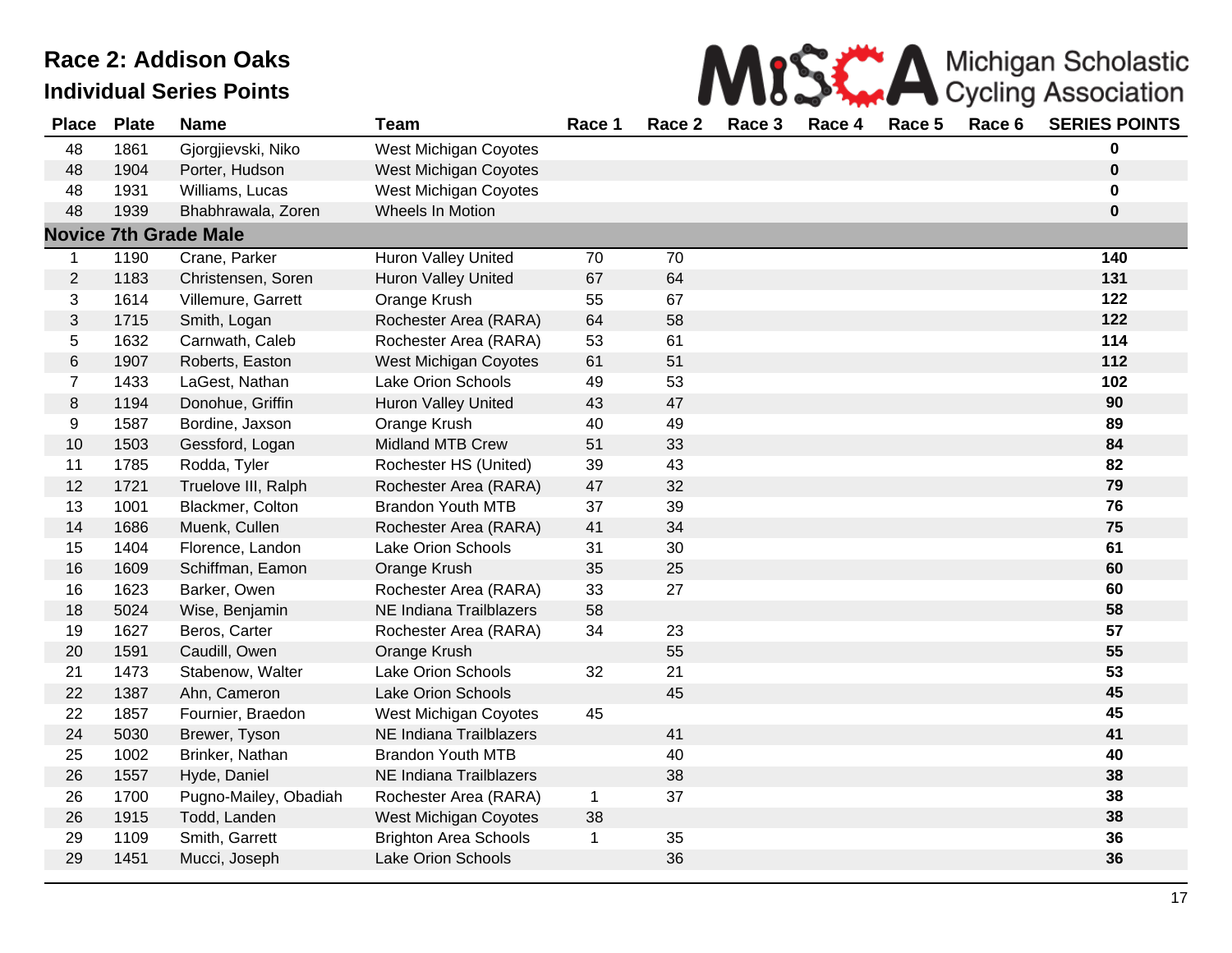

| <b>Place</b> | <b>Plate</b> | <b>Name</b>          | <b>Team</b>                  | Race 1 | Race 2 | Race 3 | Race 4 | Race 5 | Race 6 | <b>SERIES POINTS</b> |
|--------------|--------------|----------------------|------------------------------|--------|--------|--------|--------|--------|--------|----------------------|
| 29           | 1518         | Myers, Jackson       | Midland MTB Crew             | 36     |        |        |        |        |        | 36                   |
| 32           | 1395         | Clelland, Colten     | Lake Orion Schools           |        | 31     |        |        |        |        | 31                   |
| 33           | 1706         | Rentrop, Luis        | Rochester Area (RARA)        | 1      | 29     |        |        |        |        | 30                   |
| 34           | 1731         | Vollmayer, Vincent   | Rochester Area (RARA)        |        | 28     |        |        |        |        | 28                   |
| 35           | 1255         | Miller, Chase        | <b>Huron Valley United</b>   |        | 26     |        |        |        |        | 26                   |
| 36           | 1375         | Sirrine, Caelan      | Independent                  |        | 24     |        |        |        |        | 24                   |
| 37           | 1291         | Stewart, Lucas       | <b>Huron Valley United</b>   |        | 22     |        |        |        |        | 22                   |
| 38           | 1092         | Peart, Kaerigan      | <b>Brighton Area Schools</b> |        |        |        |        |        |        | $\mathbf 0$          |
| 38           | 1130         | Poma, Casmer         | Chelsea Youth MTB            |        |        |        |        |        |        | 0                    |
| 38           | 1132         | Proos, Joseph        | Chelsea Youth MTB            |        |        |        |        |        |        | 0                    |
| 38           | 1165         | Brown, Nolan         | <b>Huron Valley United</b>   |        |        |        |        |        |        | 0                    |
| 38           | 1205         | Haupt, Jonah         | Huron Valley United          |        |        |        |        |        |        | $\pmb{0}$            |
| 38           | 1220         | Kaschyk, Alexander   | Huron Valley United          |        |        |        |        |        |        | 0                    |
| 38           | 1279         | Sanborn, Brady       | Huron Valley United          |        |        |        |        |        |        | 0                    |
| 38           | 1324         | Boone, Roscoe        | Independent                  |        |        |        |        |        |        | 0                    |
| 38           | 1406         | Flores, Lennon       | <b>Lake Orion Schools</b>    |        |        |        |        |        |        | 0                    |
| 38           | 1474         | Stevenson, Cash      | Lake Orion Schools           |        |        |        |        |        |        | 0                    |
| 38           | 1488         | Bandemer, Brock      | <b>Midland MTB Crew</b>      |        |        |        |        |        |        | 0                    |
| 38           | 1504         | Giacalone, Sebastian | <b>Midland MTB Crew</b>      |        |        |        |        |        |        | 0                    |
| 38           | 1516         | Mann, Peter          | <b>Midland MTB Crew</b>      |        |        |        |        |        |        | $\mathbf 0$          |
| 38           | 1517         | Markey, Theodore     | <b>Midland MTB Crew</b>      |        |        |        |        |        |        | 0                    |
| 38           | 1622         | Alt, Jake            | Rochester Area (RARA)        |        |        |        |        |        |        | $\mathbf 0$          |
| 38           | 1639         | Dahl, Jensen         | Rochester Area (RARA)        |        |        |        |        |        |        | $\bf{0}$             |
| 38           | 1650         | Durham, Ethan        | Rochester Area (RARA)        |        |        |        |        |        |        | $\mathbf 0$          |
| 38           | 1654         | Gallagher, Liam      | Rochester Area (RARA)        |        |        |        |        |        |        | 0                    |
| 38           | 1678         | Manninen, Brendan    | Rochester Area (RARA)        |        |        |        |        |        |        | 0                    |
| 38           | 1699         | Porwal, Milen        | Rochester Area (RARA)        |        |        |        |        |        |        | 0                    |
| 38           | 1701         | Pulliam, Pryce       | Rochester Area (RARA)        |        |        |        |        |        |        | $\mathbf 0$          |
| 38           | 1710         | Schulz, Luke         | Rochester Area (RARA)        |        |        |        |        |        |        | 0                    |
| 38           | 1716         | Sowter, Gavin        | Rochester Area (RARA)        |        |        |        |        |        |        | $\mathbf 0$          |
| 38           | 1812         | Schuyler, Graham     | South Lyon Youth MTB         |        |        |        |        |        |        | 0                    |
| 38           | 1818         | Battjes, Baker       | West Michigan Coyotes        |        |        |        |        |        |        | 0                    |
| 38           | 1832         | Briggs, Dane         | West Michigan Coyotes        |        |        |        |        |        |        | 0                    |
| 38           | 1843         | Darnell, Remy        | West Michigan Coyotes        |        |        |        |        |        |        | 0                    |
| 38           | 1920         | VanBeynen, Levi      | West Michigan Coyotes        |        |        |        |        |        |        | 0                    |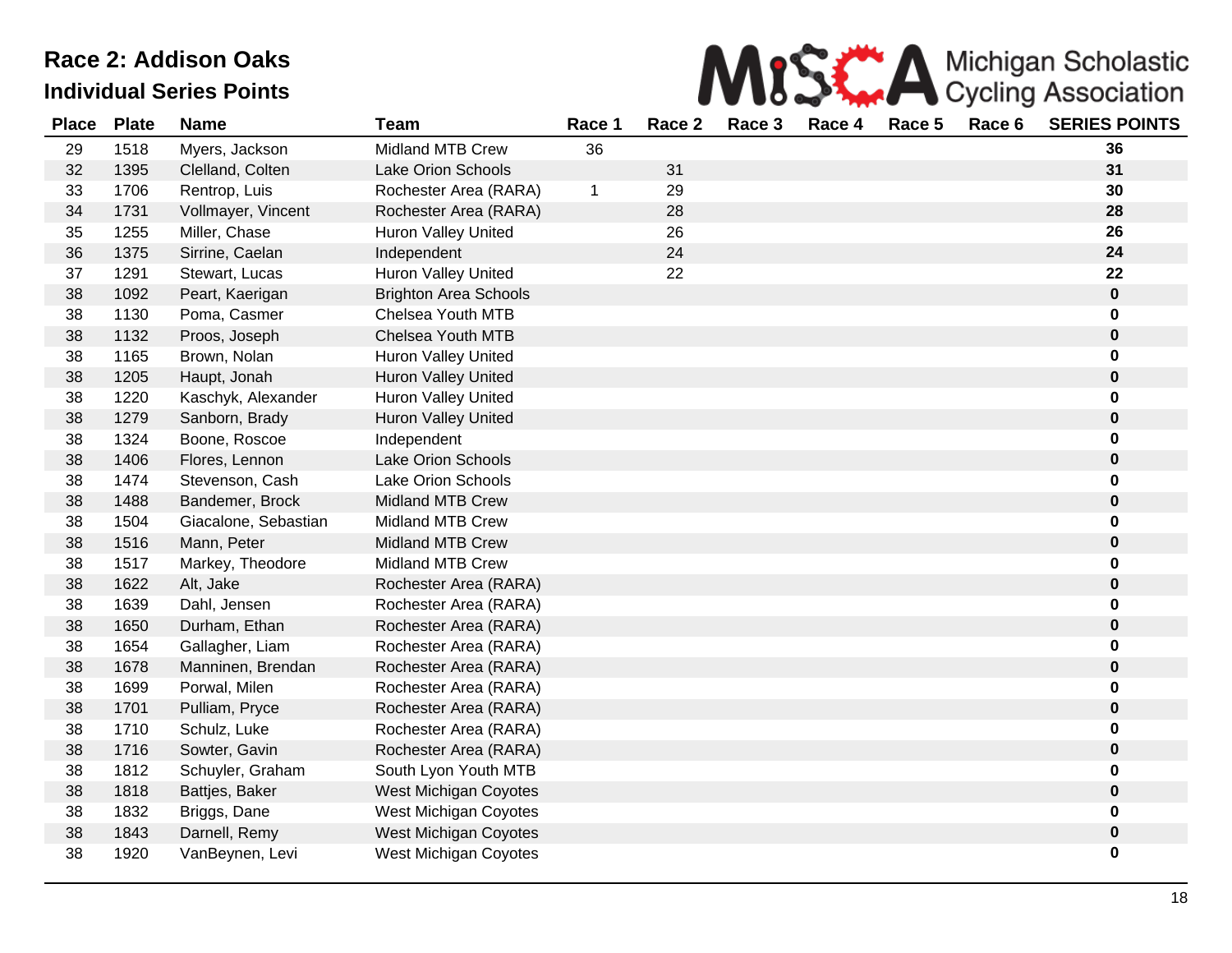

| <b>Place</b>     | <b>Plate</b> | <b>Name</b>                  | <b>Team</b>                  | Race 1      | Race 2       | Race 3 | Race 4 | Race 5 | Race 6 | <b>SERIES POINTS</b> |
|------------------|--------------|------------------------------|------------------------------|-------------|--------------|--------|--------|--------|--------|----------------------|
| 38               | 1950         | Hadley, Andrew               | Wheels In Motion             |             |              |        |        |        |        | $\mathbf 0$          |
| 38               | 1975         | Laman, Benjamin              | Wheels In Motion             |             |              |        |        |        |        | 0                    |
| 38               | 5006         | Remtema, Bram                | West Michigan Coyotes        |             |              |        |        |        |        | $\mathbf 0$          |
| 38               | 5011         | D'Agostini, Luigi            | Independent                  |             |              |        |        |        |        | 0                    |
|                  |              | <b>Novice 6th Grade Male</b> |                              |             |              |        |        |        |        |                      |
| $\mathbf 1$      | 1674         | Mahoney, Gabriel             | Rochester Area (RARA)        | 70          | 70           |        |        |        |        | 140                  |
| $\overline{c}$   | 1554         | Cordes, Levi                 | NE Indiana Trailblazers      | 67          | 67           |        |        |        |        | 134                  |
| 3                | 1317         | Wolcott, Nolan               | Huron Valley United          | 61          | 61           |        |        |        |        | 122                  |
| 4                | 1295         | Thielen, Nicholas            | Huron Valley United          | 64          | 55           |        |        |        |        | 119                  |
| 5                | 1585         | Adkins, Cole                 | Orange Krush                 | 58          | 58           |        |        |        |        | 116                  |
| 6                | 1684         | Morales-Zozaya, Matteo       | Rochester Area (RARA)        | 55          | 53           |        |        |        |        | 108                  |
| $\overline{7}$   | 1348         | Hyde, Liam                   | Independent                  | 49          | 51           |        |        |        |        | 100                  |
| 8                | 1163         | Boyd, Brock                  | <b>Huron Valley United</b>   | 47          | 47           |        |        |        |        | 94                   |
| $\boldsymbol{9}$ | 1345         | Horan, Xander                | Independent                  | 51          | 41           |        |        |        |        | 92                   |
| 10               | 1472         | Soule, Charlie               | <b>Lake Orion Schools</b>    | 45          | 40           |        |        |        |        | 85                   |
| 11               | 1015         | Savoie, Ryan                 | <b>Brandon Youth MTB</b>     | 41          | 39           |        |        |        |        | 80                   |
| 12               | 1434         | Lawless, Britton             | <b>Lake Orion Schools</b>    | 39          | 33           |        |        |        |        | 72                   |
| 13               | 1394         | Cervin, Gannon               | <b>Lake Orion Schools</b>    |             | 64           |        |        |        |        | 64                   |
| 14               | 1105         | Schandevel, Kevin            | <b>Brighton Area Schools</b> | 53          |              |        |        |        |        | 53                   |
| 15               | 1693         | Patyi, Roman                 | Rochester Area (RARA)        |             | 49           |        |        |        |        | 49                   |
| 16               | 1116         | Vince, Parker                | <b>Brighton Area Schools</b> | $\mathbf 0$ | 45           |        |        |        |        | 45                   |
| 17               | 1201         | Hamlin, Caiden               | Huron Valley United          | 43          |              |        |        |        |        | 43                   |
| 17               | 1690         | Novak, Kyle                  | Rochester Area (RARA)        |             | 43           |        |        |        |        | 43                   |
| 19               | 1875         | Leitow, Owen                 | West Michigan Coyotes        | 40          |              |        |        |        |        | 40                   |
| 20               | 1052         | Frey, Jack                   | <b>Brighton Area Schools</b> |             | 38           |        |        |        |        | 38                   |
| 21               | 1485         | Zsenyuk, Landon              | <b>Lake Orion Schools</b>    |             | 37           |        |        |        |        | 37                   |
| 22               | 1707         | Roberts, Kane                | Rochester Area (RARA)        |             | 36           |        |        |        |        | 36                   |
| 23               | 1667         | LaFever, Wesley              | Rochester Area (RARA)        |             | 35           |        |        |        |        | 35                   |
| 23               | 1808         | Martz, Aiden                 | South Lyon Youth MTB         | 1           | 34           |        |        |        |        | 35                   |
| 25               | 1705         | Rentrop, Lennox              | Rochester Area (RARA)        | $\mathbf 1$ | $\mathbf{1}$ |        |        |        |        | $\mathbf{2}$         |
| 26               | 1507         | Holliday, Jakob              | Midland MTB Crew             | $\mathbf 1$ |              |        |        |        |        | 1                    |
| 27               | 1185         | Christopher, Logan           | Huron Valley United          |             |              |        |        |        |        | $\mathbf 0$          |
| 27               | 1186         | Christopher, Lucas           | Huron Valley United          |             |              |        |        |        |        | 0                    |
| 27               | 1188         | Cory, Isaac                  | Huron Valley United          |             |              |        |        |        |        | $\mathbf 0$          |
| 27               | 1206         | Henck, Logan                 | Huron Valley United          |             |              |        |        |        |        | 0                    |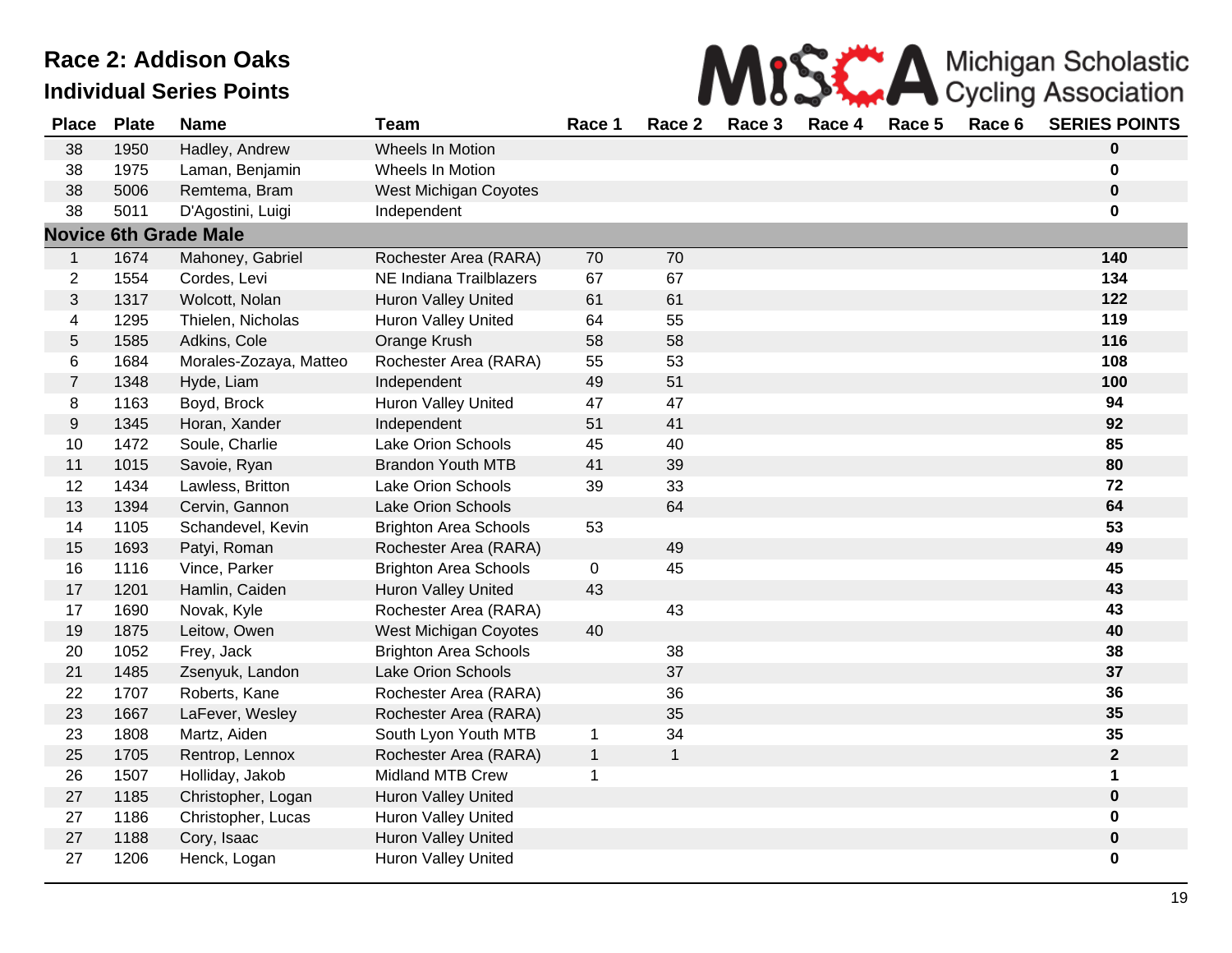

| <b>Place</b> | <b>Plate</b> | <b>Name</b>                     | <b>Team</b>                  | Race 1 | Race 2 | Race 3 | Race 4 | Race 5 | Race 6 | <b>SERIES POINTS</b> |
|--------------|--------------|---------------------------------|------------------------------|--------|--------|--------|--------|--------|--------|----------------------|
| 27           | 1225         | Kenney, Jaxon                   | <b>Huron Valley United</b>   |        |        |        |        |        |        | $\bf{0}$             |
| 27           | 1262         | Orsini, Landon                  | <b>Huron Valley United</b>   |        |        |        |        |        |        | 0                    |
| 27           | 1302         | Troger, William                 | Huron Valley United          |        |        |        |        |        |        | $\bf{0}$             |
| 27           | 1303         | Ventura, Henry                  | <b>Huron Valley United</b>   |        |        |        |        |        |        | $\bf{0}$             |
| 27           | 1326         | Bryant, Samuel                  | Independent                  |        |        |        |        |        |        | $\bf{0}$             |
| 27           | 1352         | Korte, Jason                    | Independent                  |        |        |        |        |        |        | $\mathbf 0$          |
| 27           | 1356         | Marcellin, Jase                 | Independent                  |        |        |        |        |        |        | $\bf{0}$             |
| 27           | 1383         | Woolace, Noble                  | Independent                  |        |        |        |        |        |        | $\bf{0}$             |
| 27           | 1398         | Danpollo, Tristan               | Lake Orion Schools           |        |        |        |        |        |        | $\bf{0}$             |
| 27           | 1444         | Mermell, Max                    | Lake Orion Schools           |        |        |        |        |        |        | $\bf{0}$             |
| 27           | 1510         | Hudack, Colin                   | <b>Midland MTB Crew</b>      |        |        |        |        |        |        | $\bf{0}$             |
| 27           | 1541         | Tiret, Liam                     | <b>Midland MTB Crew</b>      |        |        |        |        |        |        | 0                    |
| 27           | 1647         | Dolecki, Connor                 | Rochester Area (RARA)        |        |        |        |        |        |        | $\bf{0}$             |
| 27           | 1657         | Hilliker, Benson                | Rochester Area (RARA)        |        |        |        |        |        |        | 0                    |
| 27           | 1838         | Chastain, Ashton                | <b>West Michigan Coyotes</b> |        |        |        |        |        |        | $\bf{0}$             |
| 27           | 1846         | Dew, Owen                       | West Michigan Coyotes        |        |        |        |        |        |        | 0                    |
| 27           | 1849         | DiLaura, Nicholas               | West Michigan Coyotes        |        |        |        |        |        |        | $\mathbf 0$          |
| 27           | 1855         | Flanders, Jackson               | West Michigan Coyotes        |        |        |        |        |        |        | $\bf{0}$             |
| 27           | 1880         | Lukas, Kyle                     | West Michigan Coyotes        |        |        |        |        |        |        | $\mathbf 0$          |
| 27           | 1898         | Ondersma, Elijah                | West Michigan Coyotes        |        |        |        |        |        |        | $\bf{0}$             |
| 27           | 1923         | VanSingel, Isaac                | West Michigan Coyotes        |        |        |        |        |        |        | $\bf{0}$             |
| 27           | 1925         | VerHage, Felix                  | West Michigan Coyotes        |        |        |        |        |        |        | $\mathbf 0$          |
| 27           | 1942         | Bungard, Bram                   | Wheels In Motion             |        |        |        |        |        |        | $\bf{0}$             |
| 27           | 1951         | Hadley, Calder                  | Wheels In Motion             |        |        |        |        |        |        | $\bf{0}$             |
| 27           | 1974         | Kuessner-Howard, Asa            | Wheels In Motion             |        |        |        |        |        |        | $\bf{0}$             |
|              |              | <b>Advanced Elementary Male</b> |                              |        |        |        |        |        |        |                      |
| 1            | 1390         | Babichev, Artem                 | Lake Orion Schools           | 67     | 70     |        |        |        |        | 137                  |
| $\mathbf{1}$ | 1848         | DeWall, Luke                    | West Michigan Coyotes        | 70     | 67     |        |        |        |        | 137                  |
| 3            | 1230         | Kollien, Sawyer                 | <b>Huron Valley United</b>   | 64     | 61     |        |        |        |        | 125                  |
| 4            | 1697         | Pokowski, Tyler                 | Rochester Area (RARA)        | 58     | 64     |        |        |        |        | 122                  |
| 5            | 5001         | DelValle, Wyatt                 | Independent                  | 61     | 58     |        |        |        |        | 119                  |
| 6            | 1619         | Yessian, Grant                  | Orange Krush                 | 55     | 47     |        |        |        |        | 102                  |
| 6            | 1870         | Hughes, William                 | West Michigan Coyotes        | 53     | 49     |        |        |        |        | 102                  |
| 8            | 1439         | Lucia, Landon                   | <b>Lake Orion Schools</b>    | 45     | 55     |        |        |        |        | 100                  |
| 8            | 1665         | Krasnov, Daniel                 | Rochester Area (RARA)        | 47     | 53     |        |        |        |        | 100                  |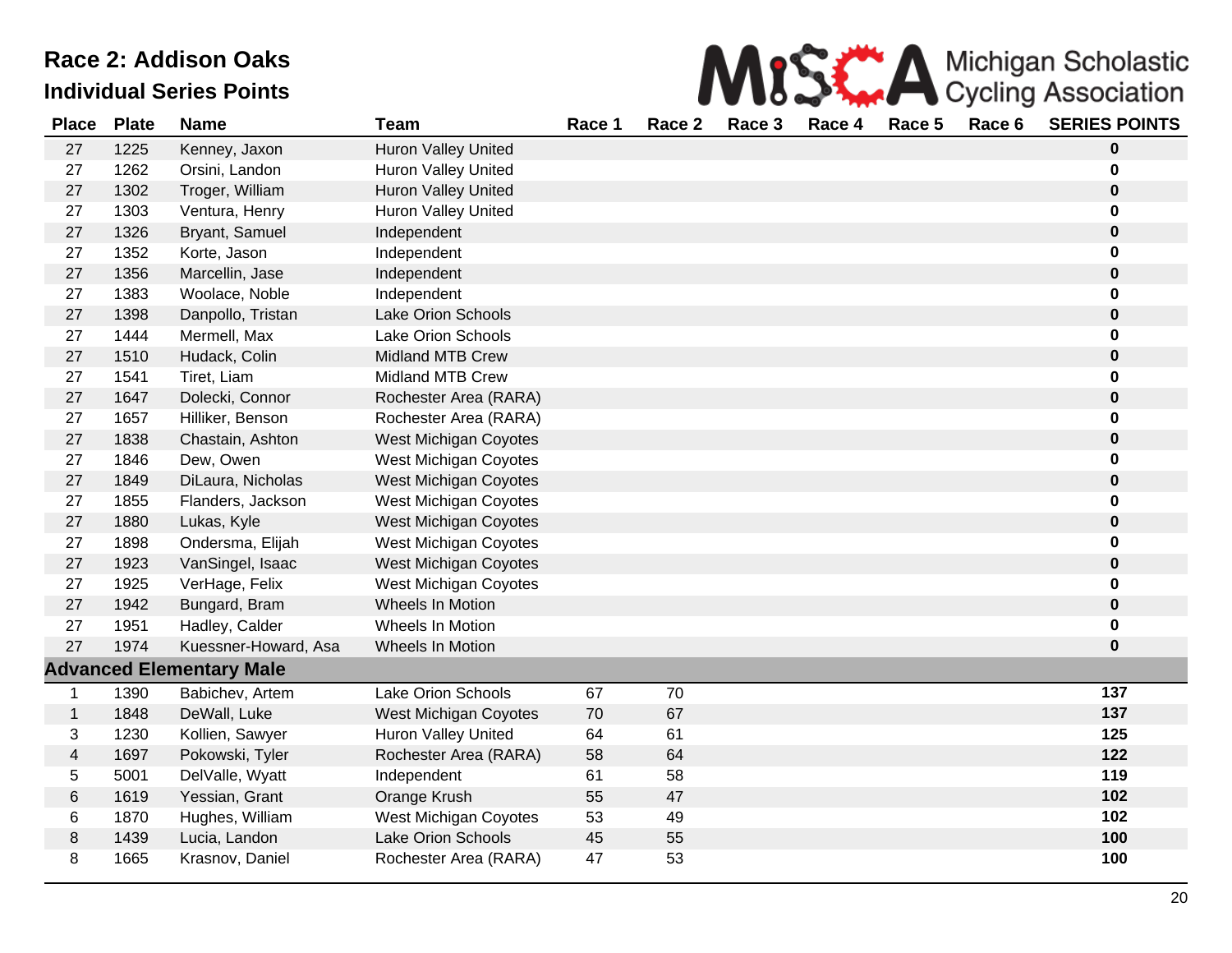

| <b>Place</b>            | <b>Plate</b> | <b>Name</b>                       | <b>Team</b>                  | Race 1       | Race 2       | Race 3 | Race 4 | Race 5 | Race 6 | <b>SERIES POINTS</b> |
|-------------------------|--------------|-----------------------------------|------------------------------|--------------|--------------|--------|--------|--------|--------|----------------------|
| 10                      | 1601         | Keyes, James                      | Orange Krush                 | 49           | 45           |        |        |        |        | 94                   |
| 10                      | 1836         | Carpenter, Kellen                 | West Michigan Coyotes        | 51           | 43           |        |        |        |        | 94                   |
| 12                      | 1555         | Cordes, Myles                     | NE Indiana Trailblazers      | 39           | 51           |        |        |        |        | 90                   |
| 13                      | 1943         | Burton, Brayden                   | Wheels In Motion             | 43           | 39           |        |        |        |        | 82                   |
| 14                      | 1339         | Garthoff, Sebastian               | Independent                  | 19           | 40           |        |        |        |        | 59                   |
| 15                      | 5017         | Kolenda, Rasce                    | Independent                  |              | 41           |        |        |        |        | 41                   |
| 16                      | 1323         | Boone, Moses                      | Independent                  |              |              |        |        |        |        | $\mathbf 0$          |
| 16                      | 1468         | Ruple, Isaac                      | <b>Lake Orion Schools</b>    |              |              |        |        |        |        | $\mathbf 0$          |
| 16                      | 1983         | Marshall, Owen                    | Wheels In Motion             |              |              |        |        |        |        | $\mathbf 0$          |
|                         |              | <b>Advanced Elementary Female</b> |                              |              |              |        |        |        |        |                      |
| $\mathbf 1$             | 1094         | Pobocik, Olivia                   | <b>Brighton Area Schools</b> | 70           | 70           |        |        |        |        | 140                  |
| $\overline{c}$          | 1151         | Bishop, Sabine                    | <b>Huron Valley United</b>   | 64           | 61           |        |        |        |        | 125                  |
| $\overline{2}$          | 1851         | Drajka, Reese                     | West Michigan Coyotes        | 58           | 67           |        |        |        |        | 125                  |
| $\overline{\mathbf{4}}$ | 1189         | Crane, Joanie                     | Huron Valley United          | 67           | 55           |        |        |        |        | 122                  |
| 5                       | 1819         | Battjes, Matia                    | West Michigan Coyotes        | 55           | 64           |        |        |        |        | 119                  |
| 6                       | 1380         | Trierweiler, Ocean                | Independent                  | 51           | 53           |        |        |        |        | 104                  |
| $\overline{7}$          | 1418         | Heist, Sylvie                     | <b>Lake Orion Schools</b>    | 61           | $\mathbf{1}$ |        |        |        |        | 62                   |
| 8                       | 1167         | Brzuchanski, Jane                 | <b>Huron Valley United</b>   | $\mathbf{1}$ | 58           |        |        |        |        | 59                   |
| 9                       | 1954         | Hann-Morgan, Maliyah              | Wheels In Motion             | 53           |              |        |        |        |        | 53                   |
| 10                      | 5018         | Dick, Kacie                       | Wheels In Motion             |              |              |        |        |        |        | $\bf{0}$             |
|                         |              | <b>Upper Elementary Male</b>      |                              |              |              |        |        |        |        |                      |
| 1                       | 1641         | DAnna, Francesco                  | Rochester Area (RARA)        | 57           | 54           |        |        |        |        | 111                  |
| $\overline{c}$          | 1372         | Schultz, Ryker                    | Independent                  | 51           | 57           |        |        |        |        | 108                  |
| 3                       | 1420         | Hill, Gavin                       | <b>Lake Orion Schools</b>    | 54           | 48           |        |        |        |        | 102                  |
| 4                       | 1233         | Kowalski, Grady                   | <b>Huron Valley United</b>   | 60           | 39           |        |        |        |        | 99                   |
| 5                       | 1208         | Hill, Ryan                        | Huron Valley United          | 45           | 51           |        |        |        |        | 96                   |
| 6                       | 1633         | Carnwath, Logan                   | Rochester Area (RARA)        | 48           | 45           |        |        |        |        | 93                   |
| $\overline{7}$          | 1258         | Murphy, Travis                    | Huron Valley United          | 43           | 41           |        |        |        |        | 84                   |
| 8                       | 1209         | Hlahla, Matthieu                  | Huron Valley United          | 33           | 33           |        |        |        |        | 66                   |
| 8                       | 1477         | Trudeau, Jacob                    | Lake Orion Schools           | 41           | 25           |        |        |        |        | 66                   |
| 10                      | 1245         | Mallory, Griffin                  | Huron Valley United          | 35           | 30           |        |        |        |        | 65                   |
| 10                      | 1274         | Rodner, Jacob                     | Huron Valley United          | 37           | 28           |        |        |        |        | 65                   |
| 12                      | 1449         | Morgan, Mark                      | <b>Lake Orion Schools</b>    | 27           | 37           |        |        |        |        | 64                   |
| 13                      | 1868         | Hubbard, Tristan                  | West Michigan Coyotes        |              | 60           |        |        |        |        | 60                   |
| 14                      | 1267         | Palumbo, Frank                    | <b>Huron Valley United</b>   | 30           | 23           |        |        |        |        | 53                   |
|                         |              |                                   |                              |              |              |        |        |        |        |                      |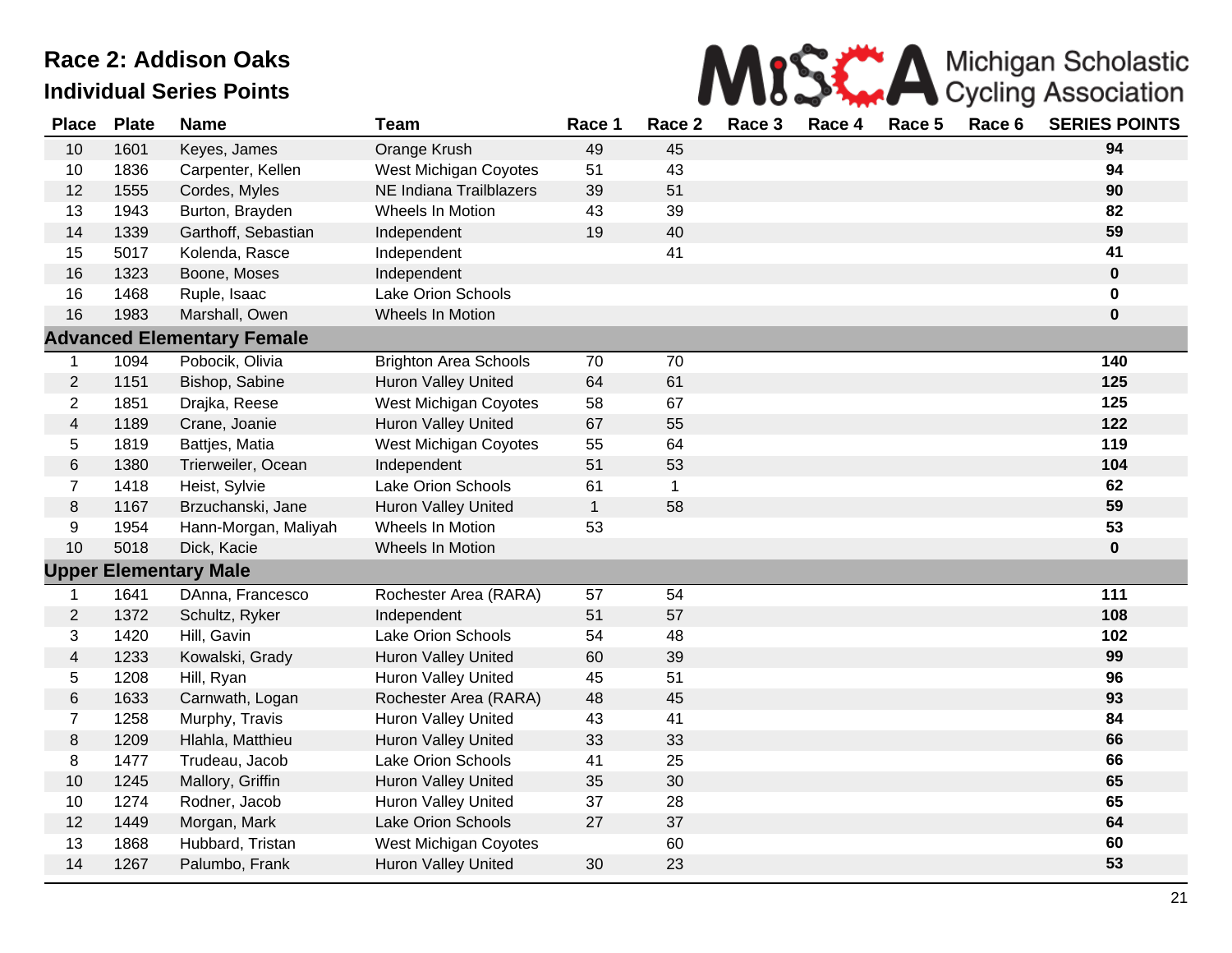

| <b>Place</b> | <b>Plate</b> | <b>Name</b>         | <b>Team</b>                  | Race 1         | Race 2         | Race 3 | Race 4 | Race 5 | Race 6 | <b>SERIES POINTS</b> |
|--------------|--------------|---------------------|------------------------------|----------------|----------------|--------|--------|--------|--------|----------------------|
| 14           | 1634         | Catalano, Dean      | Rochester Area (RARA)        | 22             | 31             |        |        |        |        | 53                   |
| 16           | 1989         | Nazario, Gabriel    | Wheels In Motion             | 31             | 20             |        |        |        |        | 51                   |
| 17           | 1611         | Stapula, Cole       | Orange Krush                 | 28             | 22             |        |        |        |        | 50                   |
| 18           | 1298         | Tidbury, Owen       | <b>Huron Valley United</b>   | 20             | 26             |        |        |        |        | 46                   |
| 19           | 1011         | Lasco, Maxx         | <b>Brandon Youth MTB</b>     | 25             | 19             |        |        |        |        | 44                   |
| 19           | 1688         | Neubauer, Nickolas  | Rochester Area (RARA)        | 23             | 21             |        |        |        |        | 44                   |
| 21           | 1351         | Kluesner, Caleb     | Independent                  | 26             | 17             |        |        |        |        | 43                   |
| 21           | 1718         | Tallent, Evan       | Rochester Area (RARA)        |                | 43             |        |        |        |        | 43                   |
| 23           | 1599         | Huffman, Liam       | Orange Krush                 | 24             | 14             |        |        |        |        | 38                   |
| 24           | 1005         | Eller, Colton       | <b>Brandon Youth MTB</b>     | 12             | 24             |        |        |        |        | 36                   |
| 25           | 1970         | Kline, Dallin       | Wheels In Motion             |                | 35             |        |        |        |        | 35                   |
| 26           | 1949         | Goeglein, Graham    | Wheels In Motion             | 18             | 16             |        |        |        |        | 34                   |
| 27           | 1405         | Florence, Trent     | <b>Lake Orion Schools</b>    | 5              | 27             |        |        |        |        | 32                   |
| 27           | 1643         | Debiaggi, Luca      | Rochester Area (RARA)        | 14             | 18             |        |        |        |        | 32                   |
| 29           | 1996         | Saintin, Marcel     | Wheels In Motion             | 21             | 10             |        |        |        |        | 31                   |
| 30           | 1826         | Boer, Jakob         | West Michigan Coyotes        | 29             |                |        |        |        |        | 29                   |
| 30           | 1860         | Galvez, Jose-Maria  | <b>West Michigan Coyotes</b> |                | 29             |        |        |        |        | 29                   |
| 32           | 1084         | McFall, Matthew     | <b>Brighton Area Schools</b> | 16             | 9              |        |        |        |        | 25                   |
| 33           | 1953         | Hale, Owen          | Wheels In Motion             | 17             |                |        |        |        |        | 17                   |
| 34           | 1364         | Norgaard, Jackson   | Independent                  | 15             |                |        |        |        |        | 15                   |
| 34           | 1475         | Stewart, Dayde      | <b>Lake Orion Schools</b>    | $\overline{2}$ | 13             |        |        |        |        | 15                   |
| 34           | 1689         | Novak, Connor       | Rochester Area (RARA)        |                | 15             |        |        |        |        | 15                   |
| 37           | 1845         | Dew, Jensen         | West Michigan Coyotes        | 13             |                |        |        |        |        | 13                   |
| 38           | 1250         | McFall, Nate        | <b>Huron Valley United</b>   | 11             | $\mathbf{1}$   |        |        |        |        | 12                   |
| 38           | 1254         | Miller, Blake       | Huron Valley United          |                | 12             |        |        |        |        | 12                   |
| 40           | 1635         | Cobb, Benjamin      | Rochester Area (RARA)        |                | 11             |        |        |        |        | 11                   |
| 41           | 1680         | McGrath, Gavin      | Rochester Area (RARA)        | 10             |                |        |        |        |        | 10                   |
| 42           | 1687         | Neely, Kyle         | Rochester Area (RARA)        | $\overline{4}$ | 5              |        |        |        |        | $\boldsymbol{9}$     |
| 42           | 1946         | East, Ethan         | Wheels In Motion             | 8              | $\mathbf 1$    |        |        |        |        | 9                    |
| 42           | 5029         | Shidler, Ryder      | Heritage Jackrabbits         | 9              |                |        |        |        |        | 9                    |
| 45           | 1034         | Coddington, Timothy | <b>Brighton Area Schools</b> |                | 8              |        |        |        |        | 8                    |
| 45           | 1076         | Larscheid, Finnegan | <b>Brighton Area Schools</b> | $\overline{7}$ | $\mathbf 1$    |        |        |        |        | 8                    |
| 47           | 1534         | Stewart, Koen       | <b>Midland MTB Crew</b>      |                | $\overline{7}$ |        |        |        |        | $\overline{7}$       |
| 47           | 1959         | Hoag, Greyson       | Wheels In Motion             | 6              | $\mathbf{1}$   |        |        |        |        | $\overline{7}$       |
| 49           | 1681         | McKinney, Lochlan   | Rochester Area (RARA)        |                | 6              |        |        |        |        | 6                    |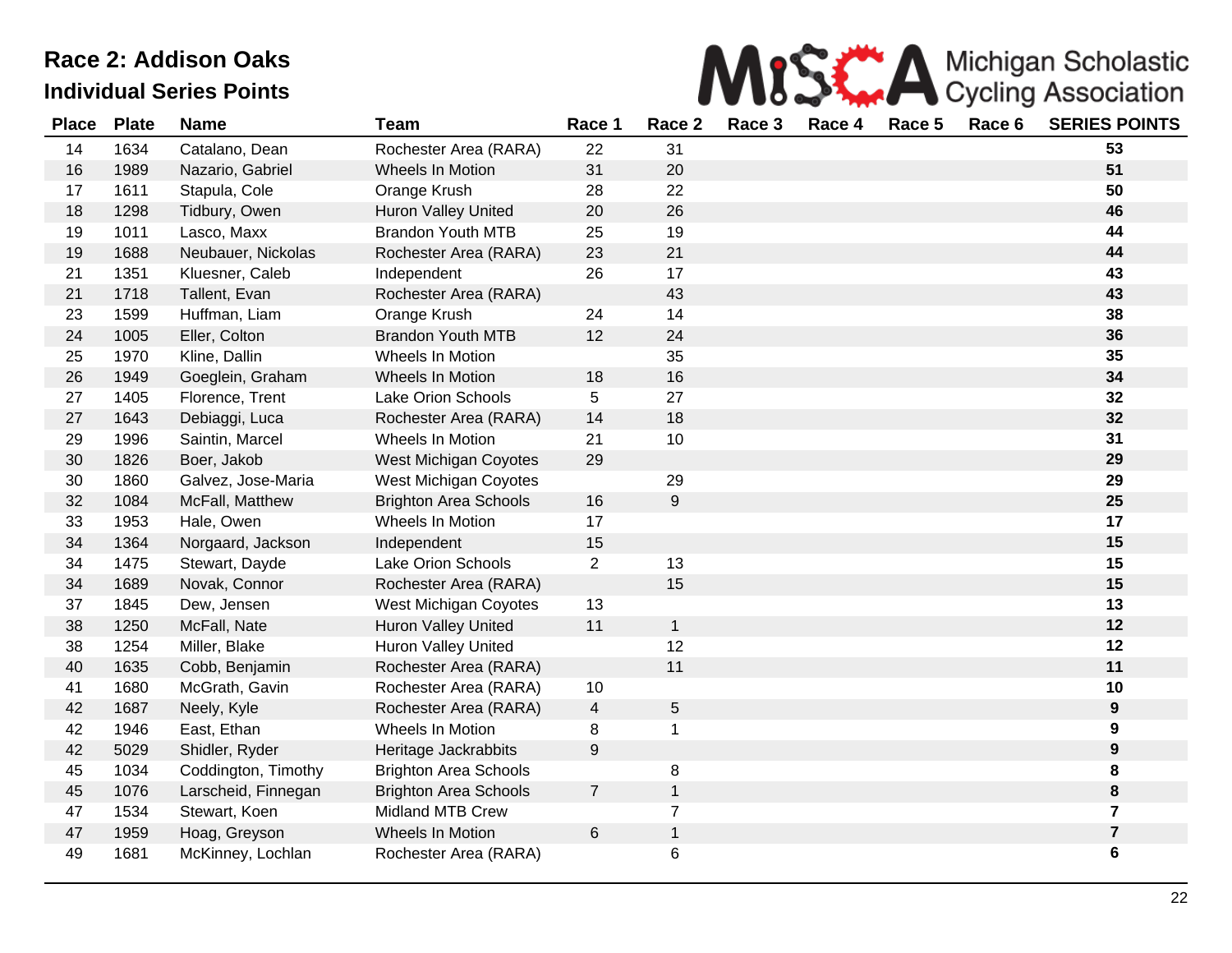

| <b>Place</b> | <b>Plate</b> | <b>Name</b>          | <b>Team</b>                  | Race 1       | Race 2         | Race 3 | Race 4 | Race 5 | Race 6 | <b>SERIES POINTS</b>    |
|--------------|--------------|----------------------|------------------------------|--------------|----------------|--------|--------|--------|--------|-------------------------|
| 50           | 1314         | Winkel, Tucker       | Huron Valley United          |              | 4              |        |        |        |        | 4                       |
| 51           | 1294         | Sword, Ethan         | <b>Huron Valley United</b>   |              | 3              |        |        |        |        | 3                       |
| 51           | 5028         | Shidler, Chase       | Heritage Jackrabbits         | $\mathbf{3}$ |                |        |        |        |        | 3                       |
| 53           | 1361         | Myers, Bryce         | Independent                  | 1            | $\mathbf{1}$   |        |        |        |        | $\overline{\mathbf{2}}$ |
| 53           | 1409         | Fox, Nolan           | <b>Lake Orion Schools</b>    |              | $\overline{2}$ |        |        |        |        | $\mathbf{2}$            |
| 53           | 1411         | Garrard, Preston     | Lake Orion Schools           | 1            | $\mathbf 1$    |        |        |        |        | $\overline{\mathbf{2}}$ |
| 56           | 1083         | McFall, Joshua       | <b>Brighton Area Schools</b> |              | $\mathbf{1}$   |        |        |        |        | 1                       |
| 56           | 1453         | Munk, Carson         | <b>Lake Orion Schools</b>    |              | 1              |        |        |        |        | 1                       |
| 56           | 1625         | Bedia, Luca          | Rochester Area (RARA)        |              | $\mathbf{1}$   |        |        |        |        | 1                       |
| 56           | 1644         | Desimone, Giuseppe   | Rochester Area (RARA)        |              | $\mathbf 1$    |        |        |        |        | 1                       |
| 56           | 1659         | Holland, Benjamin    | Rochester Area (RARA)        |              | $\mathbf{1}$   |        |        |        |        | 1                       |
| 56           | 1679         | Manninen, Caden      | Rochester Area (RARA)        |              | $\mathbf 1$    |        |        |        |        | 1                       |
| 56           | 1729         | Vittorini, Valentino | Rochester Area (RARA)        |              | $\mathbf{1}$   |        |        |        |        | 1                       |
| 56           | 1733         | Walter, Evan         | Rochester Area (RARA)        |              | $\mathbf{1}$   |        |        |        |        | 1                       |
| 56           | 1971         | Kline, William       | Wheels In Motion             |              | $\mathbf{1}$   |        |        |        |        | 1                       |
| 56           | 5031         | Brewer, Cruz         | NE Indiana Trailblazers      |              | $\mathbf 1$    |        |        |        |        | 1                       |
| 66           | 1093         | Peart, Rowan         | <b>Brighton Area Schools</b> |              |                |        |        |        |        | 0                       |
| 66           | 1126         | Coppernoll, Weston   | Chelsea Youth MTB            |              |                |        |        |        |        | 0                       |
| 66           | 1154         | Blaine, Mason        | Huron Valley United          |              |                |        |        |        |        | 0                       |
| 66           | 1164         | Brennan, Levi        | <b>Huron Valley United</b>   |              |                |        |        |        |        | 0                       |
| 66           | 1213         | Hurst, Samuel        | <b>Huron Valley United</b>   |              |                |        |        |        |        | $\pmb{0}$               |
| 66           | 1214         | Ingham, Parker       | <b>Huron Valley United</b>   |              |                |        |        |        |        | $\bf{0}$                |
| 66           | 1221         | Kennedy, Brennan     | <b>Huron Valley United</b>   |              |                |        |        |        |        | $\bf{0}$                |
| 66           | 1244         | Macfarlane, James    | <b>Huron Valley United</b>   |              |                |        |        |        |        | 0                       |
| 66           | 1270         | Poelke, Wyatt        | <b>Huron Valley United</b>   |              |                |        |        |        |        | $\pmb{0}$               |
| 66           | 1285         | Slack, Liam          | <b>Huron Valley United</b>   |              |                |        |        |        |        | 0                       |
| 66           | 1293         | Stocker, Wesley E.   | <b>Huron Valley United</b>   |              |                |        |        |        |        | $\bf{0}$                |
| 66           | 1301         | Troger, Owen         | <b>Huron Valley United</b>   |              |                |        |        |        |        | 0                       |
| 66           | 1304         | Ventura, Samuel      | <b>Huron Valley United</b>   |              |                |        |        |        |        | $\pmb{0}$               |
| 66           | 1353         | Korte, Justin        | Independent                  |              |                |        |        |        |        | 0                       |
| 66           | 1397         | Danpollo, Desmond    | <b>Lake Orion Schools</b>    |              |                |        |        |        |        | $\pmb{0}$               |
| 66           | 1414         | Gizicki, Finnley     | Lake Orion Schools           |              |                |        |        |        |        | 0                       |
| 66           | 1483         | Wolski, Julian       | <b>Lake Orion Schools</b>    |              |                |        |        |        |        | $\pmb{0}$               |
| 66           | 1495         | Carey, Timothy       | Midland MTB Crew             |              |                |        |        |        |        | 0                       |
| 66           | 1499         | Cunningham, Ryder    | <b>Midland MTB Crew</b>      |              |                |        |        |        |        | $\bf{0}$                |
|              |              |                      |                              |              |                |        |        |        |        |                         |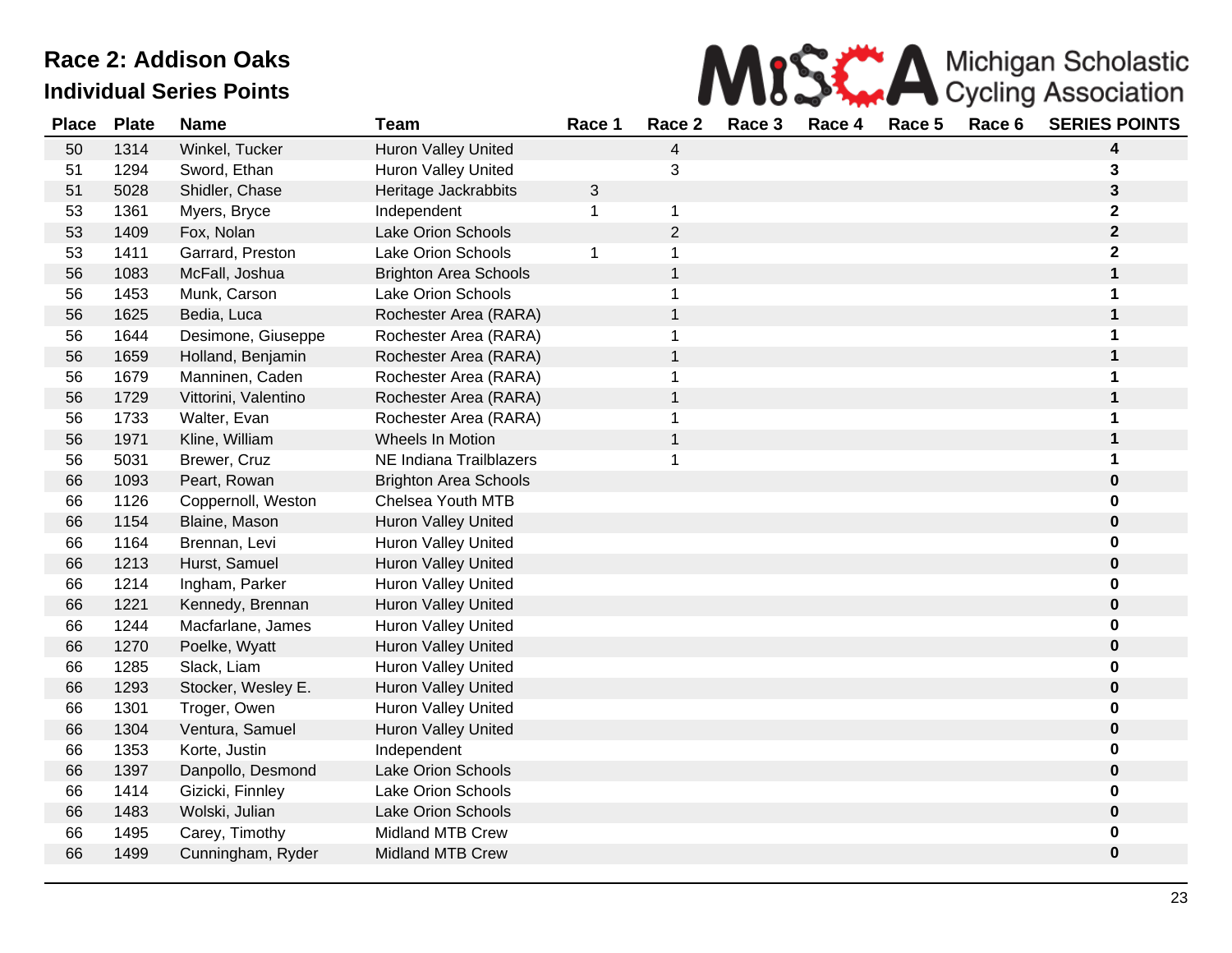

| <b>Place</b> | <b>Plate</b> | <b>Name</b>        | <b>Team</b>             | Race 1 | Race 2 | Race 3 | Race 4 | Race 5 | Race 6 | <b>SERIES POINTS</b> |
|--------------|--------------|--------------------|-------------------------|--------|--------|--------|--------|--------|--------|----------------------|
| 66           | 1501         | Fimbinger, Josef   | <b>Midland MTB Crew</b> |        |        |        |        |        |        | 0                    |
| 66           | 1511         | Keilitz, Ryder     | <b>Midland MTB Crew</b> |        |        |        |        |        |        | $\pmb{0}$            |
| 66           | 1520         | Newland, Whitman   | <b>Midland MTB Crew</b> |        |        |        |        |        |        | 0                    |
| 66           | 1523         | Perera, Nathan     | <b>Midland MTB Crew</b> |        |        |        |        |        |        | $\pmb{0}$            |
| 66           | 1524         | Powlus, Easton     | <b>Midland MTB Crew</b> |        |        |        |        |        |        | 0                    |
| 66           | 1529         | Roberts, Jake      | <b>Midland MTB Crew</b> |        |        |        |        |        |        | $\pmb{0}$            |
| 66           | 1531         | Romo, Brett        | <b>Midland MTB Crew</b> |        |        |        |        |        |        | 0                    |
| 66           | 1532         | Roth, Parker       | <b>Midland MTB Crew</b> |        |        |        |        |        |        | $\pmb{0}$            |
| 66           | 1537         | Stinso, Roman      | <b>Midland MTB Crew</b> |        |        |        |        |        |        | 0                    |
| 66           | 1538         | Stracke, Benjamin  | <b>Midland MTB Crew</b> |        |        |        |        |        |        | $\pmb{0}$            |
| 66           | 1539         | Stracke, Keillor   | Midland MTB Crew        |        |        |        |        |        |        | 0                    |
| 66           | 1542         | Tiret, Owen        | <b>Midland MTB Crew</b> |        |        |        |        |        |        | $\pmb{0}$            |
| 66           | 1564         | Potsander, Solomon | NE Indiana Trailblazers |        |        |        |        |        |        | 0                    |
| 66           | 1590         | Brizendine, Jonas  | Orange Krush            |        |        |        |        |        |        | $\pmb{0}$            |
| 66           | 1603         | LeMarbe, Travis    | Orange Krush            |        |        |        |        |        |        | 0                    |
| 66           | 1616         | Weaver, James      | Orange Krush            |        |        |        |        |        |        | $\pmb{0}$            |
| 66           | 1638         | Dahl, Gabe         | Rochester Area (RARA)   |        |        |        |        |        |        | 0                    |
| 66           | 1646         | Dolecki, Carson    | Rochester Area (RARA)   |        |        |        |        |        |        | $\pmb{0}$            |
| 66           | 1651         | Dworzecki, Jack    | Rochester Area (RARA)   |        |        |        |        |        |        | 0                    |
| 66           | 1652         | Feddersen, Jackson | Rochester Area (RARA)   |        |        |        |        |        |        | $\pmb{0}$            |
| 66           | 1664         | Kranson, Noah      | Rochester Area (RARA)   |        |        |        |        |        |        | 0                    |
| 66           | 1685         | Muenk, Andrew      | Rochester Area (RARA)   |        |        |        |        |        |        | $\pmb{0}$            |
| 66           | 1717         | Straughen, Evan    | Rochester Area (RARA)   |        |        |        |        |        |        | 0                    |
| 66           | 1719         | Thomas, William    | Rochester Area (RARA)   |        |        |        |        |        |        | $\pmb{0}$            |
| 66           | 1811         | Miska, Owen        | South Lyon Youth MTB    |        |        |        |        |        |        | 0                    |
| 66           | 1854         | Flanders, Henry    | West Michigan Coyotes   |        |        |        |        |        |        | $\pmb{0}$            |
| 66           | 1905         | Post, Caleb        | West Michigan Coyotes   |        |        |        |        |        |        | 0                    |
| 66           | 1906         | Riedel, Landon     | West Michigan Coyotes   |        |        |        |        |        |        | $\pmb{0}$            |
| 66           | 1918         | VanBeynen, Crew    | West Michigan Coyotes   |        |        |        |        |        |        | $\pmb{0}$            |
| 66           | 1922         | VanSingel, Colin   | West Michigan Coyotes   |        |        |        |        |        |        | $\pmb{0}$            |
| 66           | 1924         | VerHage, Archer    | West Michigan Coyotes   |        |        |        |        |        |        | 0                    |
| 66           | 1927         | Weigel, Levi       | West Michigan Coyotes   |        |        |        |        |        |        | $\bf{0}$             |
| 66           | 1944         | Charson, Ari       | Wheels In Motion        |        |        |        |        |        |        | 0                    |
| 66           | 1965         | Jones, Weston      | Wheels In Motion        |        |        |        |        |        |        | $\pmb{0}$            |
| 66           | 1980         | Liska, Easton      | Wheels In Motion        |        |        |        |        |        |        | 0                    |
|              |              |                    |                         |        |        |        |        |        |        |                      |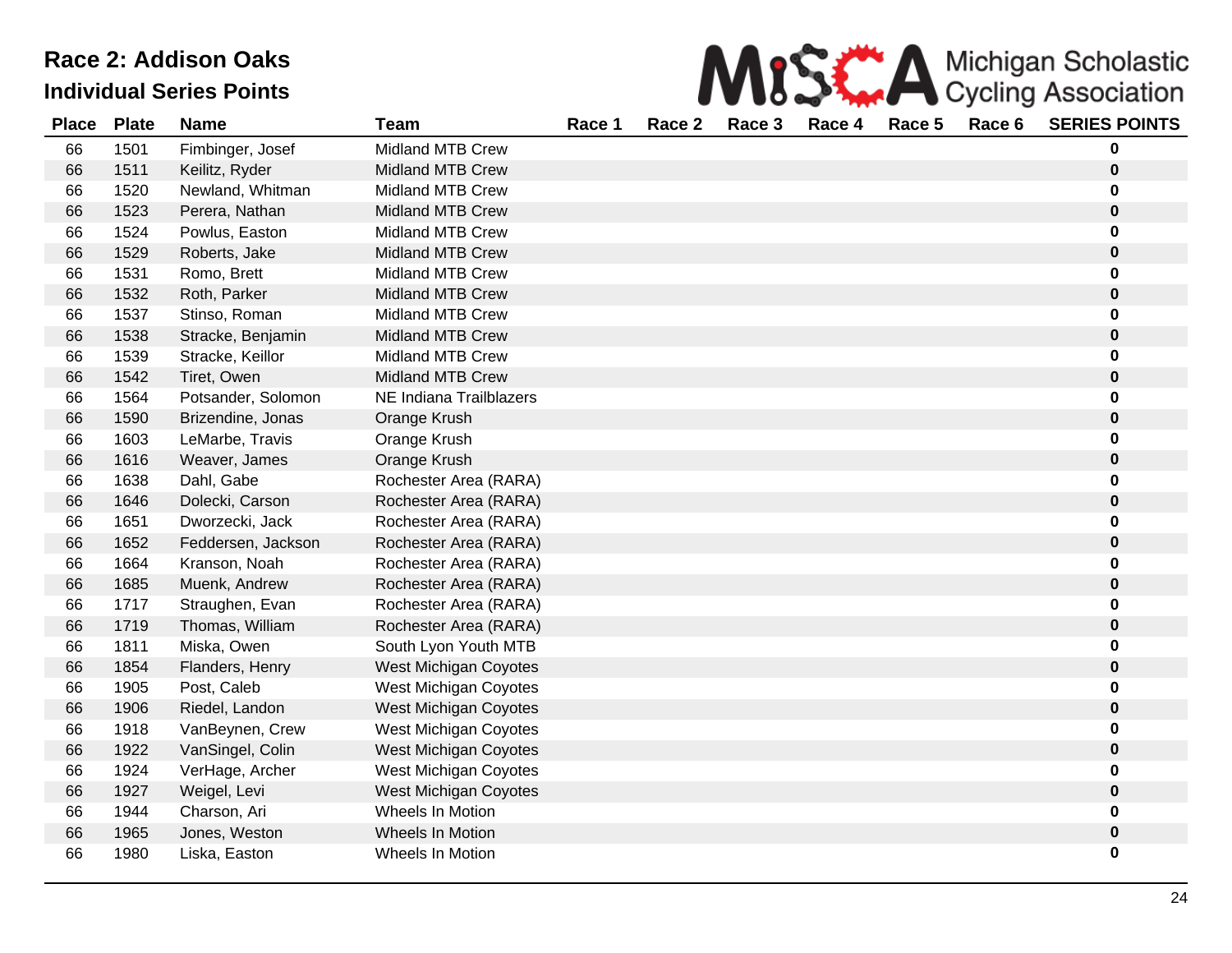|  | <b>MISS AMICHIGAN Scholastic</b><br>Cycling Association |
|--|---------------------------------------------------------|
|--|---------------------------------------------------------|

| <b>Place</b>            | <b>Plate</b> | <b>Name</b>                    | <b>Team</b>                  | Race 1 | Race 2       | Race 3 | Race 4 | Race 5 | Race 6 | <b>SERIES POINTS</b> |
|-------------------------|--------------|--------------------------------|------------------------------|--------|--------------|--------|--------|--------|--------|----------------------|
| 66                      | 1999         | Schoenherr, Dominic            | Wheels In Motion             |        |              |        |        |        |        | 0                    |
|                         |              | <b>Upper Elementary Female</b> |                              |        |              |        |        |        |        |                      |
| 1                       | 1158         | Boesch, Lilah                  | Huron Valley United          | 57     | 54           |        |        |        |        | 111                  |
| $\mathbf{1}$            | 1691         | Opfer, Elsa                    | Rochester Area (RARA)        | 54     | 57           |        |        |        |        | 111                  |
| 3                       | 1884         | Martin, Ava                    | West Michigan Coyotes        | 48     | 48           |        |        |        |        | 96                   |
| $\overline{\mathbf{4}}$ | 1078         | Lutz, Ainsley                  | <b>Brighton Area Schools</b> | 51     | 41           |        |        |        |        | 92                   |
| 5                       | 1432         | LaGest, Hannah                 | Lake Orion Schools           | 45     | 43           |        |        |        |        | 88                   |
| 6                       | 1237         | Lappin, Parker                 | <b>Huron Valley United</b>   | 41     | 35           |        |        |        |        | 76                   |
| $\overline{7}$          | 1869         | Hughes, Erin                   | West Michigan Coyotes        | 43     | 31           |        |        |        |        | 74                   |
| 8                       | 1908         | Roberts, Harper                | <b>West Michigan Coyotes</b> | 39     | 33           |        |        |        |        | 72                   |
| 9                       | 1336         | Fritz, Natalie                 | Independent                  | 30     | 37           |        |        |        |        | 67                   |
| 10                      | 1009         | Janette, Elliette              | <b>Brandon Youth MTB</b>     | 31     | 29           |        |        |        |        | 60                   |
| 10                      | 1867         | Hubbard, Laila                 | West Michigan Coyotes        |        | 60           |        |        |        |        | 60                   |
| 10                      | 1926         | Weaver, Samantha               | <b>West Michigan Coyotes</b> | 60     |              |        |        |        |        | 60                   |
| 13                      | 1624         | Basile, Emma                   | Rochester Area (RARA)        | 29     | 30           |        |        |        |        | 59                   |
| 14                      | 1839         | Cherney, Hazel                 | West Michigan Coyotes        |        | 51           |        |        |        |        | 51                   |
| 15                      | 1604         | Manchel, Lucy                  | Orange Krush                 | 26     | 24           |        |        |        |        | 50                   |
| 16                      | 1670         | Learman, Cecilia               | Rochester Area (RARA)        |        | 45           |        |        |        |        | 45                   |
| 17                      | 1284         | Schimetz, Quincy               | <b>Huron Valley United</b>   |        | 39           |        |        |        |        | 39                   |
| 18                      | 1637         | Cuthbertson, Megan             | Rochester Area (RARA)        | 37     | $\mathbf{1}$ |        |        |        |        | 38                   |
| 19                      | 1874         | Leitow, Olivia                 | West Michigan Coyotes        | 35     |              |        |        |        |        | 35                   |
| 20                      | 1253         | Messina, Natalie               | Huron Valley United          | 33     |              |        |        |        |        | 33                   |
| 21                      | 1629         | Bommarito, Mia                 | Rochester Area (RARA)        |        | 28           |        |        |        |        | 28                   |
| 21                      | 5004         | Mackmiller, Mekenzie           | Independent                  | 28     |              |        |        |        |        | 28                   |
| 23                      | 1217         | Johnson, Josephine             | <b>Huron Valley United</b>   | 27     |              |        |        |        |        | 27                   |
| 23                      | 1456         | Nye, Allison                   | Lake Orion Schools           |        | 27           |        |        |        |        | 27                   |
| 25                      | 1703         | Raza, Zara                     | Rochester Area (RARA)        |        | 26           |        |        |        |        | 26                   |
| 26                      | 1150         | Beer, Brooke                   | <b>Huron Valley United</b>   |        | 25           |        |        |        |        | 25                   |
| 27                      | 1003         | Clancy, Braelynn               | <b>Brandon Youth MTB</b>     |        |              |        |        |        |        | 0                    |
| 27                      | 1286         | Smith, Caroline                | Huron Valley United          |        |              |        |        |        |        | $\mathbf 0$          |
| 27                      | 1313         | Wilson, Layla                  | Huron Valley United          |        |              |        |        |        |        | 0                    |
| 27                      | 1443         | Mermell, Ellie                 | Lake Orion Schools           |        |              |        |        |        |        | $\mathbf 0$          |
| 27                      | 1486         | Alvesteffer, Zoey              | <b>Midland MTB Crew</b>      |        |              |        |        |        |        | 0                    |
| 27                      | 1506         | Guillaudeu, Jason              | <b>Midland MTB Crew</b>      |        |              |        |        |        |        | $\pmb{0}$            |
| 27                      | 1512         | King, Madilyne                 | <b>Midland MTB Crew</b>      |        |              |        |        |        |        | 0                    |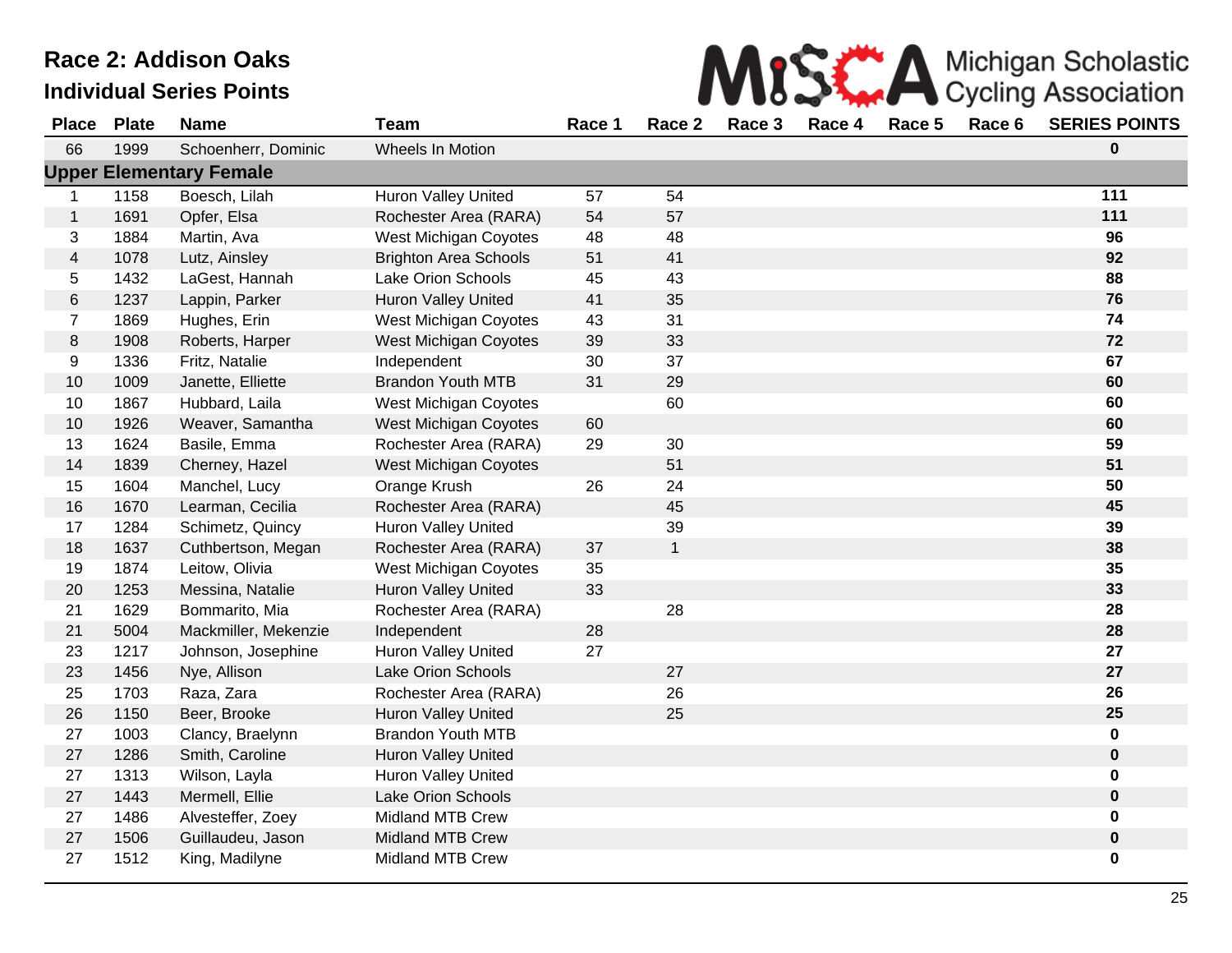

| <b>Place</b>            | <b>Plate</b> | <b>Name</b>                  | <b>Team</b>                  | Race 1 | Race 2 | Race 3 | Race 4 | Race 5 | Race 6 | <b>SERIES POINTS</b> |
|-------------------------|--------------|------------------------------|------------------------------|--------|--------|--------|--------|--------|--------|----------------------|
| 27                      | 1544         | Wajer, Eva                   | <b>Midland MTB Crew</b>      |        |        |        |        |        |        | 0                    |
| 27                      | 1547         | Wrobel, Hannah               | Midland MTB Crew             |        |        |        |        |        |        | 0                    |
| 27                      | 1549         | Yorks, Tinley                | <b>Midland MTB Crew</b>      |        |        |        |        |        |        | $\pmb{0}$            |
| 27                      | 1562         | Potsander, Analise           | NE Indiana Trailblazers      |        |        |        |        |        |        | 0                    |
| 27                      | 1617         | Weaver, Molly                | Orange Krush                 |        |        |        |        |        |        | 0                    |
| 27                      | 1663         | Kranson, Claire              | Rochester Area (RARA)        |        |        |        |        |        |        | 0                    |
| 27                      | 1807         | Lewis, Hadley                | South Lyon Youth MTB         |        |        |        |        |        |        | $\mathbf 0$          |
| 27                      | 1821         | Beeck, Elin                  | West Michigan Coyotes        |        |        |        |        |        |        | 0                    |
| 27                      | 1829         | Braidwood, Charlotte         | West Michigan Coyotes        |        |        |        |        |        |        | $\pmb{0}$            |
| 27                      | 1842         | Darnell, Landree             | West Michigan Coyotes        |        |        |        |        |        |        | 0                    |
| 27                      | 1881         | Lukas, Sierra                | West Michigan Coyotes        |        |        |        |        |        |        | $\pmb{0}$            |
| 27                      | 1886         | McCaughan, Nevaeh            | West Michigan Coyotes        |        |        |        |        |        |        | 0                    |
| 27                      | 1892         | Morden, Mikayla              | West Michigan Coyotes        |        |        |        |        |        |        | $\pmb{0}$            |
| 27                      | 1911         | Segerlind, Marina            | West Michigan Coyotes        |        |        |        |        |        |        | 0                    |
| 27                      | 1966         | Kelley, Grace                | Wheels In Motion             |        |        |        |        |        |        | $\pmb{0}$            |
| 27                      | 1973         | Koss, Penelope               | Wheels In Motion             |        |        |        |        |        |        | 0                    |
| 27                      | 1993         | Reyes, Amanda                | Wheels In Motion             |        |        |        |        |        |        | 0                    |
|                         |              | <b>Lower Elementary Male</b> |                              |        |        |        |        |        |        |                      |
| 1                       | 1631         | Carnwath, Austin             | Rochester Area (RARA)        | 47     | 50     |        |        |        |        | 97                   |
| $\mathbf{1}$            | 1847         | DeWall, Grant                | West Michigan Coyotes        | 50     | 47     |        |        |        |        | 97                   |
| 3                       | 1853         | Eves, Owen                   | West Michigan Coyotes        | 44     | 44     |        |        |        |        | 88                   |
| $\overline{\mathbf{4}}$ | 1682         | Morales-Zozaya, Dante        | Rochester Area (RARA)        | 38     | 41     |        |        |        |        | 79                   |
| 5                       | 1152         | Bishop, Torsten              | Huron Valley United          | 31     | 33     |        |        |        |        | 64                   |
| 5                       | 1676         | Malone, Alexander            | Rochester Area (RARA)        | 29     | 35     |        |        |        |        | 64                   |
| 5                       | 1833         | Broughton, James             | West Michigan Coyotes        | 33     | 31     |        |        |        |        | 64                   |
| 8                       | 1844         | Deras, Jordan                | <b>West Michigan Coyotes</b> | 35     | 25     |        |        |        |        | 60                   |
| 9                       | 1723         | Uh, Joshua                   | Rochester Area (RARA)        | 27     | 27     |        |        |        |        | 54                   |
| 10                      | 1026         | Beck, Elias                  | <b>Brighton Area Schools</b> | 19     | 29     |        |        |        |        | 48                   |
| 11                      | 1437         | Lidgey, Ryan                 | Lake Orion Schools           | 23     | 21     |        |        |        |        | 44                   |
| 12                      | 1256         | Moore, Thomas                | <b>Huron Valley United</b>   | 21     | 20     |        |        |        |        | 41                   |
| 12                      | 1969         | Kennedy, Ronan               | Wheels In Motion             | 41     |        |        |        |        |        | 41                   |
| 14                      | 1493         | Brey, Jackson                | <b>Midland MTB Crew</b>      |        | 38     |        |        |        |        | 38                   |
| 15                      | 1178         | Carnaghi, Noah               | <b>Huron Valley United</b>   | 20     | 16     |        |        |        |        | 36                   |
| 16                      | 1192         | Dobrin, Everett              | Huron Valley United          | 14     | 19     |        |        |        |        | 33                   |
| 17                      | 5014         | Jansenvangalen, Jackson      | Independent                  | 16     | 15     |        |        |        |        | 31                   |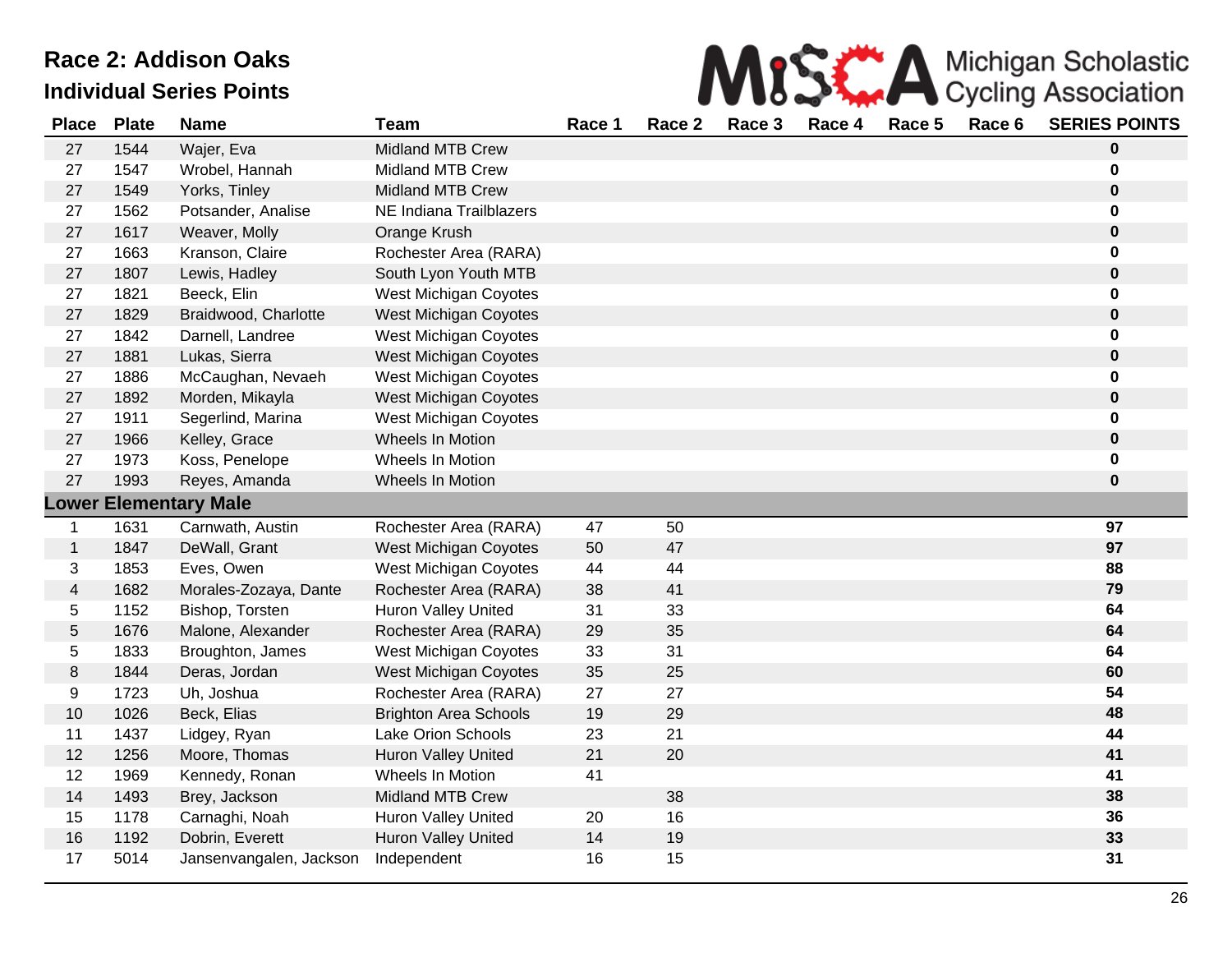

| <b>Place</b> | <b>Plate</b> | <b>Name</b>          | <b>Team</b>                  | Race 1         | Race 2         | Race 3 | Race 4 | Race 5 | Race 6 | <b>SERIES POINTS</b>    |
|--------------|--------------|----------------------|------------------------------|----------------|----------------|--------|--------|--------|--------|-------------------------|
| 18           | 1059         | Haberkorn, Beckham   | <b>Brighton Area Schools</b> | 6              | 23             |        |        |        |        | 29                      |
| 19           | 1696         | Pokowski, Aiden      | Rochester Area (RARA)        | 17             | 9              |        |        |        |        | 26                      |
| 20           | 1917         | Tyron, Finneas       | West Michigan Coyotes        | 25             |                |        |        |        |        | 25                      |
| 21           | 1275         | Rodner, Levi         | <b>Huron Valley United</b>   | 18             | 6              |        |        |        |        | 24                      |
| 21           | 1347         | Hovey, Maximus       | Independent                  | 10             | 14             |        |        |        |        | 24                      |
| 21           | 1726         | Veda, Gavin          | Rochester Area (RARA)        | 12             | 12             |        |        |        |        | 24                      |
| 24           | 1346         | Horn, Oliver         | Independent                  |                | 18             |        |        |        |        | 18                      |
| 24           | 1979         | Langford, Silas      | Wheels In Motion             | $\mathbf{1}$   | 17             |        |        |        |        | 18                      |
| 26           | 1586         | Baines, Thomas       | Orange Krush                 | 13             | 3              |        |        |        |        | 16                      |
| 26           | 1642         | D'Anna, Marcello     | Rochester Area (RARA)        | 11             | 5              |        |        |        |        | 16                      |
| 28           | 1873         | Leitow, Evan         | West Michigan Coyotes        | 15             |                |        |        |        |        | 15                      |
| 29           | 1062         | Hodder, Evan         | <b>Brighton Area Schools</b> |                | 13             |        |        |        |        | 13                      |
| 30           | 1645         | Dodson, Gavin        | Rochester Area (RARA)        |                | 11             |        |        |        |        | 11                      |
| 31           | 1712         | Seyka, Grayson       | Rochester Area (RARA)        |                | 10             |        |        |        |        | 10                      |
| 32           | 1648         | Dossey, Avery        | Rochester Area (RARA)        | $\,8\,$        | $\mathbf{1}$   |        |        |        |        | 9                       |
| 32           | 5009         | Hohmann-Gold, Chance | Independent                  | 9              |                |        |        |        |        | 9                       |
| 34           | 1403         | Florence, Austin     | <b>Lake Orion Schools</b>    | $\overline{7}$ | $\mathbf 1$    |        |        |        |        | 8                       |
| 34           | 1626         | Bedia, Nicolas       | Rochester Area (RARA)        |                | 8              |        |        |        |        | 8                       |
| 36           | 1656         | Harper, Logan        | Rochester Area (RARA)        |                | $\overline{7}$ |        |        |        |        | $\overline{\mathbf{7}}$ |
| 37           | 1876         | Lilly, Isaac         | West Michigan Coyotes        | 5              | 1              |        |        |        |        | 6                       |
| 38           | 1823         | Blaszczyk, Adreian   | West Michigan Coyotes        | 4              | $\mathbf{1}$   |        |        |        |        | 5                       |
| 39           | 1369         | Robinson, Carter     | Independent                  |                | 4              |        |        |        |        | 4                       |
| 40           | 1363         | Norgaard, Cole       | Independent                  | 3              |                |        |        |        |        | 3                       |
| 40           | 1722         | Uh, Henry            | Rochester Area (RARA)        | $\overline{2}$ | 1              |        |        |        |        | 3                       |
| 42           | 1338         | Garthoff, Alasdair   | Independent                  | $\mathbf{1}$   | 1              |        |        |        |        | $\mathbf 2$             |
| 42           | 1342         | Harville, Owen       | Independent                  | 1              | 1              |        |        |        |        | 2                       |
| 42           | 1362         | Myers, Hudson        | Independent                  | $\mathbf{1}$   | $\mathbf{1}$   |        |        |        |        | $\mathbf 2$             |
| 42           | 1402         | Eastman, Hudson      | Lake Orion Schools           | 1              | 1              |        |        |        |        | 2                       |
| 42           | 1464         | Posler, Theodore     | <b>Lake Orion Schools</b>    | $\mathbf{1}$   | $\mathbf{1}$   |        |        |        |        | $\mathbf 2$             |
| 42           | 1725         | Veda, Callum         | Rochester Area (RARA)        | 1              | 1              |        |        |        |        | 2                       |
| 42           | 1727         | Veda, Luke           | Rochester Area (RARA)        | $\mathbf{1}$   | $\mathbf{1}$   |        |        |        |        | $\mathbf 2$             |
| 42           | 1728         | Vittorini, Cristiano | Rochester Area (RARA)        |                | $\overline{2}$ |        |        |        |        | 2                       |
| 42           | 1945         | Coryell, Liam        | Wheels In Motion             | $\mathbf 1$    | $\mathbf{1}$   |        |        |        |        | $\mathbf 2$             |
| 51           | 1216         | Johnson, Axl         | <b>Huron Valley United</b>   | 1              |                |        |        |        |        | 1                       |
| 51           | 1229         | Kollien, Hudson      | <b>Huron Valley United</b>   |                | 1              |        |        |        |        | 1                       |
|              |              |                      |                              |                |                |        |        |        |        |                         |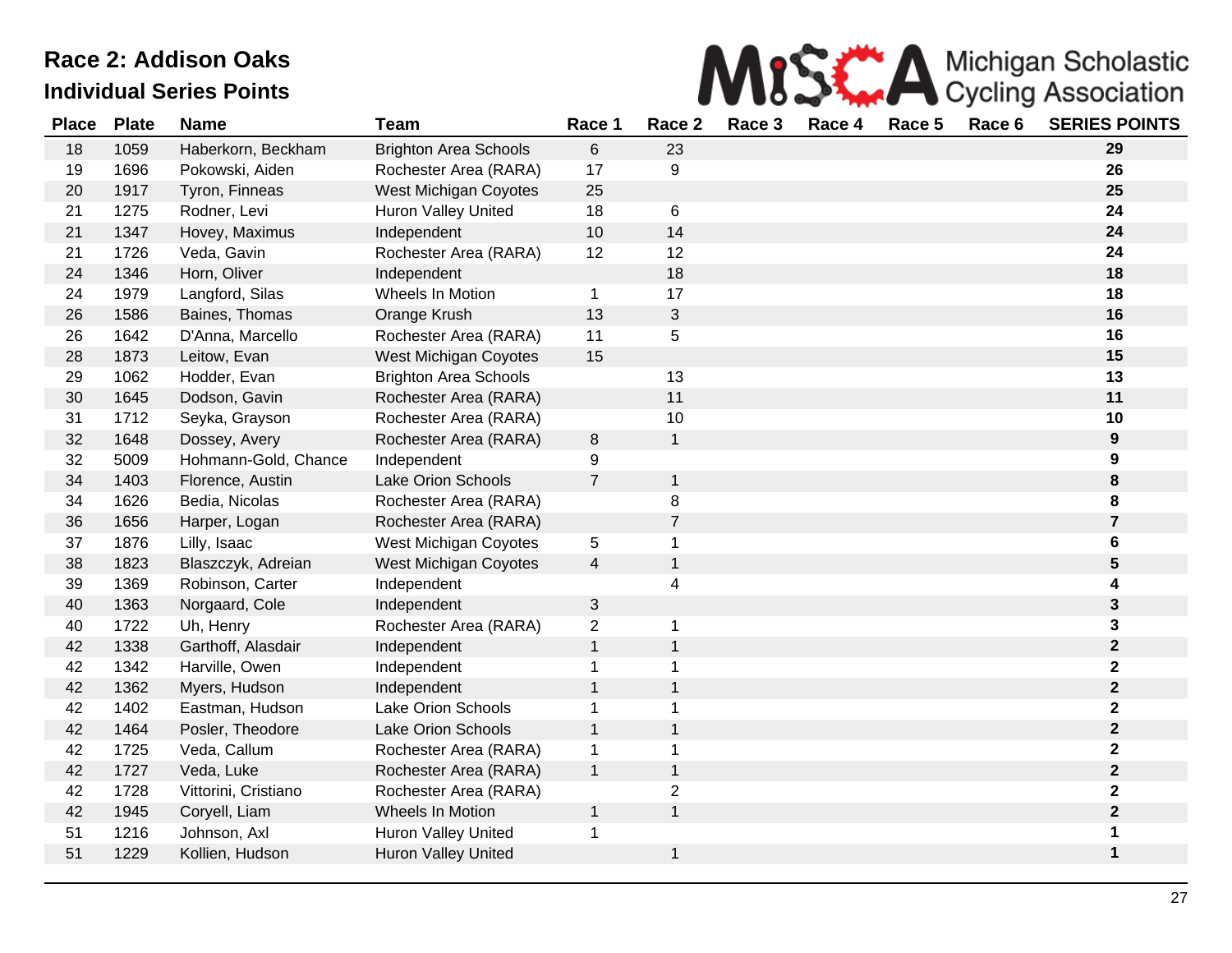

| <b>Place</b> | <b>Plate</b> | <b>Name</b>            | <b>Team</b>                  | Race 1       | Race 2       | Race 3 | Race 4 | Race 5 | Race 6 | <b>SERIES POINTS</b> |
|--------------|--------------|------------------------|------------------------------|--------------|--------------|--------|--------|--------|--------|----------------------|
| 51           | 1283         | Sargent, Jack          | <b>Huron Valley United</b>   |              |              |        |        |        |        |                      |
| 51           | 1290         | Stewart, Adam          | <b>Huron Valley United</b>   |              | $\mathbf{1}$ |        |        |        |        |                      |
| 51           | 1341         | Goebelbecker, Henry    | Independent                  |              | $\mathbf{1}$ |        |        |        |        |                      |
| 51           | 1382         | Tucker, Matthias       | Independent                  | $\mathbf 1$  |              |        |        |        |        |                      |
| 51           | 1452         | Munk, Benjamin         | <b>Lake Orion Schools</b>    |              | 1            |        |        |        |        |                      |
| 51           | 1457         | Nye, Wesley            | <b>Lake Orion Schools</b>    |              | $\mathbf{1}$ |        |        |        |        |                      |
| 51           | 1502         | Flanery, Sullivan      | <b>Midland MTB Crew</b>      | 1            |              |        |        |        |        |                      |
| 51           | 1535         | Stewart, Macklin       | <b>Midland MTB Crew</b>      |              | $\mathbf{1}$ |        |        |        |        | 1                    |
| 51           | 1610         | Smith, Hoyt            | Orange Krush                 |              | 1            |        |        |        |        |                      |
| 51           | 1620         | Abraham, Andrew        | Rochester Area (RARA)        | $\mathbf{1}$ |              |        |        |        |        |                      |
| 51           | 1621         | Adam, Lorenzo          | Rochester Area (RARA)        |              | 1            |        |        |        |        |                      |
| 51           | 1628         | Bommarito, Leonardo    | Rochester Area (RARA)        |              | $\mathbf{1}$ |        |        |        |        |                      |
| 51           | 1669         | Laporte, Liam          | Rochester Area (RARA)        |              | $\mathbf 1$  |        |        |        |        |                      |
| 51           | 1671         | Learman, Lucas         | Rochester Area (RARA)        |              | $\mathbf{1}$ |        |        |        |        |                      |
| 51           | 1840         | Cherney, James         | West Michigan Coyotes        |              | $\mathbf{1}$ |        |        |        |        |                      |
| 51           | 1968         | Kennedy, Makai         | Wheels In Motion             | $\mathbf{1}$ |              |        |        |        |        |                      |
| 51           | 5008         | Masserant, Giovanni    | Orange Krush                 |              | $\mathbf 1$  |        |        |        |        |                      |
| 51           | 5015         | Jansenvangalen, Edison | Independent                  |              | $\mathbf{1}$ |        |        |        |        | 1                    |
| 71           | 1060         | Hawkins III, Marc      | <b>Brighton Area Schools</b> |              |              |        |        |        |        | 0                    |
| 71           | 1104         | Roobol, Jensen         | <b>Brighton Area Schools</b> |              |              |        |        |        |        | 0                    |
| 71           | 1174         | Capra, Liam            | <b>Huron Valley United</b>   |              |              |        |        |        |        | 0                    |
| 71           | 1180         | Carstens, Ronan        | <b>Huron Valley United</b>   |              |              |        |        |        |        | 0                    |
| 71           | 1198         | Ebejer, Caden          | Huron Valley United          |              |              |        |        |        |        | 0                    |
| 71           | 1212         | Hurst, Maxwell         | Huron Valley United          |              |              |        |        |        |        | 0                    |
| 71           | 1222         | Kennedy, Callan        | <b>Huron Valley United</b>   |              |              |        |        |        |        | 0                    |
| 71           | 1251         | Meshkinfam, Liam       | <b>Huron Valley United</b>   |              |              |        |        |        |        | $\mathbf 0$          |
| 71           | 1263         | Ostberg, Sebastian     | <b>Huron Valley United</b>   |              |              |        |        |        |        | 0                    |
| 71           | 1266         | Palumbo, Anthony       | Huron Valley United          |              |              |        |        |        |        | $\mathbf 0$          |
| 71           | 1282         | Sapp, Henry            | <b>Huron Valley United</b>   |              |              |        |        |        |        | 0                    |
| 71           | 1292         | Stocker, Cameron       | <b>Huron Valley United</b>   |              |              |        |        |        |        | 0                    |
| 71           | 1300         | Troger, Daniel         | <b>Huron Valley United</b>   |              |              |        |        |        |        | 0                    |
| 71           | 1308         | Watch, Jackson         | Huron Valley United          |              |              |        |        |        |        | 0                    |
| 71           | 1309         | Watch, Weston          | <b>Huron Valley United</b>   |              |              |        |        |        |        | 0                    |
| 71           | 1325         | Bryant, Joseph         | Independent                  |              |              |        |        |        |        | 0                    |
| 71           | 1367         | Pugno-Mailey, Asher    | Independent                  |              |              |        |        |        |        | 0                    |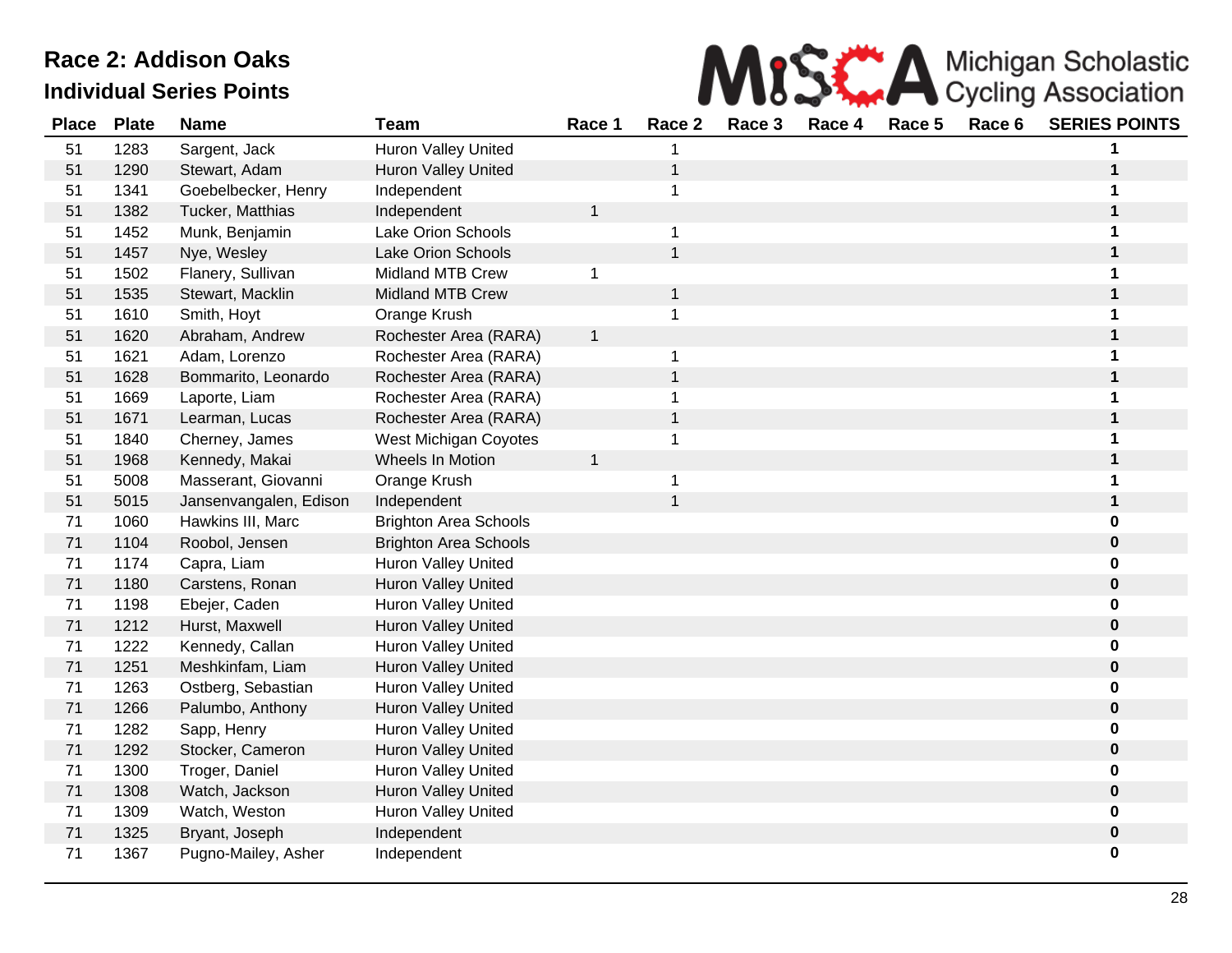| MISS A Michigan Scholastic |
|----------------------------|
|                            |

| <b>Place</b> | <b>Plate</b> | <b>Name</b>                    | <b>Team</b>               | Race 1 | Race 2 | Race 3 | Race 4 | Race 5 | Race 6 | <b>SERIES POINTS</b> |
|--------------|--------------|--------------------------------|---------------------------|--------|--------|--------|--------|--------|--------|----------------------|
| 71           | 1381         | Tucker, Joshua                 | Independent               |        |        |        |        |        |        | $\bf{0}$             |
| 71           | 1413         | Gizicki, Declan                | Lake Orion Schools        |        |        |        |        |        |        | $\bf{0}$             |
| 71           | 1423         | Johnson, Robert                | <b>Lake Orion Schools</b> |        |        |        |        |        |        | $\bf{0}$             |
| 71           | 1458         | Pagot, Lukas                   | <b>Lake Orion Schools</b> |        |        |        |        |        |        | $\bf{0}$             |
| 71           | 1487         | Balan, Ethan                   | <b>Midland MTB Crew</b>   |        |        |        |        |        |        | $\bf{0}$             |
| 71           | 1496         | Carey, Will                    | <b>Midland MTB Crew</b>   |        |        |        |        |        |        | $\bf{0}$             |
| 71           | 1497         | Cassidy, Tucker Creek          | <b>Midland MTB Crew</b>   |        |        |        |        |        |        | $\bf{0}$             |
| 71           | 1498         | Cunningham, Gavin              | <b>Midland MTB Crew</b>   |        |        |        |        |        |        | $\bf{0}$             |
| 71           | 1505         | Guillaudeu, Alexander          | <b>Midland MTB Crew</b>   |        |        |        |        |        |        | $\bf{0}$             |
| 71           | 1514         | Korinda, Liam                  | Midland MTB Crew          |        |        |        |        |        |        | $\bf{0}$             |
| 71           | 1515         | Lok, Christopher               | <b>Midland MTB Crew</b>   |        |        |        |        |        |        | $\mathbf 0$          |
| 71           | 1519         | Newland, Boden                 | <b>Midland MTB Crew</b>   |        |        |        |        |        |        | $\bf{0}$             |
| 71           | 1525         | Rak-Mehler, Hillel             | <b>Midland MTB Crew</b>   |        |        |        |        |        |        | $\pmb{0}$            |
| 71           | 1540         | Syrylo, Elijah                 | Midland MTB Crew          |        |        |        |        |        |        | $\bf{0}$             |
| 71           | 1545         | Wajer, Evan                    | <b>Midland MTB Crew</b>   |        |        |        |        |        |        | $\bf{0}$             |
| 71           | 1548         | Yorks, Fisher                  | <b>Midland MTB Crew</b>   |        |        |        |        |        |        | $\bf{0}$             |
| 71           | 1698         | Pop, Victor                    | Rochester Area (RARA)     |        |        |        |        |        |        | $\bf{0}$             |
| 71           | 1724         | Uhlar, Graham                  | Rochester Area (RARA)     |        |        |        |        |        |        | $\bf{0}$             |
| 71           | 1805         | Daniel, Graham                 | South Lyon Youth MTB      |        |        |        |        |        |        | $\bf{0}$             |
| 71           | 1810         | Miska, James                   | South Lyon Youth MTB      |        |        |        |        |        |        | $\bf{0}$             |
| 71           | 1835         | Bumstead, Griffin              | West Michigan Coyotes     |        |        |        |        |        |        | $\mathbf 0$          |
| 71           | 1841         | Corwin, Cruze                  | West Michigan Coyotes     |        |        |        |        |        |        | 0                    |
| 71           | 1896         | OByrne, Finn                   | West Michigan Coyotes     |        |        |        |        |        |        | $\pmb{0}$            |
| 71           | 1919         | VanBeynen, Elliott             | West Michigan Coyotes     |        |        |        |        |        |        | $\bf{0}$             |
| 71           | 1963         | Jones, Hudson                  | Wheels In Motion          |        |        |        |        |        |        | $\pmb{0}$            |
| 71           | 1967         | Kelley, Luke                   | Wheels In Motion          |        |        |        |        |        |        | $\bf{0}$             |
| 71           | 1987         | McLeod, Oliver                 | Wheels In Motion          |        |        |        |        |        |        | $\pmb{0}$            |
| 71           | 1992         | Provost, Asher                 | Wheels In Motion          |        |        |        |        |        |        | $\bf{0}$             |
| 71           | 1997         | Saintin, Quentin               | Wheels In Motion          |        |        |        |        |        |        | $\bf{0}$             |
| 71           | 1998         | Schoenherr, Charles            | Wheels In Motion          |        |        |        |        |        |        | $\bf{0}$             |
| 71           | 2002         | Stark, Taavo                   | Wheels In Motion          |        |        |        |        |        |        | $\bf{0}$             |
| 71           | 2007         | Wozniak, Cameron               | Wheels In Motion          |        |        |        |        |        |        | $\bf{0}$             |
|              |              | <b>Lower Elementary Female</b> |                           |        |        |        |        |        |        |                      |
| 1            | 1391         | Babicheva, Julia               | <b>Lake Orion Schools</b> | 50     | 47     |        |        |        |        | 97                   |
| 2            | 1484         | Zoschnick, Amelia              | Lake Orion Schools        | 47     | 44     |        |        |        |        | 91                   |
|              |              |                                |                           |        |        |        |        |        |        |                      |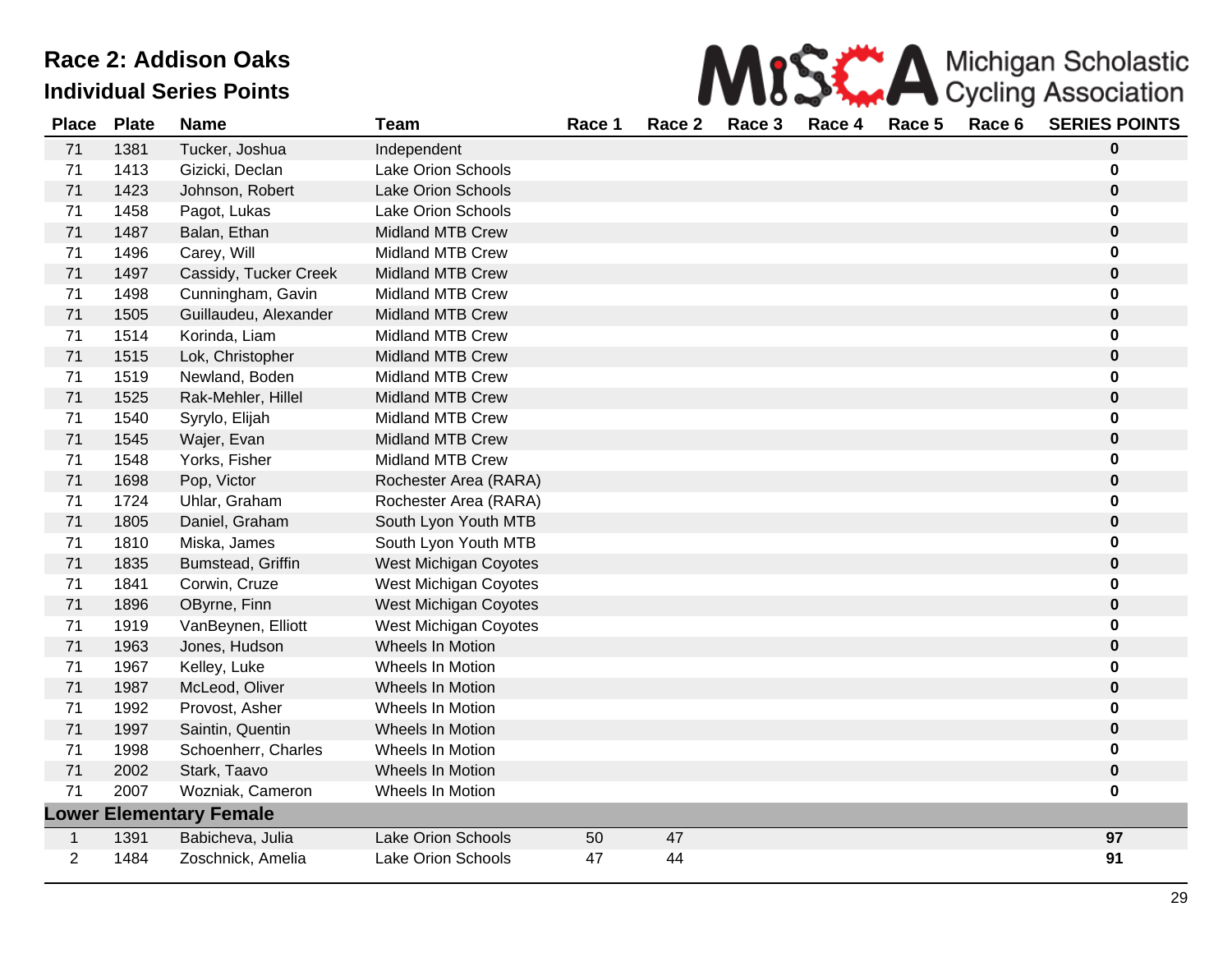

| <b>Place</b>   | <b>Plate</b> | <b>Name</b>           | <b>Team</b>                | Race 1 | Race 2         | Race 3 | Race 4 | Race 5 | Race 6 | <b>SERIES POINTS</b> |
|----------------|--------------|-----------------------|----------------------------|--------|----------------|--------|--------|--------|--------|----------------------|
| 3              | 1193         | Dobrin, Vivian        | Huron Valley United        | 41     | 35             |        |        |        |        | 76                   |
| 4              | 1187         | Colegrove, Khloe      | <b>Huron Valley United</b> | 33     | 41             |        |        |        |        | 74                   |
| $\sqrt{5}$     | 1202         | Hartman, Josie        | <b>Huron Valley United</b> | 35     | 38             |        |        |        |        | 73                   |
| 6              | 1156         | Blazic, Ava           | Huron Valley United        | 38     | 31             |        |        |        |        | 69                   |
| $\overline{7}$ | 1148         | Adams, Vivian         | Huron Valley United        | 31     | 33             |        |        |        |        | 64                   |
| $\overline{7}$ | 1241         | Luttenbacher, Madelyn | Huron Valley United        | 44     | 20             |        |        |        |        | 64                   |
| 9              | 1386         | Agnetti, Ellis        | Lake Orion Schools         | 25     | 27             |        |        |        |        | 52                   |
| 9              | 1440         | Lucia, Rileigh        | <b>Lake Orion Schools</b>  | 29     | 23             |        |        |        |        | 52                   |
| 11             | 1305         | Vogel, Emerson        | Huron Valley United        |        | 50             |        |        |        |        | 50                   |
| 12             | 1438         | Lucia, Adelyn         | <b>Lake Orion Schools</b>  | 27     | 21             |        |        |        |        | 48                   |
| 13             | 1431         | LaGest, Avery         | <b>Lake Orion Schools</b>  | 23     | 18             |        |        |        |        | 41                   |
| 14             | 1425         | Keilman, Harlie       | <b>Lake Orion Schools</b>  | 16     | 19             |        |        |        |        | 35                   |
| 15             | 1162         | Boyd, Alexandria      | Huron Valley United        | 19     | 14             |        |        |        |        | 33                   |
| 16             | 1958         | Hoag, Emmersyn        | Wheels In Motion           | 17     | 15             |        |        |        |        | 32                   |
| 17             | 1994         | Rogers, Claire        | Wheels In Motion           | 21     | 10             |        |        |        |        | 31                   |
| 18             | 1711         | Seyka, Adeline        | Rochester Area (RARA)      |        | 29             |        |        |        |        | 29                   |
| 19             | 1147         | Adams, Rosemary       | <b>Huron Valley United</b> | 15     | 13             |        |        |        |        | 28                   |
| 20             | 1410         | Francese, Marla       | <b>Lake Orion Schools</b>  |        | 25             |        |        |        |        | 25                   |
| 21             | 1978         | Langford, Reese       | Wheels In Motion           | 14     | $\,8\,$        |        |        |        |        | 22                   |
| 22             | 1412         | Gaylord, Eleanor      | Lake Orion Schools         | 12     | 9              |        |        |        |        | 21                   |
| 23             | 1952         | Hale, Molly           | Wheels In Motion           | 20     |                |        |        |        |        | 20                   |
| 24             | 1252         | Messina, Aviana       | <b>Huron Valley United</b> | 18     |                |        |        |        |        | 18                   |
| 25             | 1427         | Key, Annie            | <b>Lake Orion Schools</b>  |        | 17             |        |        |        |        | 17                   |
| 26             | 1465         | Reetz, Annabella      | <b>Lake Orion Schools</b>  |        | 16             |        |        |        |        | 16                   |
| 27             | 1246         | Mallory, Maia         | Huron Valley United        | 13     |                |        |        |        |        | 13                   |
| 28             | 1354         | Krasnov, Victoria     | Rochester Area (RARA)      |        | 12             |        |        |        |        | 12                   |
| 29             | 1337         | Galvez, Victoria      | Independent                |        | 11             |        |        |        |        | 11                   |
| 30             | 1207         | Heusted, Isla         | Huron Valley United        |        | $\overline{7}$ |        |        |        |        | $\overline{7}$       |
| 31             | 1661         | Kedia, Verlie         | Rochester Area (RARA)      |        | 6              |        |        |        |        | $\overline{7}$       |
| 32             | 1170         | Caldwell, Isla        | <b>Huron Valley United</b> |        | 1              |        |        |        |        | $\mathbf 1$          |
| 33             | 1004         | Clancy, Bryleigh      | <b>Brandon Youth MTB</b>   |        |                |        |        |        |        | $\mathbf 0$          |
| 33             | 1211         | Hurst, Grace          | Huron Valley United        |        |                |        |        |        |        | $\mathbf 0$          |
| 33             | 1236         | Lapp, Madelyn         | Huron Valley United        |        |                |        |        |        |        | $\mathbf 0$          |
| 33             | 1248         | Mayer, Corinne        | Huron Valley United        |        |                |        |        |        |        | $\mathbf 0$          |
| 33             | 1333         | Feddersen, Avery      | Independent                |        |                |        |        |        |        | $\mathbf 0$          |
|                |              |                       |                            |        |                |        |        |        |        |                      |